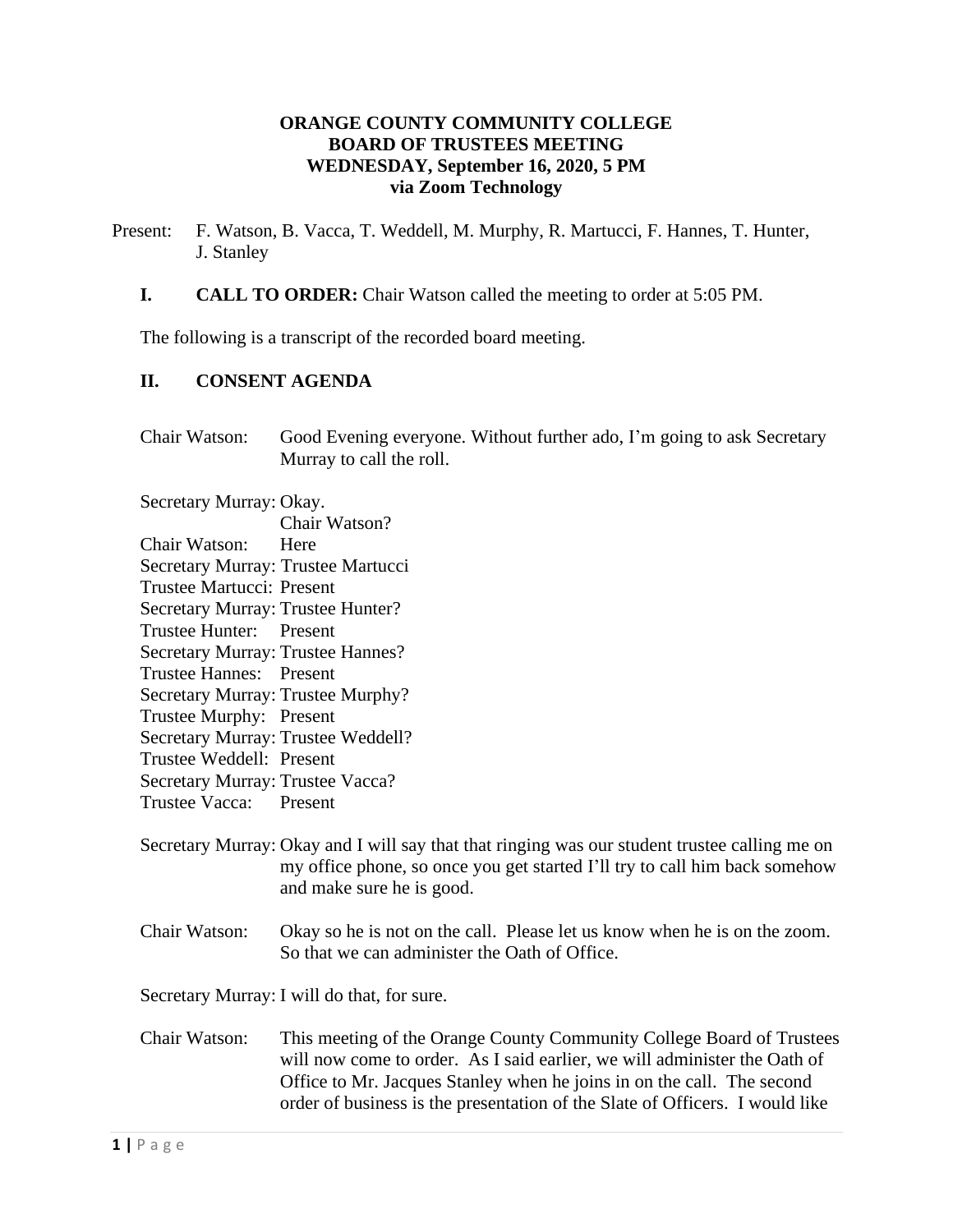to recommend the following 2020-2021 Slate of Officers for the SUNY Orange Board of Trustees:

Chair, Fred Watson Vice Chair, Ralph Martucci Secretary, Flo Hannes

We will take this matter up under the Consent Agenda.

All of the trustees have received the Consent Agenda items. They are as follows:

Item A: Approval of the regular meeting minutes of June 3, 2020 and August 12, 2020 Item B: Approval of financial statements for June, July and August of 2020 Item C: Appointment Memo Item D: Slate of Board of Trustee Officers for Academic Year 2020 – 2021

Chair will now entertain a motion for approval of the consent agenda

Trustee Martucci: So moved.

Trustee Vacca: Seconded

Chair Watson: It's been moved and properly seconded. What is your pleasure? We will have just a straight vote on this. All in favor of the Consent Agenda indicate by saying AYE. All said AYE. All opposed: NONE. Consent Agenda carries.

Dr. Young: Chair Watson, I see that, what shall I call him, Student Trustee Elect, Mr. Stanley has joined us so we can move back to the Oath of Office if you are ready.

Secretary Murray: Yes. Thank you, Kris.

Chair Watson: Welcome Mr. Stanley. It's great to have you aboard. My first task of the evening was to render you the Oath of Office, so if you would please repeat after me.

| Chair Watson: | If you would, please repeat after me. I, and state your name |  |
|---------------|--------------------------------------------------------------|--|
| Mr. Stanley:  | I, Jacques Stanley                                           |  |
| Chair Watson: | Do solemnly swear                                            |  |
| Mr. Stanley:  | Do Solemnly Swear                                            |  |
| Chair Watson: | That I will support                                          |  |
|               |                                                              |  |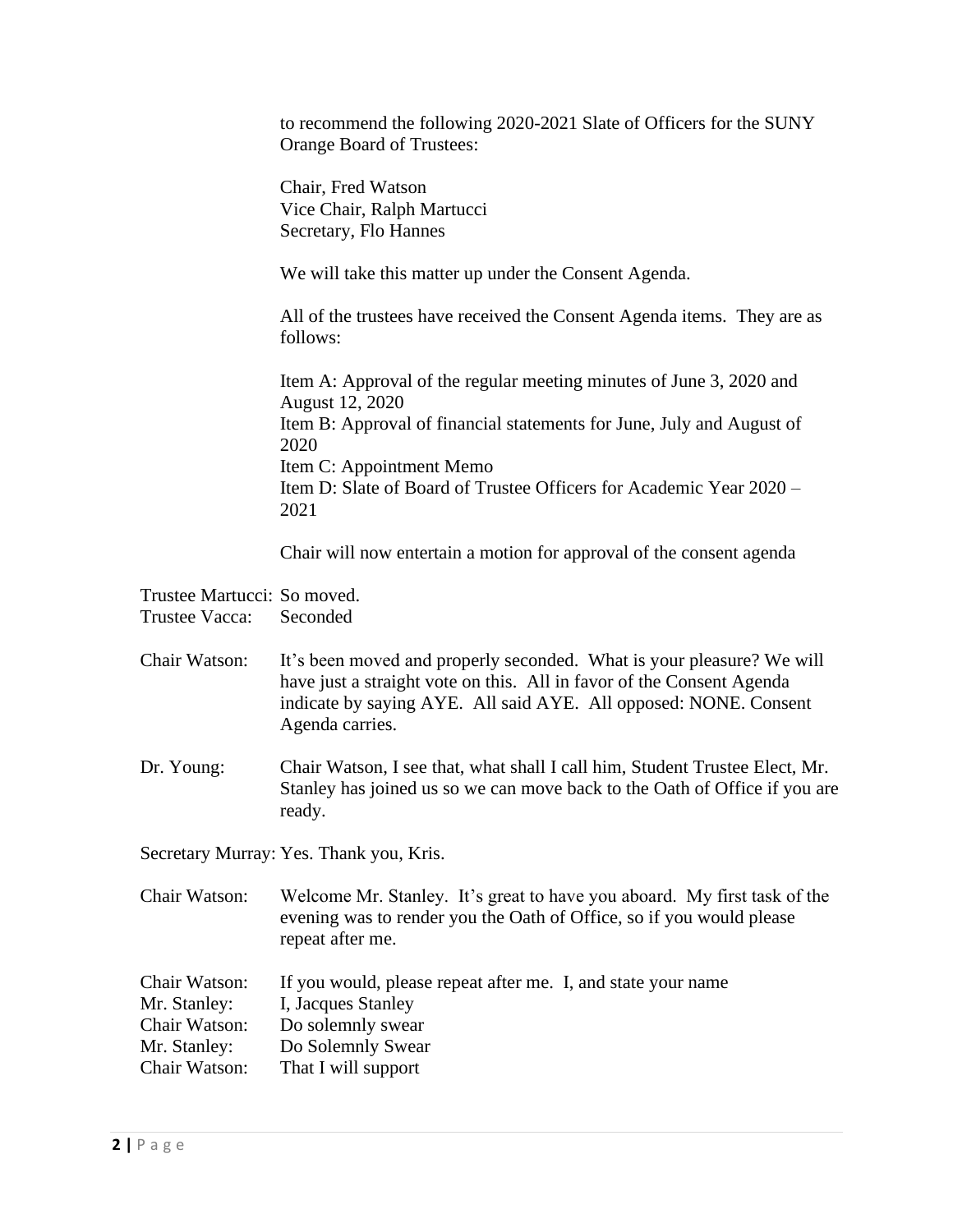| Mr. Stanley:            | That I will support                                                                                                       |
|-------------------------|---------------------------------------------------------------------------------------------------------------------------|
| Chair Watson:           | The constitution of the United States                                                                                     |
| Mr. Stanley:            | The constitution of the United States                                                                                     |
| Chair Watson:           | And the constitution of the State of the New York                                                                         |
| Mr. Stanley:            | And the constitution of the State of New York                                                                             |
| Chair Watson:           | And that I will faithfully discharge                                                                                      |
| Mr. Stanley:            | And that I will faithfully discharge                                                                                      |
| Chair Watson:           | The duties of the Student Trustee                                                                                         |
| Mr. Stanley:            | The duties of the Student Trustee                                                                                         |
| Chair Watson:           | <b>SUNY Orange Board of Trustees</b>                                                                                      |
| Mr. Stanley:            | <b>SUNY Orange Board of Trustees</b>                                                                                      |
| Chair Watson:           | According to the best of my ability                                                                                       |
| Mr. Stanley:            | According to the best of my ability                                                                                       |
| Chair Watson:           | I would like to welcome you, Trustee Stanley, for the first time.                                                         |
|                         | Welcome. We are excited to have you aboard and we wish you much<br>success in your new position.                          |
| <b>Trustee Stanley:</b> | Thank you very much sir                                                                                                   |
| Chair Watson:           | We look forward to hearing from you under the Student report section of                                                   |
|                         | this meeting.                                                                                                             |
| Chair Watson:           | Moving forward, we are now at Item 3 of our agenda, reports. First on the<br>list, Item A, President, Dr. Kristine Young. |

# **III. REPORTS**

# **A. PRESIDENT'S REPORT** (Dr. Kristine Young)

Dr. Young: Great, well thank you Chair Watson, welcome back all trustees and a special welcome to Student Trustee Stanley. Welcome this evening, and if you saw me with my cell phone, as promised it is my tradition to try to snap a picture of every student taking his or her Oath of Office and that is the first time I've tried to do this in a zoom environment. So, with your permission, at the conclusion of tonight's meeting, I will try to share whatever picture I just got out of that in live, taking your Oath of Office, on Twitter this evening and celebrate you joining our Board of Trustees. Congratulations on receiving the affirmations and support of the 5,000 or so students of SUNY Orange, and as you and I have discussed along with Chair Watson, you are a full-fledged member of the Board of Trustees with all the rights, responsibilities, and privileges thereof. This is not an ex-officio position or pretend position. You are here to consider at the same level with the other seven trustees all the matters before the College for the next year so please participate fully. I see you have already muted yourself and Carol will have to unmute you if you'd like to participate at some point. There we go, so it has happened already. So, please do participate fully in the meeting and welcome aboard as you get to know the trustees and everyone else. We are so pleased to have you.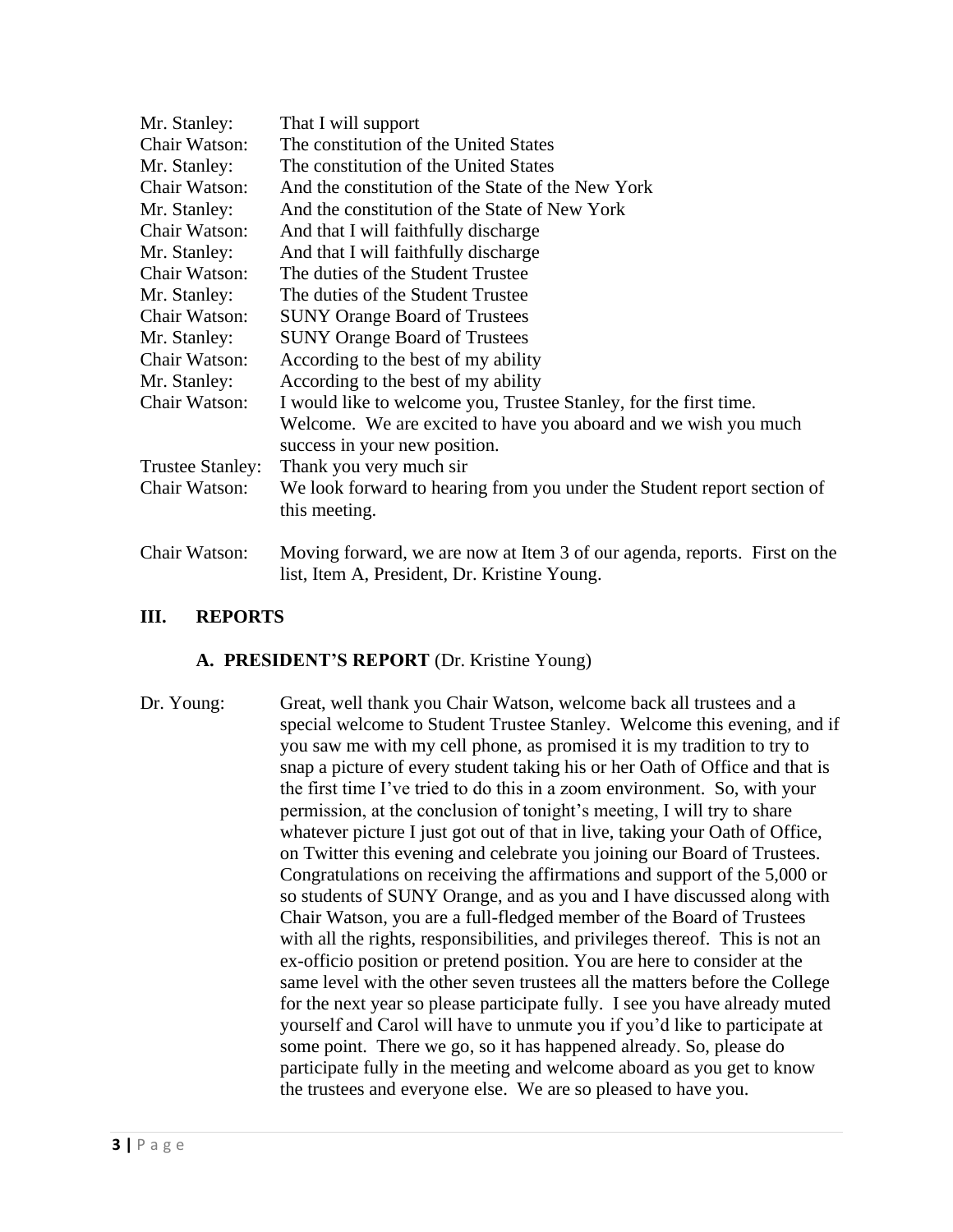Trustee Stanley: I just don't want any background noise coming through.

Dr. Young: Oh, you are very considerate. So, yes, that's something you can signal to Carol then if you've got some noise in the background, if you want to mute yourself, then if you want to speak, wave wildly and we can unmute you. We just don't want you to not be able to participate. The way the meeting is set up, if you mute yourself, you need help unmuting so that's one of the tricks of the meeting.

So, with that this evening, the President's Report:

Trustees, this evening, you know, the things that I might speak about in the President's Report, the things that you might want to hear, after the sort of summer that we've had in 2020: the finances of the College, the enrollment of the College, how have we reopened the College virtually and physically after COVID-19, they are programmed into your agenda. So, I will not use the President's report to discuss those things, but I would like to invest the President's report in some good news, in two parts. And the first part I will ask for some help from the Vice President of Academic Affairs, Erika Hackman. I know you have received the press release regarding our Title V win recently and to say that it has…the seismic love and excitement that we have experienced among certain people at the College in understanding first of all, the significance of this in terms of acquiring it. We only recently became eligible for Title V by becoming a Hispanic-serving institution, that it was acquired on our first application, is significant. I don't know if Dr. Hackman was going to mention this but the three reviewers literally gave us A+s on our evaluations: it was a 98, 98, 97 or something on our application…speaks to what we put forth. So, what did we put forth? We put forth ideas that spoke to serving the students of today and tomorrow. I want to underscore, and I think you'll hear this in Erika's presentation, it's yes this is for Hispanic serving institutions but one of the things that drew us to this Title V grant is that the influx of the \$3 Million over 5 years is not just for our Hispanic students or LatinX students; it is for all students and it is absolutely consistent with the Strategic plan that you just approved back in May. It is going to be the engine that powers a lot of that plan but especially Theme 1 that had a lot to do with SOEx. So, I want to give a special tip of the hat to the team that wrote this. It was inclusive of so many voices on campus. They did a wonderful job of using SOEx and other venues to collect ideas, but at the end of the day, somebody had to put like 50 pages together to send to the feds and that was Erika, it was Gerianne, it was Stacey Moegenburg, and it was Madeline Torres-Diaz. I think at least three of them are here this evening. There's Madeline. Thank you Madeline and you see Gerianne is on the screen, but Erika was the first one to show me she actually had PowerPoint slides. Never do that to a President because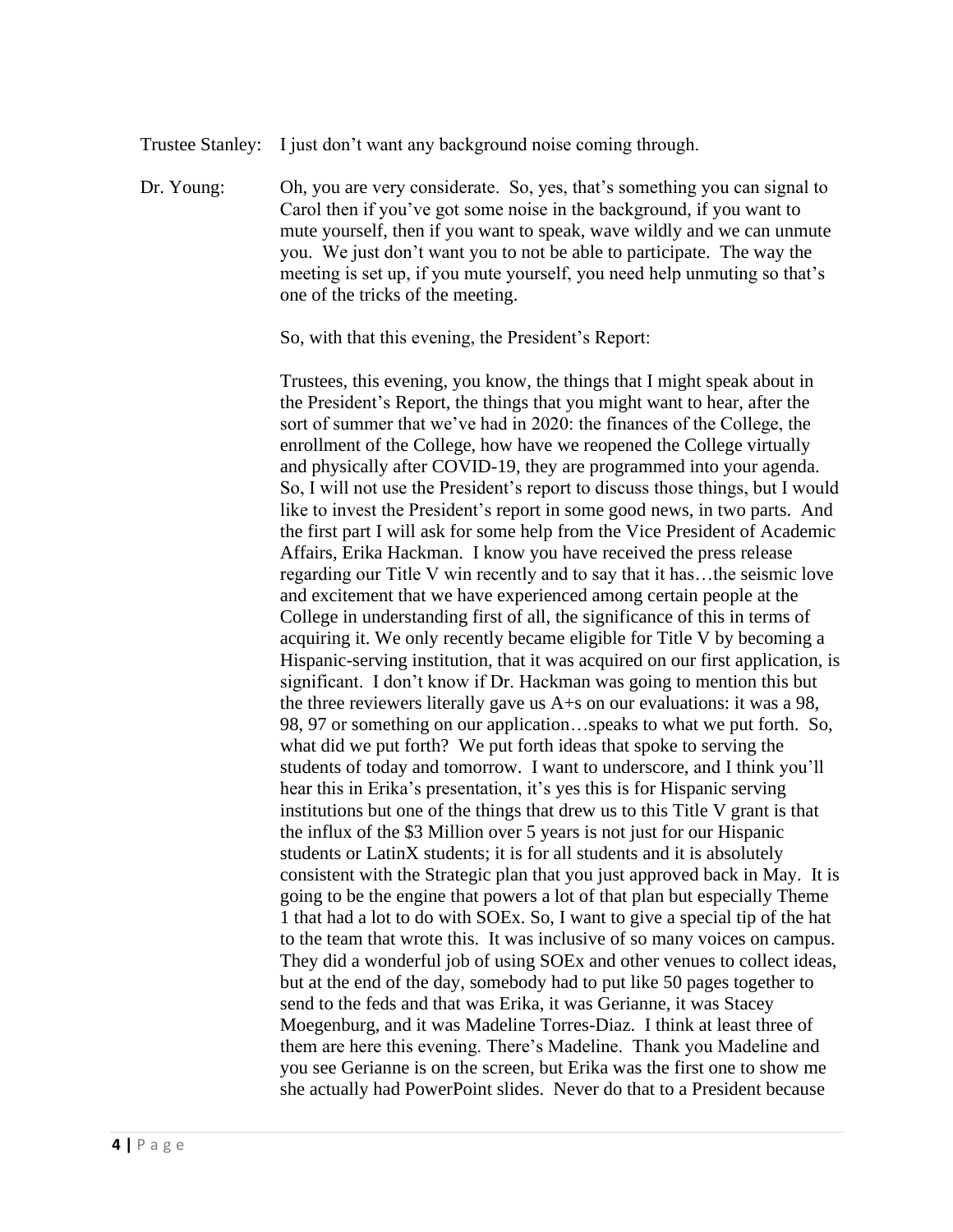|              | then you get to say like "oh please be part of my President's Report" So,<br>Erika could I ask you to take just a few minutes and share with the<br>trustees: what is Title V and what shall we be doing for five years.                                                                                                                                                                                                                                                                                                                                                                                                               |
|--------------|----------------------------------------------------------------------------------------------------------------------------------------------------------------------------------------------------------------------------------------------------------------------------------------------------------------------------------------------------------------------------------------------------------------------------------------------------------------------------------------------------------------------------------------------------------------------------------------------------------------------------------------|
| Dr. Hackman: | Absolutely. Thank you, Dr. Young. I'm glad you mentioned the team<br>because that was first on my list, to recognize the team and actually, I'm<br>remiss Kris, because I know I've said to you before, that it was a quad, a<br>writing team quad of four                                                                                                                                                                                                                                                                                                                                                                             |
| Dr. Young:   | Stacey, sorry I'm unmuted, Stacey is here too, look Stacey is here.                                                                                                                                                                                                                                                                                                                                                                                                                                                                                                                                                                    |
| Dr. Hackman: | I think our whole team is here except for the fifth person that also needs to<br>be recognized so really it was a team of five, Judy Osburn, our Director of<br>Grants, was part of the team as well.                                                                                                                                                                                                                                                                                                                                                                                                                                  |
|              | So, I just mentioned in a Shared Governance Executive committee<br>meeting, it's really hard to co-write a paper but to try to co-write one that<br>might get you \$3 Million was quite a task. So, I'm very proud that we<br>were able to be awarded the funding and to steal a line from VP Brusati<br>"we think we made the Dean's list for the Department of Education" so<br>that's exciting news as well.                                                                                                                                                                                                                        |
|              | I would like to just go through a brief slide show to explain the grant and<br>would be happy, of course, to take questions and answer them as<br>appropriate.                                                                                                                                                                                                                                                                                                                                                                                                                                                                         |
|              | So first, the Title V Grant, again this is a program that is funded by the US<br>Department of Education. The particular grant program is actually called<br>"Developing Hispanic Serving Institutions." These grants are eligible to<br>only those who qualify as Hispanic serving institutions and there were a<br>few criteria but importantly the enrollment criteria, it changes every year,<br>a little bit depending on the federal definitions. But typically, 25% of your<br>incoming student population identifying as Hispanic is one of the<br>important indicators that allows you to be eligible for this grant program. |
|              | Our program, our particular project title, kudos to both Stacey and<br>Madeline for sort of working together collaboratively, we came to this title<br>and that was "Prosper R: Moving Students from Surviving to Thriving."<br>The goal, as Dr. Young stated, is absolutely a college-wide grant program<br>to support our students, all students, their engagement, retention and<br>completion. As part of the grant, we are also expected however to be very<br>explicit about targeted efforts for serving the Hispanic student population.                                                                                       |
|              | It was so very timely for us and really helped us to build on as Dr. Young<br>said and accelerate our Guided Pathways work or as we call it locally,<br>SOEx which is short for SUNY Orange Experience. It is a just under \$3                                                                                                                                                                                                                                                                                                                                                                                                         |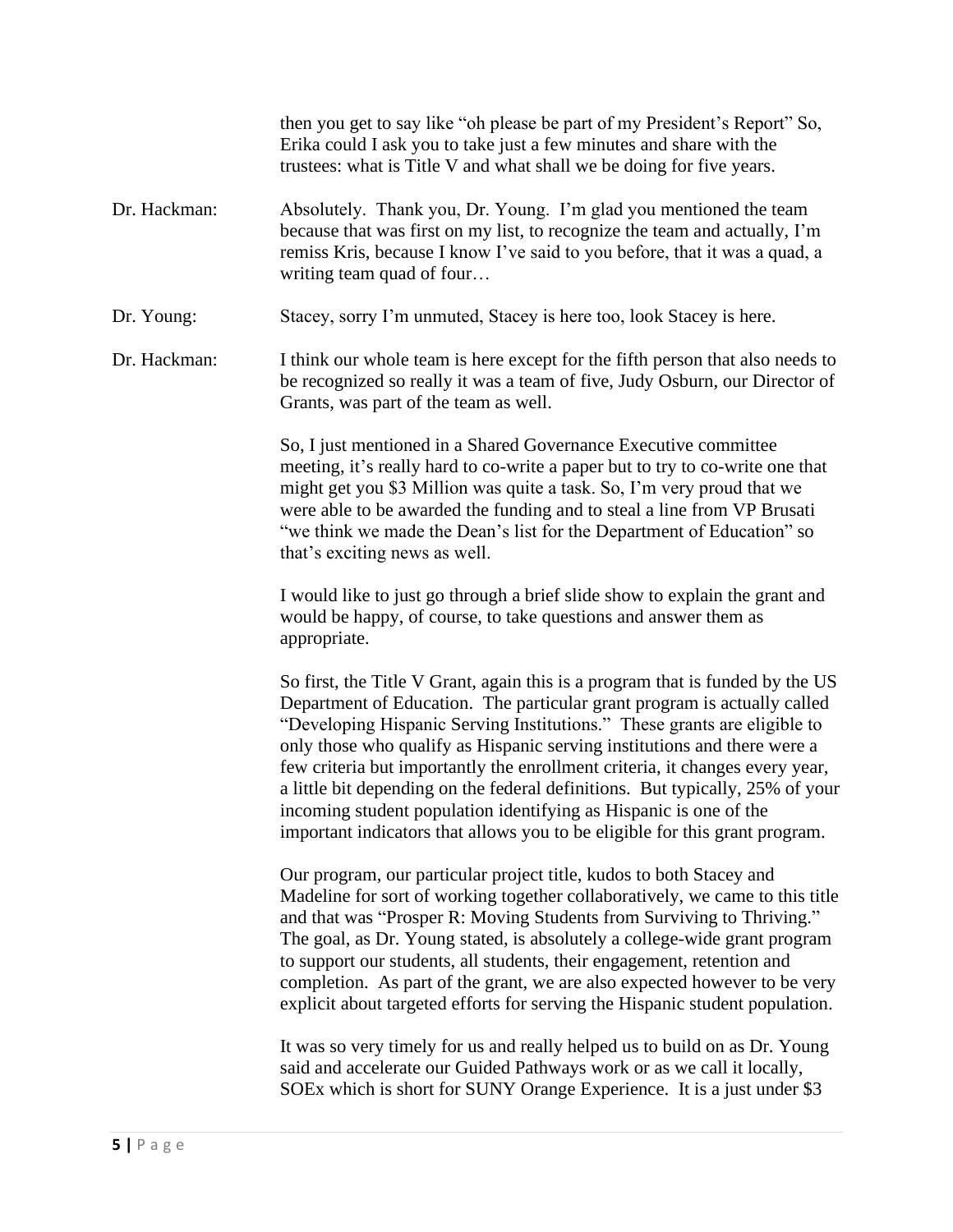Million grant, I round up because I'm not a mathematician, so \$3 Million over 5 years. It actually starts next month, so we will really hit the ground running in October, reporting on an annual basis to the Department of Education and spending about \$600,000 a year on the grant activities through September 2025.

The three major efforts are organized in tight alignment with the National AACC Guided Pathways framework. So, the three pillars that are listed here are the three major efforts. We would be helping students choose an entrance path, helping students stay on path to graduation and ensuring that they learn.

So, I'd like to just give you sort of a taste of some of the grant activities in each of those three areas. So, just briefly, in the area of the goal of helping students choose an entrance path, we are going to be looking at our ongoing processes, certainly in our remote operations, we've been looking at those operations and making changes quite a bit over the last six months. But continuing to find ways to serve students better in that onboarding process which continues through orientation and then the institution of a first-year experience. So, we will be working with faculty and staff through our SOEx meetings to design what that first-year experience looks like. One of the things I think would be important for trustees to understand is that part of what we're trying to do in this helping students choose an entrance path is helping students to start early and often, more planning for career and transfer. So instead of waiting until they're just about ready to graduate and saying "okay, so what's next" let's start that conversation early and help them make those connections early. We know that actually helps with their retention. You're going to see professional development training really threading throughout each of the major efforts as well.

The next is helping students stay on path to graduation. So again, using that national AACC guided pathways framework. We are going to continue work on our program mapping. We will be instituting what we are hoping to be less of an early alert system to say students are in trouble, but an early feedback system that starts earlier, again this is a great time to start having this conversation. This is week four, this is when we start to see major assessments happening for the first time with these students. We want to give early feedback to those students to help them stay on track. So, we'll be putting in place processes for that. Some of that is going to happen through the hiring of a number of part-time success coaches. So, we are going to work through our Centers for Student Success and actually have coaches that are going to help students, not only with the academic obligations but more of a holistic approach to managing their time, figuring out how to navigate some of the challenges that get in the way of their ability to be successful in their academic careers. You'll see here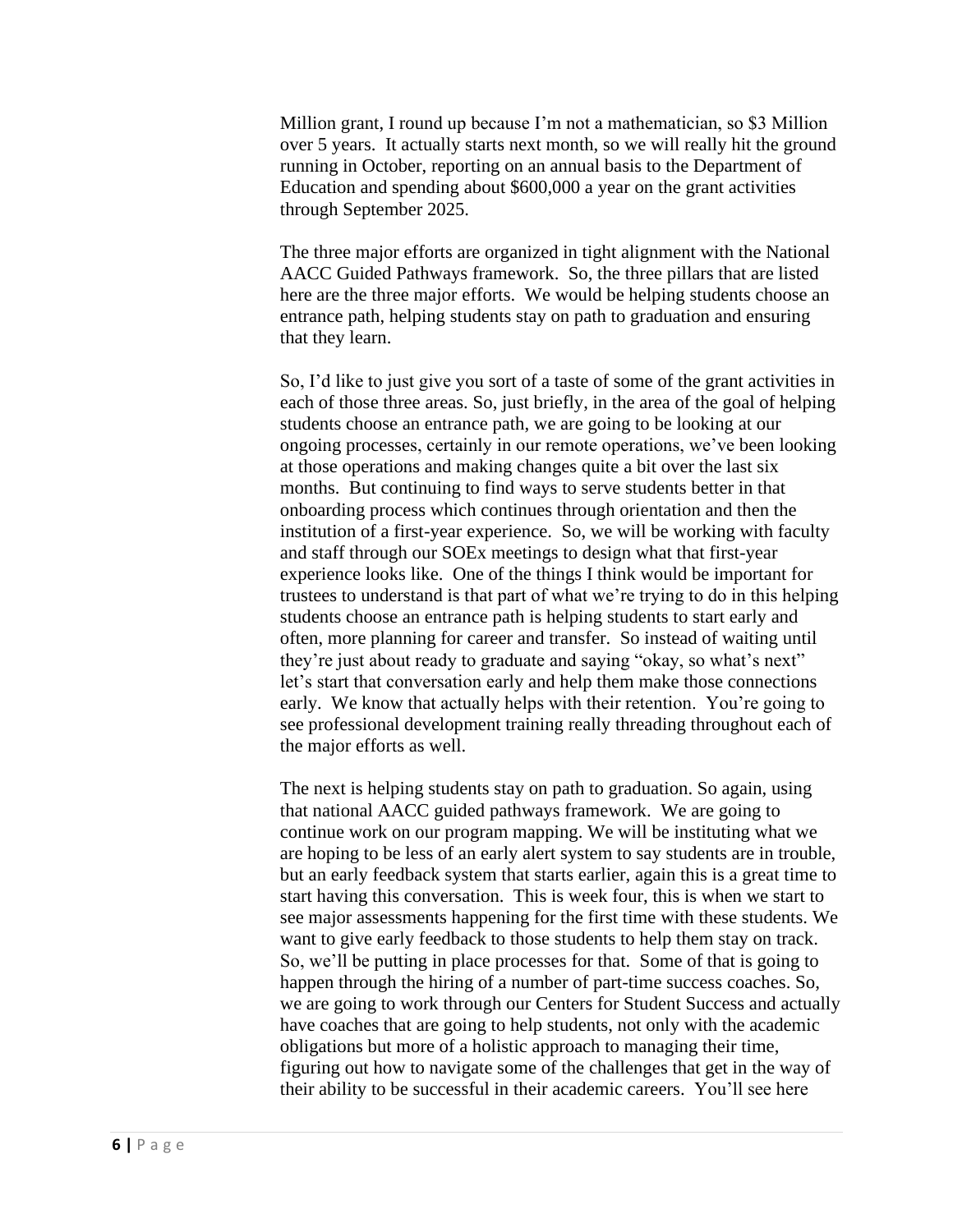that we have an example of a culturally responsive training. It's a specific response to our commitment to serving a growing diverse student population. So, we will be instituting culturally responsive training both for faculty and staff to help us understand better how to effectively support students' diverse backgrounds.

The third component of the grant "Ensuring Students Learn": I hope that the board appreciates that this administration, our department chairs, our faculty, our staff, we're doing a better job of using date to inform our decision making, you know, every day but we are very excited that this grant is going to allow us to hire a fully-funded grant-funded academic data analyst. And so, we will be able to work with that person. We'll also be hiring a part-time instructional designer to help us really make good sense of the data that we have, the data that we are collecting all the time and be able to turn that into action and useful information. So we'll be looking at student outcomes across, for example, our Gateway courses, and helping to think about ways we can improve and imbed supports as part of those important gateway courses, so they don't become gatekeeper courses and prevent students from moving forward in their course of study. We will be designing some active and collaborative learning spaces in our classrooms and elsewhere on campus. So, there's a little bit of support for that and then again, another thread of instructional development training throughout the grant.

This gives you just a snap shot of the Organization Chart that we submitted and so, I just wanted to help you to understand that there is a tight alignment and the Department of Education likes to see the president being close to the action to ensure you know that there is some accountability and making sure that the funds are being used legally, ethically and effectively. So, I will serve as Project Coordinator. We will be hiring an activity director that will be, again, 100% grant funded for the 5-year period for the grant.

The next layer on the chart here, you see the academic data analyst that I mentioned earlier. That is also a full-time, 100% grant funded position. The remaining positions on that line are all going to be part-time and/or hourly positions that will help support us in achieving the grant's objectives.

So, finally, just to wrap up, and I certainly would invite the rest of our team that's here tonight to participate and add anything that I might have missed but we will be taking steps to start hiring, specifically the activity director. We're going to be working with the National Pathways consultant and then getting our campus community involved in the implementation of this grant right away.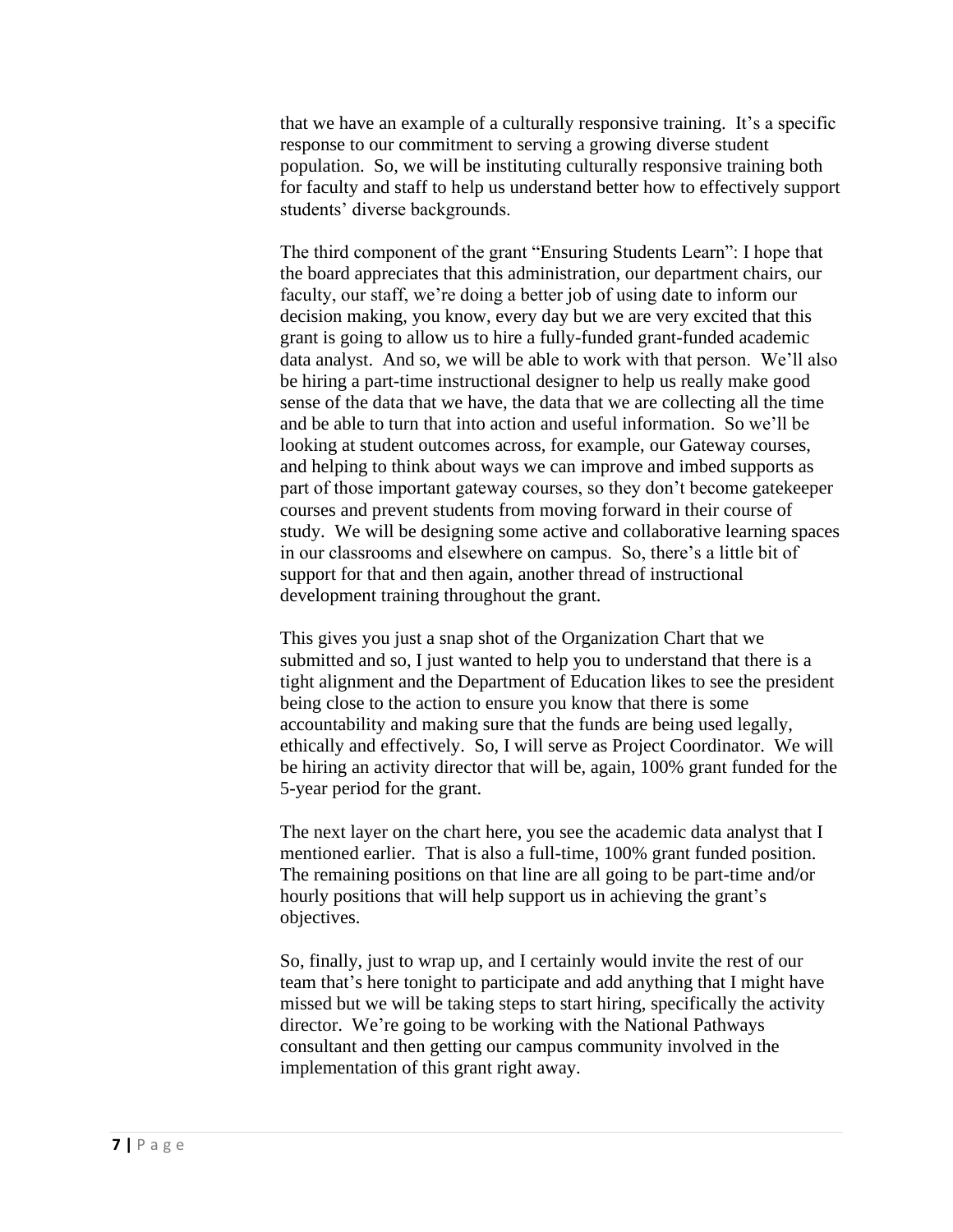|                         | One last thing I think I would say is that this grant is designed to really<br>help us to follow a progressive implementation plan and a thoughtful plan<br>that starts with designing a process, designing an intervention or<br>something new that we're going to do piloting it and then scaling it up.<br>So, every grant activity we do is going to start to sort of follow that same<br>progression so that we can make sure what were doing is making a<br>difference in helping students.                                                                                                                                                                                                                                                                                                                                                                                                                                                                                                                                                                                                                                                                                                                                                                                                             |
|-------------------------|---------------------------------------------------------------------------------------------------------------------------------------------------------------------------------------------------------------------------------------------------------------------------------------------------------------------------------------------------------------------------------------------------------------------------------------------------------------------------------------------------------------------------------------------------------------------------------------------------------------------------------------------------------------------------------------------------------------------------------------------------------------------------------------------------------------------------------------------------------------------------------------------------------------------------------------------------------------------------------------------------------------------------------------------------------------------------------------------------------------------------------------------------------------------------------------------------------------------------------------------------------------------------------------------------------------|
|                         | So that is the conclusion of my brief summary and I'd be happy like I said<br>to Dr. Young with your permission and Chair Watson to allow the others<br>on the team to chime in because they absolutely made this happen in an<br>incredible team effort.                                                                                                                                                                                                                                                                                                                                                                                                                                                                                                                                                                                                                                                                                                                                                                                                                                                                                                                                                                                                                                                     |
| Dr. Young:              | Well, thank you Erika, on behalf of the quad, and on behalf of a grateful<br>college and I'm sure a grateful board for this work. Sister Peggy are you<br>seeking to speak? I think she might be. Carol, could you unmute Sister<br>Peggy.                                                                                                                                                                                                                                                                                                                                                                                                                                                                                                                                                                                                                                                                                                                                                                                                                                                                                                                                                                                                                                                                    |
| Trustee Murphy:         | I think I got it. I just want to say that I feel honored that I was present<br>through the months of this extraordinary work and the enthusiasm and<br>perseverance and diligence that went on while the rest of life was going on<br>and of course, even if it was pre-COVID life it was very full and<br>demanding but the enthusiasm and the diligence, again, SOEx, the<br>participation of the entire campus on Friday afternoons is a metaphor for<br>the quality of participation and genuine unrelenting perseverance I guess.<br>I'm trying to find the correct words, that people did not give up and really<br>put their entire whole-hearted efforts into this and I just want to say I feel<br>privileged to have been an observer of that that brought this great thing to<br>fruition. I often speak of Gert Mokotoff, you know, and I could never<br>replace her, but she spoke always eloquently of the immigrant population<br>and what education meant to her. I too am a first generation American in<br>my family, so its really with a personal joy that I look forward to the<br>extension of this great opportunity that is the best of what our country has<br>always been, you know bringing a new group into the fullness of<br>American life, so thank you, thank you, thank you. |
| <b>Trustee Hannes:</b>  | Amen                                                                                                                                                                                                                                                                                                                                                                                                                                                                                                                                                                                                                                                                                                                                                                                                                                                                                                                                                                                                                                                                                                                                                                                                                                                                                                          |
| <b>Trustee Stanley:</b> | Absolutely.                                                                                                                                                                                                                                                                                                                                                                                                                                                                                                                                                                                                                                                                                                                                                                                                                                                                                                                                                                                                                                                                                                                                                                                                                                                                                                   |
| Dr. Young:              | Great. Thank you all for recognizing the work of this group and that is<br>only the beginning of the work for that group and for so many on our<br>campus as we look forward to 5 years of executing this grant and then an<br>infinite number of years of realizing the success of that grant.                                                                                                                                                                                                                                                                                                                                                                                                                                                                                                                                                                                                                                                                                                                                                                                                                                                                                                                                                                                                               |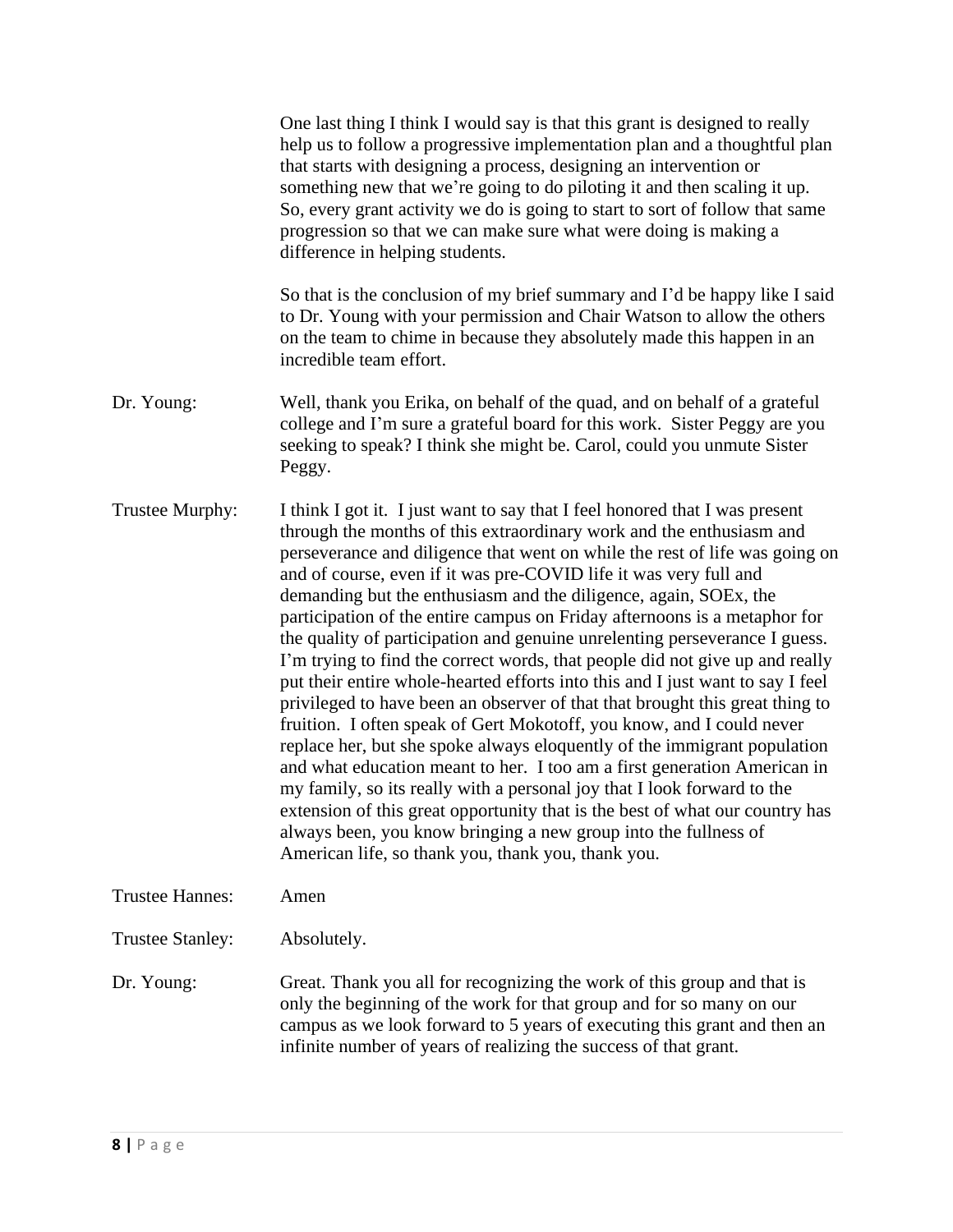And then quickly, point two and the last point I would make. It follows closely you know a lot of the rest of this board meeting, you know, will hint at kind of the sadder side of what's going on right now, where there's going to be challenges to this institution and if we frame it in loss of revenue in terms of the state, understandably with its loss of tax revenues not meeting what we thought were going to be its commitments to the institution. We understand that the students that we expected to be with us are making, as I said to you and I've said to our College community how the students we serve are making such profound choices to put food and shelter, first level Maslow's triangle sort of stuff, pyramid stuff right now for our students so we understand why our enrollment has slipped a bit, not as much as we anticipated but has certainly slipped so there are real challenges to this institution but the people of this institution have been scrapping and in eleven months' time have found over \$5.4 million dollars outside of our normal operating budget to continue the work of this college. And its not crazy money to do crazy things outside of our mission. Just in eleven months, it is Title V that you just heard about, its TRIO…TRIO does not renew itself. TRIO is a new application every time and Madeline Torres-Diaz oversees that and that's in Gerianne's wheelhouse too and that's a significant grant that serves low-income, firstgeneration students and students with disabilities. And, if you listen to all of these, this is the Strategic Plan we just approved.

We have received a C-Campus grant from the US Department of Education and that supplements child-care expenses for low-income students that utilize our lab schools and right now, talk about the timeliness in individuals looking for solutions for children so that they can go to work or study. C-STEP, the state, which also serves underrepresented students pursuing STEM degrees as these you know, trustees had invested in the Rowley Center some number of years ago and of course, continued to look for ways to support health professions and science and technology degrees and finally to workforce training grants which is all about Theme 3, I beg your pardon, Theme 2 from our Strategic plan and that all adds up to \$5.4 Million in eleven months, outside of the normal operating. So, were out there, were scrapping, were finding resources outside. If you follow me on Twitter, I'm yelling a lot more about the funding model for community colleges. Is this broken? And until somebody finds us a solution, a policy level in the federal government or at the state level, the team before you, the faculty and the staff before you, we're going to keep finding ways to bring in resources for our students and I want to acknowledge it, them publicly in this forum for figuring out how to do it. I know it doesn't replace, dollar for dollar the operational, it doesn't solve all of our problems, but the money finds its way to students and that makes me very, very proud of our college. So, trustees thank you for your ongoing support of the way we spend our time and…….I will leave my report there as we can move on to other reports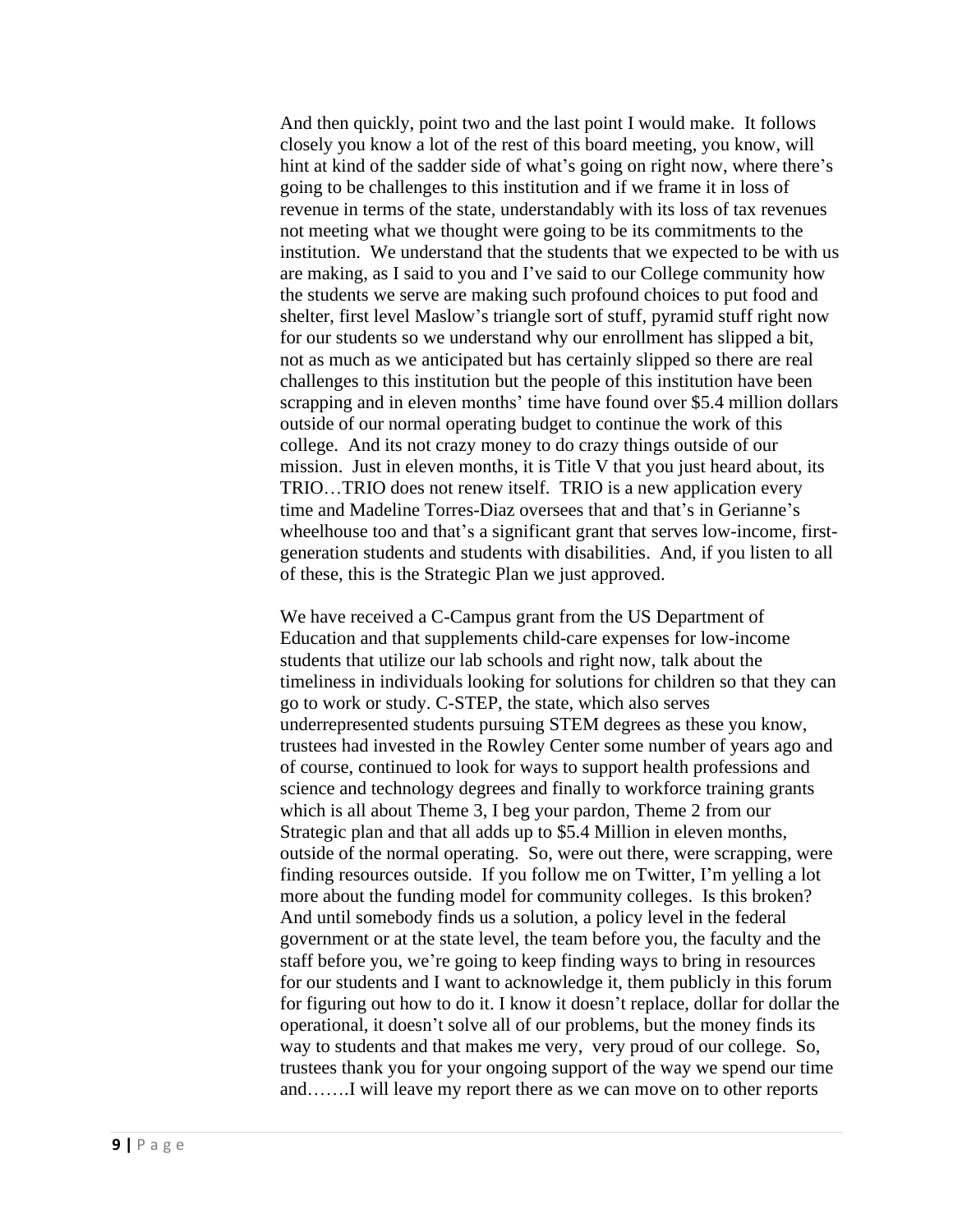|                        | and thank you for your commitment throughout the summer and we've got<br>a big year ahead so thank you.                                                                                                                                                                                                                                                                                                                                                                                                             |
|------------------------|---------------------------------------------------------------------------------------------------------------------------------------------------------------------------------------------------------------------------------------------------------------------------------------------------------------------------------------------------------------------------------------------------------------------------------------------------------------------------------------------------------------------|
| Chair Watson:          | Thank you Dr. Young for that report and thank you Erika as well.                                                                                                                                                                                                                                                                                                                                                                                                                                                    |
| Dr. Young:             | I think Chair Watson, I can see Trustee Hannes I think is trying toI have<br>the gallery view on so I can see faces.                                                                                                                                                                                                                                                                                                                                                                                                |
| <b>Trustee Hannes:</b> | I'm muting myself because I'm also grandkid sitting. I have her watching<br>a movie. But, what I wanted to add to, it's a beautiful statement that sister<br>made on behalf of the board, I just want to add on a lighter but a serious<br>note, after the summer, the winter, the summer that we have had it, spring,<br>it is wonderful to have listened and to know what were doing and thank<br>you Dr. Hackman. That was an uplifting presentation. It re-energizes us to<br>forge ahead with what we need to. |
| Chair Watson:          | Thank you. Okay, moving on. Reports, Item B, Governance President.<br>Paul Basinski. Paul are you ready?                                                                                                                                                                                                                                                                                                                                                                                                            |

#### **B. REPORT OF THE COLLEGE GOVERNANCE SYSTEM (Paul Basinski)**

Mr. Basinski: I am indeed Fred, thank you sir. Hello trustees. Once again, I am reporting to you from the venue where it feels like it could snow up here this evening. I hope that all of you and your families are safe and well. That is of paramount concern to us as always. Oh, my video, yeah, hold on.

> So, Shared Governance is meeting virtually. That's the good news that I want to start with folks. Our first remote Assembly of the year kicked off our AY officially on August 19. I can report we had 225 members at the virtual meeting at a maximum. So, remote participation is bringing the crowds. Its also bringing a very robust form of communication to Shared Governance and our diverse membership. The chat rooms in Zoom as well as the Zoom functionality as far as the give and take it offers us the opportunity of has really worked out very well. In other words, I guess what I want to start by saying is we've been remote shared governance now going back to March of last spring semester and I think to the extent that we have been able to make lemonade out of lemons we certainly would like to be physically with all these folks that are constituent members of shared governance. That's just not possible now but we've made the best of a problematic situation. So, I wanted to relate that to all of you good folks.

> Executive Committee is meeting as are our other 14 standing committees. We will present recommendations for this academic year to those standing committees very shortly of which, one outstanding one with respect to the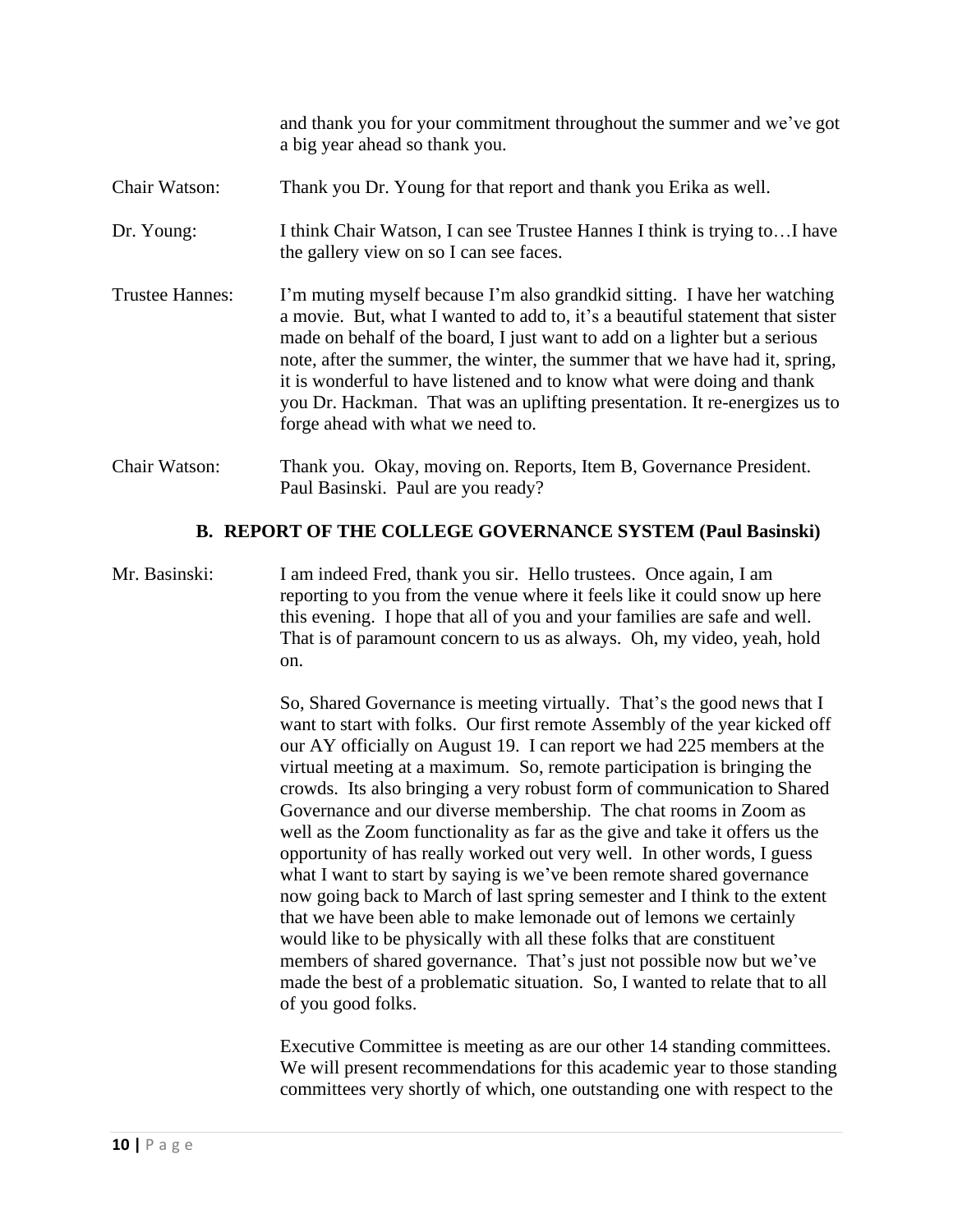COVID-19 pandemic situation that we remain in would be for our committees to review your charge with particular reference to the COVID-19 pandemic and its impact on college operations this year and make specific and appropriate recommendations if necessary with response to this ongoing reality. So with that recommendation we hope to capture the experience, the expertise of Shared Governance and anything we can do to most effectively maintain a college operations remotely and indeed with those members of our academic community that have returned physically to campus in the midst of this pandemic, we remain committed to doing so.

The other thing I can report, trustees, is that we received responses this past month from Administration regarding our 2019-2020 recommendations. Two highlights I wish to share is that Administration accepted the Safety and Security committee's recommendations that the College follow current practices with respect to unarmed security. We had a very strong discussion about that in Safety and security and in Executive Committee and felt that it made good sense to move forward with unarmed security on our two campuses and Administration concurred with that recommendation. The other important recommendation they concurred with, trustees, involved the development of institutional learning outcomes which have more become the norm among peer institutions throughout the State University of New York. Administration believes that we should move forward with the creation of institutional learning outcomes, that an appropriate Ad hoc group be set up in a timely manner to investigate, to create and obviously ultimately to implement those institutional outcomes for SUNY Orange.

I can tell you that we're looking into using our SUNY Workplace Governance discussion board to deal with…to implement a conversation on confronting racism in America that also incidentally happens to be the theme of our Global Initiative this year in conjunction with the SUNY 64 x 64 initiative. We have some very exciting things we hope to be doing with respect to programming, involving among other groups, our Committee for Institutional Diversity and Equity. We hope to have a very robust conversation about issues of race and racism, a very honest conversation, a very deep and necessary conversation and were working with Chris Thurtle in Communications and other members of the College to implement that discussion.

And, finally, we're looking forward to working with Administration on implementation of the new Strategic Plan and those specific goals and objectives that have been identified from that plan that we believe are critical to College operations moving forward in this academic year. That's what I have to report to you folks, thank you all for your time and consideration.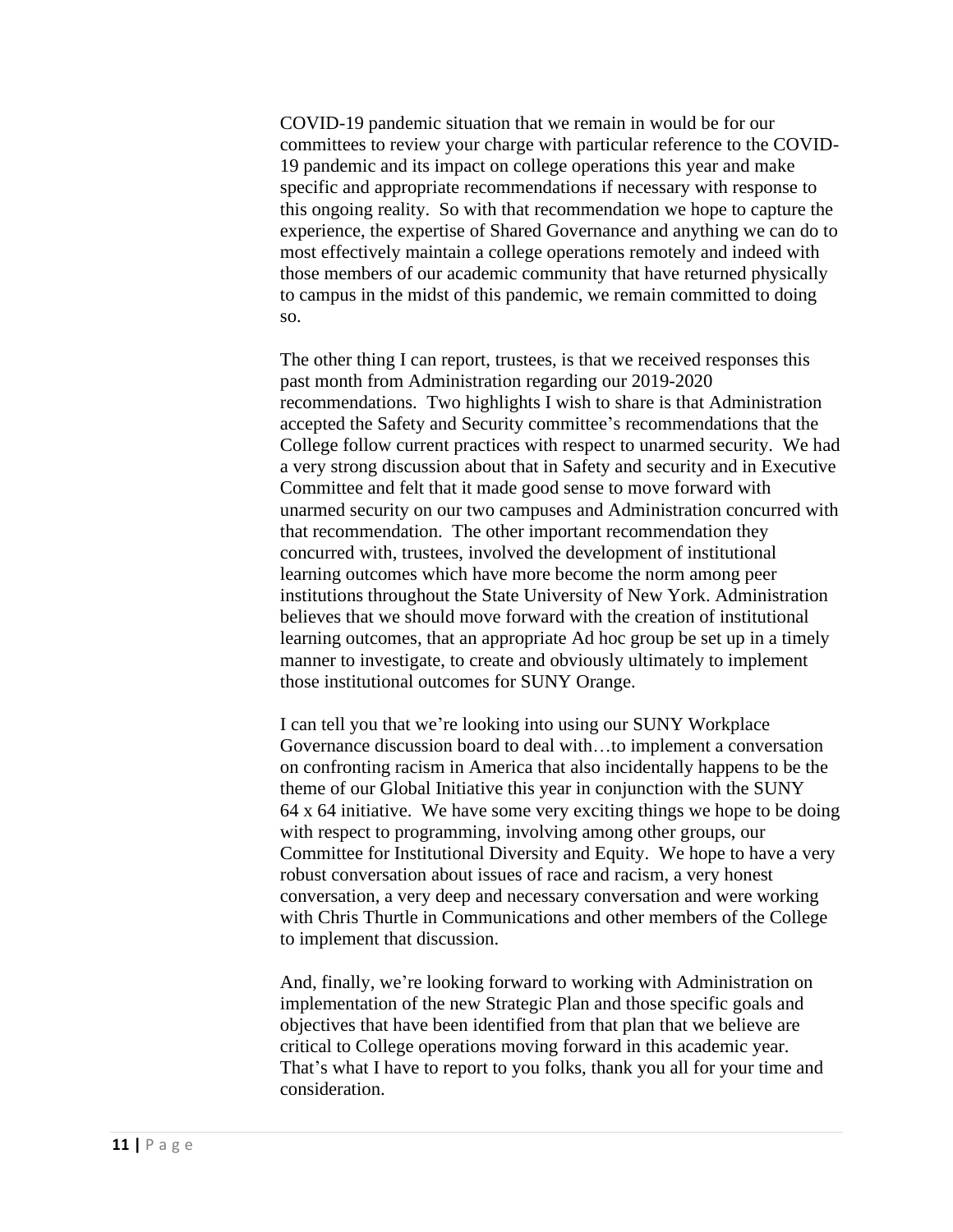Chair Watson: Thank you for that report. Moving forward, it's exciting once again to introduce Trustee, Jacques Stanley for his first report from our students.

#### **C. REPORT OF THE STUDENT TRUSTEE – Jacques Stanley**

- Trustee Stanley: Good evening everybody. It's nice to be with you for a student report, student trustee report. I do not have much to report on behalf of the student body itself. I still to get in contact with the Student Senate to see where they are with everything else, but personally I can say, the experience that I've had so far with virtual learning has been, it has its ups and downs and we have some of the best professors, I would say. They're very understanding, they take their time with you, even after the course is over with. If you're taking zoom, they have their office hours also and I'm very proud of our institution, we step up to the plate and I'm very proud to be a student here. I always wear a shirt in every color and I'm very proud to be on this board. So, that is all with my report and hopefully next week I'll have more for you.
- Chair Watson: Once again, welcome to you and as Dr. Young said earlier, you have all the rights, privileges and responsibilities of a full trustees so we are going to look for you to give us input from the entire student body. We want you to be their representative and like Kris said we want you to have a voice. We want you to speak your mind and feel free to do so. We want you to have success in your new position and welcome to you tonight.
- Trustee Stanley: Thank you Mr. Chair
- Chair Watson: Next, College Association. It gives me great pleasure once again to welcome back our good friend, Vinnie Cazzetta so Vinnie, have at it.

# **D. REPORT OF COLLEGE ASSOCIATION** (Vinnie Cazzetta)

Mr. Cazzetta: Hello Trustees, its great to be with you tonight and to see so many friendly faces and so here is my report for tonight.

> The financial year for the College Association ended on June 30 with a \$9,000 operating loss. However, I need to tell you, the auxiliary service piece, the bookstore and food services did turn a profit of \$67,000. The majority of the loss was in our daycare program. And as you'll recall we kept our daycare program open during COVID-19 per order of the Governor to keep daycare centers open so on the first responders, nurses, police and fire could continue to go to work and thus had a place for their children. So, we didn't have many in faculty, community members and students involved in those areas of work, but we did go along with the Governor's request.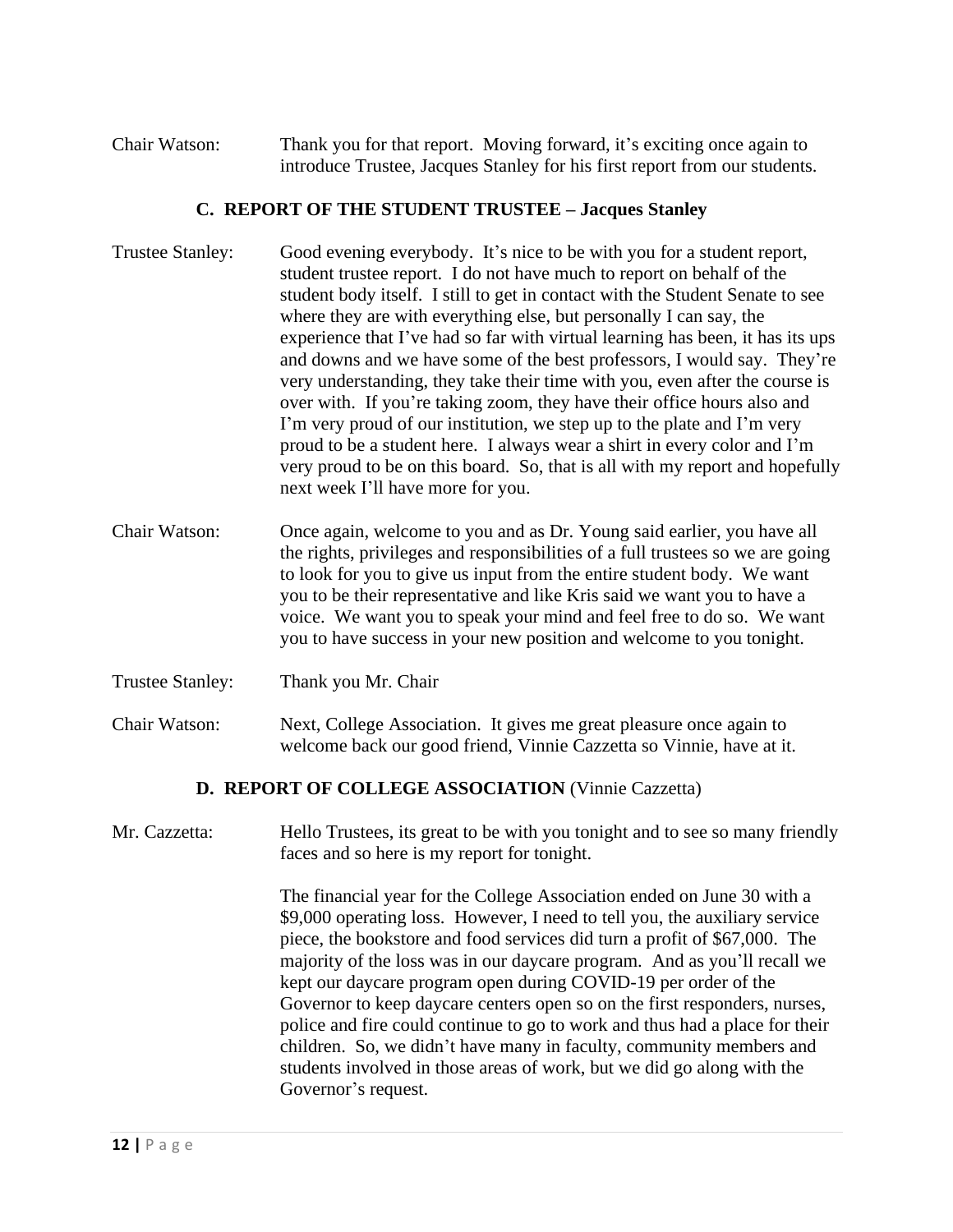RBT has been conducting the audit, they finished it up...or are just finishing up and all the early signs are a very good audit for the College Association once again. And they will present their report at the December meeting of the College Association.

With respect to the bookstore, we have, we had a bookstore manager resign, the Middletown manager resigned in August and Follett worked quickly to get a new manager on board that they felt would work well with our staff and faculty and students. Her name is Tracy…..she's been on board for about 2.5, 3 weeks and she's just been thrown into the fires of rush and the heat of the bookstore season but I think she's going to make a good manager and serve SUNY Orange well.

With regards to the Lab School, I just wanted to give you some enrollment numbers and they're not as good as they were last year. So, in the Morrison Lab School in the area of community and faculty enrollment, we have 16 children, compared to 31 last fall. That's a difference of 15. In the student category in Morrison, we have 14 children of students. Last fall, we had 22. That's a difference of 8. In the Newburgh Lab School in the community category this fall, we have, community and faculty, excuse me, category we have 7. We had 13 last fall. That's a difference of 6. And in the student category of the Newburgh Lab School we have 13 and we had 17 last fall. That's a difference of 4. So, yes, that's concerning but what I will say, the Newburgh student group being down only 4, that does give me a good feeling. I'd like it all to be up but them only being down 4 again expresses the need for a Newburgh Lab School at the Newburgh Campus, it does serve a great purpose.

One other item about the Lab School is the inclusion classroom with Inspire is up and running. The only difference is that because of licensing requirements related to social distancing, each group has 3 children and not 6 children for this fall. But I'm glad it's up and running and I'm glad we were able to work it out under social distancing requirements.

And, just a last note, with our new student trustee, I would just like him to know, that, maybe he doesn't know this, but he's also a member of the College Association and as such, I will be reaching out to him to set up an orientation and bring him up to speed on what the College Association does, what its all about, how to help students and I will be reaching out to you to set that up in the near future.

And, unless there's any other questions for me, that concludes my report and again, it's great seeing you all via Zoom and go SUNY Orange.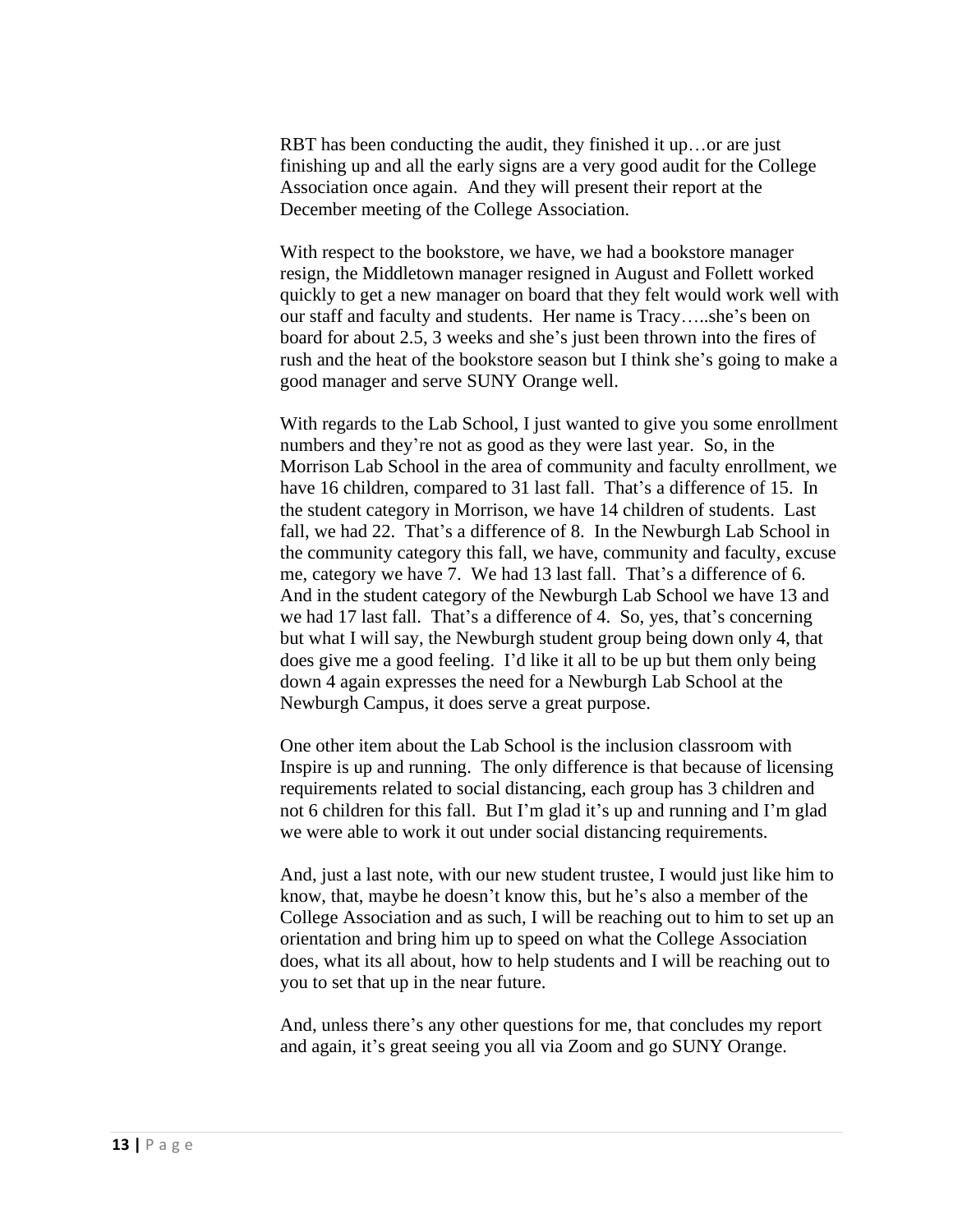| Trustee Hunter: | Vinnie, this is Tom. Could I? I'm going to be the new representative of<br>the Association. Could I be included with that, with the student trustee,<br>with that session. |
|-----------------|----------------------------------------------------------------------------------------------------------------------------------------------------------------------------|
| Mr. Cazzetta:   | Absolutely Tom and thank you for pointing that out. I will make sure that<br>you join Trustee Stanley in that orientation. Thank you for pointing that<br>out.             |
| Chair Watson:   | Any other questions from the trustees? There are none. We will move<br>forward. Next on our agenda is the Foundation Board, Dawn Ansbro.                                   |

#### **F. REPORT OF THE FOUNDATION BOARD – Dawn Ansbro**

# Ms. Ansbro: Hi, good evening everybody. It's nice to see you all. Thank you. I was trying to figure out when the last time was that I did see you all. I know its been a while. So, I'll give you a report but if anyone has any questions, please don't hesitate to ask.

I just want to give you an update on scholarships. We are on track to award, for this academic year, \$404,265 in scholarship which we're very happy with. And that does include of course, athletic scholarships, lab school scholarships, and a little bit of Dyson money that we continue to get, about \$10,000 from Dyson every year. So, I'm happy to report that. I would like to give, although I know he's not here, a shout out to Tom Rickard, who did help us raise some money for athletic scholarships when we had to cancel the golf outing this June. So, we thank Tom for his help and giving us a hand with that. It was a total of 240 scholarships that were awarded, and I believe you've gotten an invitation from Sharon from my office but we are holding the Scholarship Award ceremony event, virtually of course, on Thursday, September 24. You should have received a link to join us via Zoom. If you have not, please do email me and I'll make sure that you get that link so that you can join us. It will be 45 minutes max, the event itself.

I wanted to talk briefly about the student emergency fund. You may recall that at some point during the summer the SUNY system found a donor, who was willing to award up to \$50,000 of matching funds to each SUNY campus for anything that was raised between I want to say April 15 and July 1 for student emergency funds. So, we were able to raise \$31,390 in additional student emergency funds which was matched then by SUNY. And, it turned out that they did have a little bit of extra money at the end so they divided it all up and they gave us an extra \$2,000 between all the SUNY schools that did raise money. So, we got an extra \$2,000 out of that so nice to know that we do have more student emergency funds available. We did, of course, award almost \$40,000 in emergency funds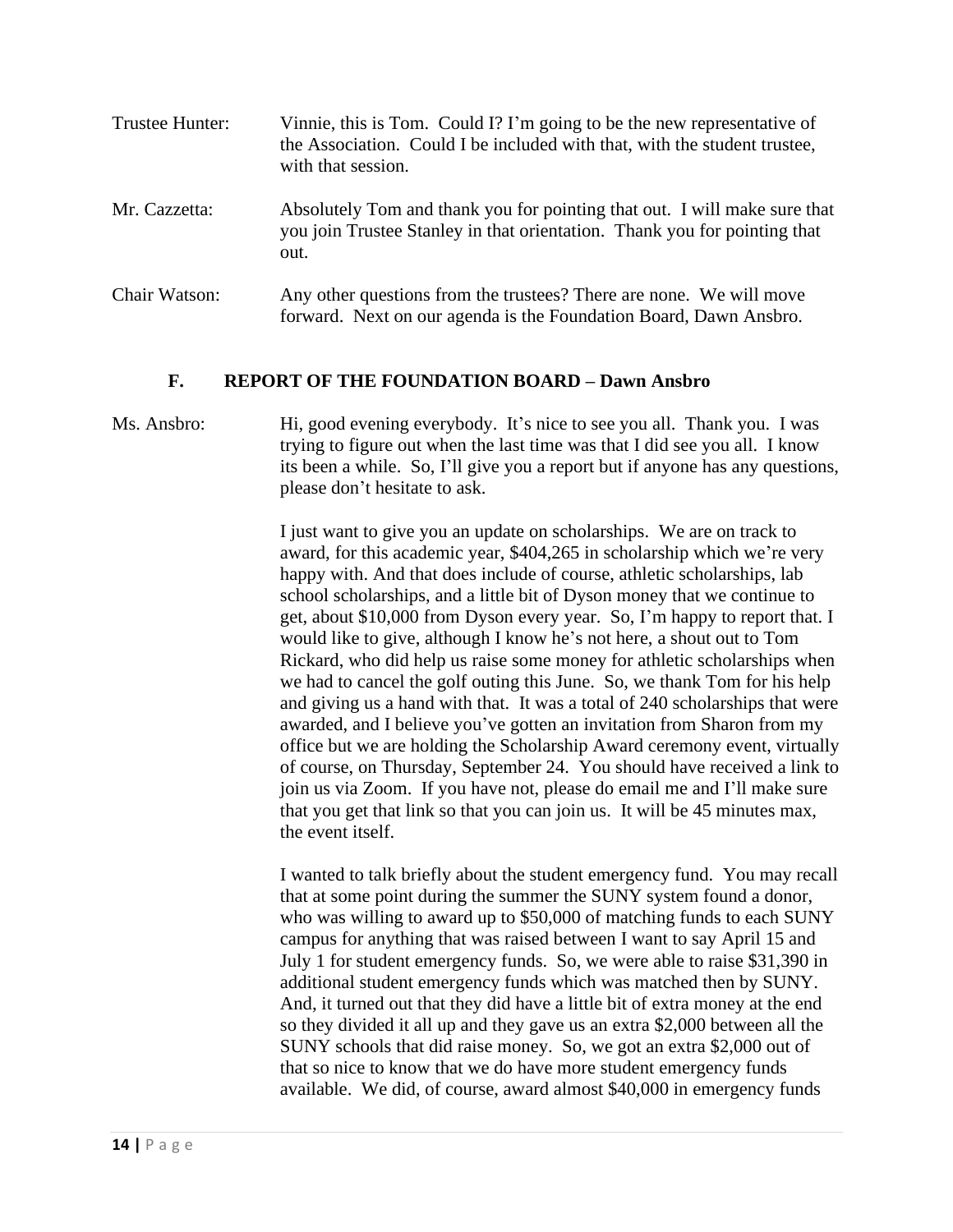between the months of March and April for students who were in need as a result of the COVID pandemic.

Just another quick event, you may all be aware, but we are doing a virtual chat with Dr. Young on Friday, September 25 for our donors. You all of course, are welcome to join us. It really is…was just an outreach for us to try to reengage with the donors, get an opportunity to put Kris in front of them and to give them an opportunity to ask questions. I will say, Kris, at this point, I don't have a ton of people registered but we are putting it back out there again and encouraging people to do this and I think regardless of how many people we have I just think it's a good exercise to go through to make sure that our donors know that you are available and you know willing to have this chat with them. So, thank you for doing this.

And then of course, we do have our leadership event which is also virtual coming up on October 23 which is a Friday night. We're actually taking this opportunity, because it's a virtual event to honor all of our nursing alumni who have been working on the front line of this pandemic for so many months. So, we've reached out to all of them to ask them to send us pictures or a short 10 second video. We actually have a graduate, Matt Wynkoop, who happens to be a graduate of our New Media program, will be helping us to stitch all of these pictures and videos together into a nice presentation piece will be part of the event. So, we're looking forward to that and we'll be taking whatever money we can raise…we'll be trying for the nursing department as well. So, we're excited about that event. Hope you guys can all join us. It is still a \$100 ticket. We know that people normally would expect a dinner for that so what we're doing is putting together gift packages. City Winery is providing wine at a discounted rate. We've got some local chocolates, local cookies, all trying to do all locally sourced items, but it should be a very nice gift basket. So, I'll look forward to quote unquote, seeing you there on October 23.

Did anyone have any questions before I conclude my report. Well, thank you so much for the opportunity. It's good to see you all.

Chair Watson: Dawn, thank you for that report and we thank your entire board, your organization, for all the work that they do and all the scholarships that you award. We are truly grateful for that. Keep up the good work.

Ms. Ansbro: Thank you.

Chair Watson: Okay. Moving forward. We've reached our special reports part of our reports session. So, first we're going to have a report on COVID-19, the response team, workgroup, special report from Dr. Hackman, Paul Martland, and Gerianne Brusati.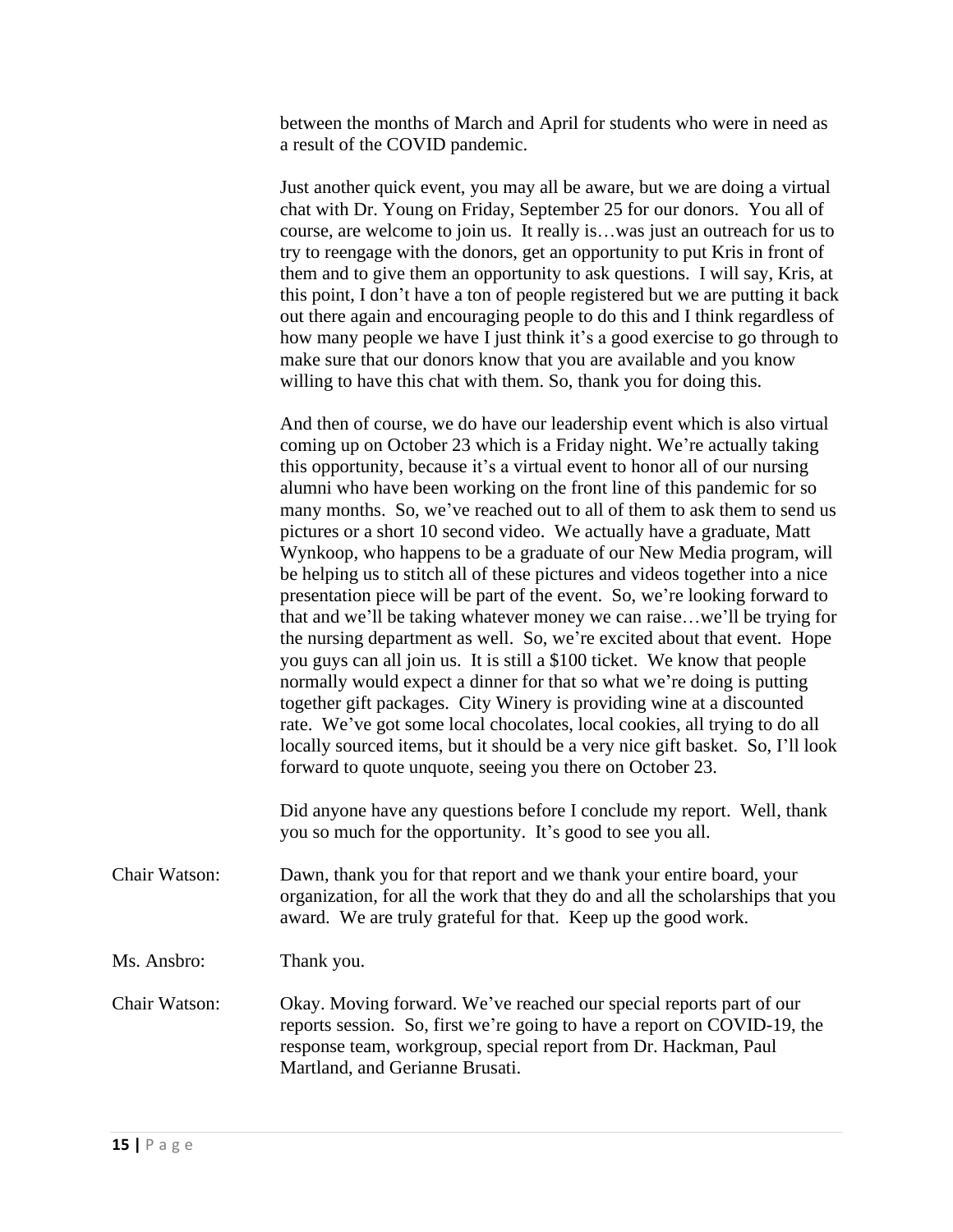#### **F. SPECIAL REPORTS:**

Dr. Young: Great. Let me give an umbrella introduction, Chair Watson, and then turn it over to each in turn. So, I don't think the trustees are unaware that this is something we've been working on. So for many years, the College has had EMT, the Emergency Management team. It's something that's activated when there is an emergency at the College, which has historically meant maybe there's been a bomb scare at the College or some other event or needed to manage an acute crisis or a crisis that might go on for three or so days. Back in February, when we first had to start dealing with the reality of COVID-19, since EMT had a nice distribution of the right sorts of people, who you wanted to think on in crisis. It was kind of a default to start calling EMT together, but we added two members, Madeline Torres-Diaz and Susan Corbett who is a nurse in our Wellness Center to give us some good wellness background and nursing background. We started referring to them as the COVID-19 Response team. So, I think we can kind of call COVID-19 emergency when we started responding to COVID-19 as a response team and that became, as you can imagine, our jack of all trades group, mostly as we were trying to move off campus, respond to SUNY directives, and the whole kitchen sink. As we moved into summer and moved into actually implementing how are we going to live in this long-term as a College, it, you know, it became apparent on many, many, many different levels that EMT, this was not a long-term solution, right? We needed to kind of give EMT a break, or the COVID 19 Response team a break and really start getting into work groups, and implementation groups and broadening who was involved and asking for willing volunteers from the college community who were going to be living in this, living in the teaching and learning spaces, living in the infrastructure and who have more knowledge of health and safety. And that's where these work groups came from. So, we drew from the COVID 19 Response team, the three vice presidents before you today to give leadership to the workgroup teams that the workgroups started implementing the plan that was lodged and approved by SUNY as we actually started living it. So, tonight what you will hear from each of them, the three workgroups, about what happened this summer, how it is playing out in the fall, and slated last, very purposely is Gerianne Brusati, who, while all of them have been active and challenged and have had so much to do, Gerianne is presently captaining the most, the hottest of the three right now. The trustees are aware that our new Chancellor Malatras has attacked COVID-19 head on with a plan of aggressive testing, surveillance testing, so her workgroup team has been very active in responding to SUNY's suggestions/directives about how to take that on. So, I've asked Gerianne to bring up the rear of these presentations because she has maybe the most breaking and the most active news and probably news to you. Because, heck, there could be news in our email right now that we're not seeing. Maybe I'll take a look with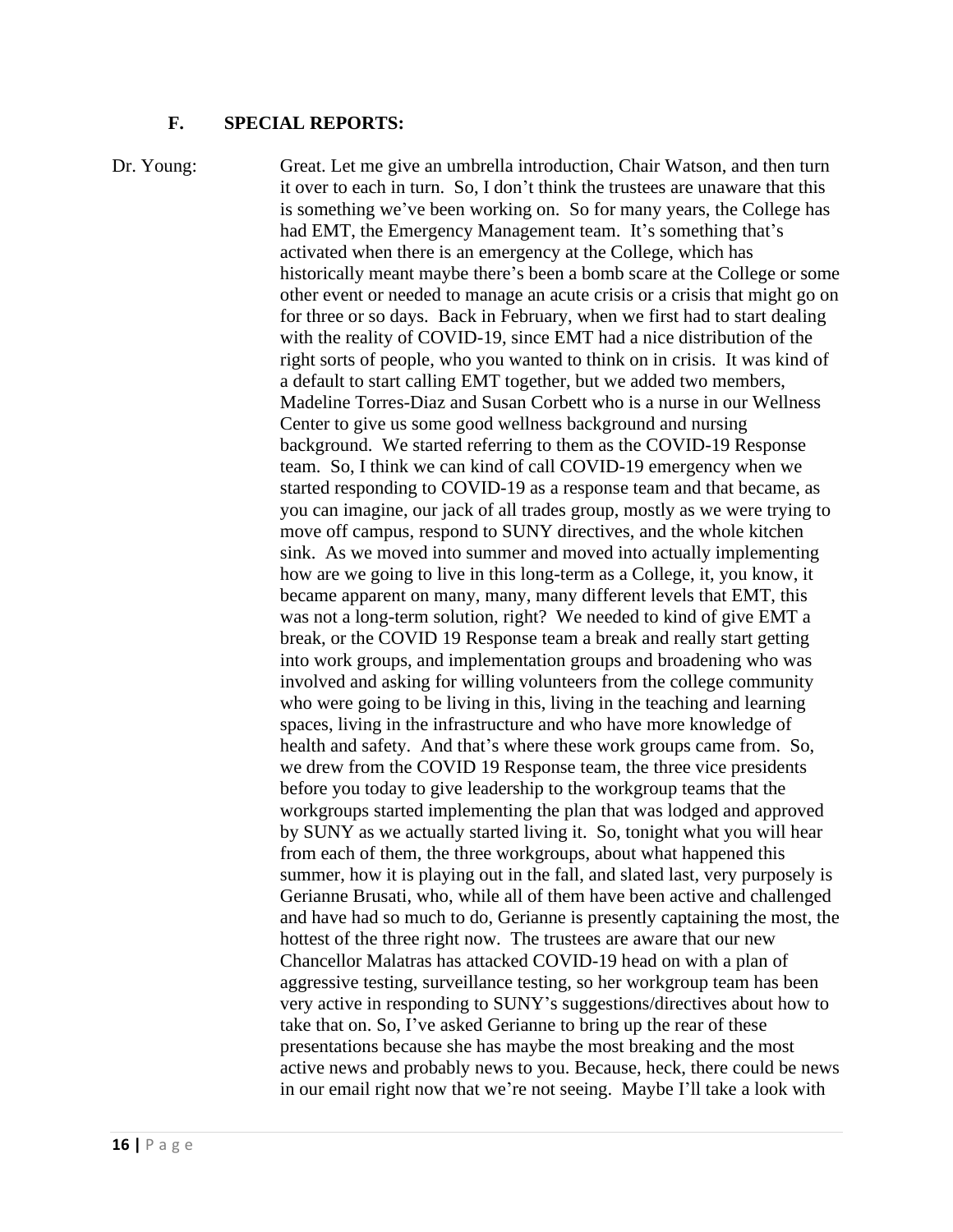apologies to Erika just to make sure nothing has happened as we've been sitting here. Just because that's how quick moving this is. It's truly remarkable, the pace, at which things are moving right now. So, that's the context for this presentation. It goes without saying, without the entire COVID-19 team and people that we've brought in at various times, we've brought in additional facilities people, we've brought in additional…Stacey Moegenburg I don't know if she's still on the line, but Stacey's got such history at the institution and gifts with Architecture she's been key at different times. So, I will mute myself and let the team tell you the story of how we've gotten to the point of where we are today, starting with Erika and the teaching and learning workgroup. Thank you, Dr. Hackman.

#### **TEACHING AND LEARNING: Erika Hackman, VP for Academic Affairs**

Dr. Hackman: Thank you Dr. Young. I…another brief slide show here, it is a habit of mine which I'll learn to undo. No, it's my pleasure just to give you a brief update.

> The Teaching and Learning Workgroup, again, was formed this summer and has been working very hard and has been an incredible resource to me and to the Academic Associate Vice presidents as we work to maintain instructional continuity throughout these challenging times. Here is just a snapshot of the membership. I know that these abbreviations will not mean a whole lot to some folks but we have our academic associate vice presidents from each of the divisions and then we have both Staff and/or Chair members from each academic division as well as a faculty member from each division. And we also have one member from Arts and Communication who is an adjunct. So, we tried to have a good cross section of voices sort of at the table, helping us understand both on campus instruction how things are going but also the remote instruction that Trustee Stanley talked about earlier.

> So, our charge is to serve as advisory to that larger group that Dr. Young mentioned, as the COVID-19 task force and I simply asked these folks to help the academic leadership, in particular, helping us work through the implementation of our restart plan that was approved by SUNY, but specifically with regards to teaching and learning issues that are happening in those environments. So, like I said we did form this group in the summer. We've been meeting regularly throughout the summer and into the fall which again, continued to be a really important mechanism for discussion. This is just a sampling of the topics that we've been talking about: proctoring services both on campus and remotely, academic dishonesty and you know the concerns about the students and the potential for that dishonesty to increase given our largely remote circumstances. The increasing need for accessibility services proctoring and other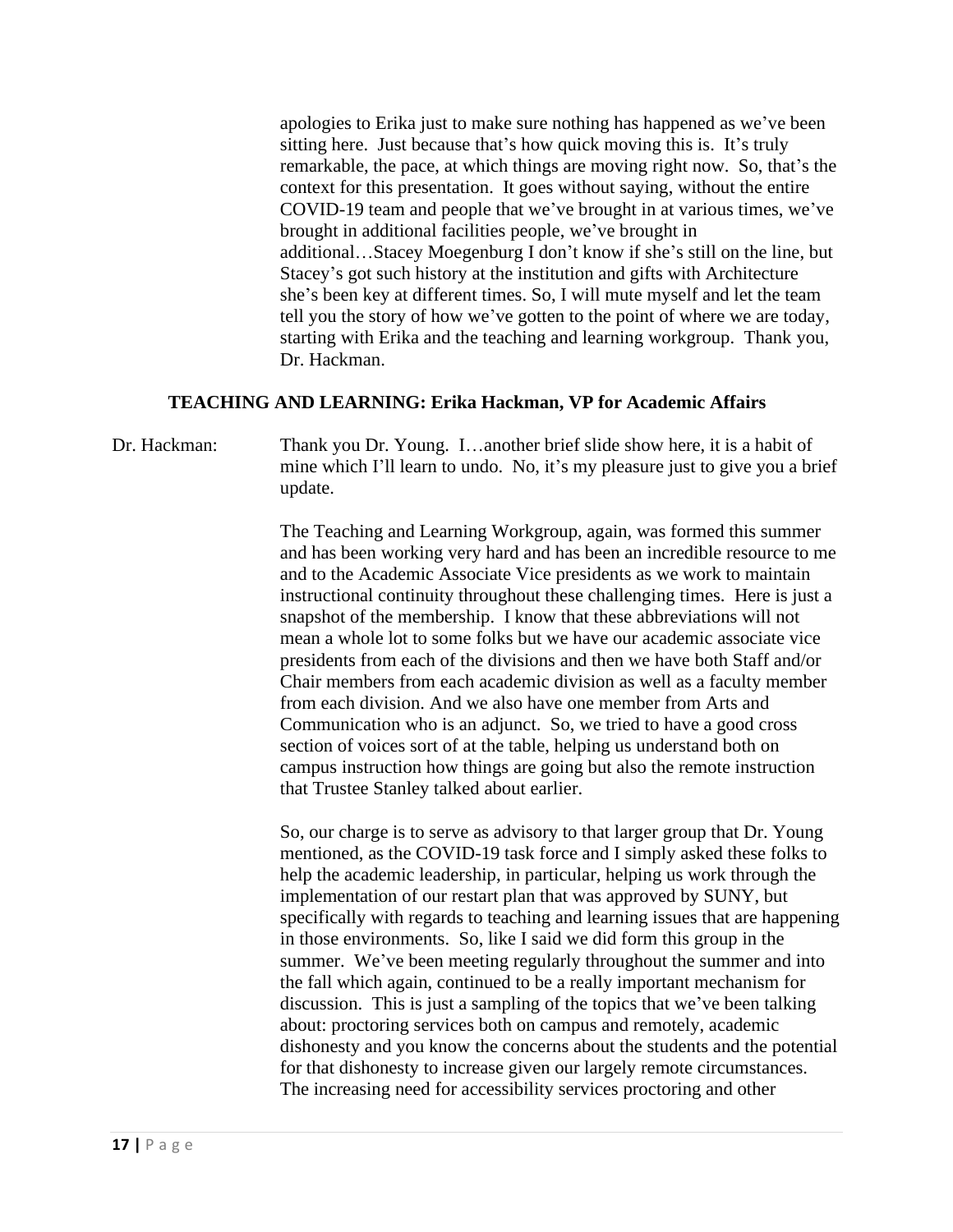supports as well. This team helped to put together some guidance that was issued for synchronous instruction, but also, synchronous meaning happening at the same time remotely, but also on campus protocols for instruction. So, in my next slide I'll give you a brief idea of what that looked like. But more recently, in fact we had a meeting today, we're starting already to look to the next semester, to look to January, and thinking about the opportunity…just the needs for support for technology both for faculty and for students but also some opportunities. In the Title V presentation, I mentioned that we're looking to redesign some of our classroom spaces. Were also hoping to leverage some CARES Act funding to add to the infrastructure for technology in our instructional spaces on both campuses. And so, we had a great conversation about that today.

But with regard to the on campus protocols for instruction, these are the types of things, you know, we knew that faculty coming back had questions about you know, what was going to be….what should they expect in these instructional spaces this semester. What should the students expect and to what extent do we need to just clarify what the expectations are, again for all of the campus community who is going to be on either the Newburgh or the Middletown Campus this semester.

So, you can see a variety of topics here that were discussed, and we put into place guidance for all those who would be on campus in these categories. The very last of which becomes really important, instructional continuity considerations and so as there are disruptions that are unavoidable to instruction, either on campus or remotely we are asking faculty to be prepared and plan for how we can ensure continuity in the instructional experience.

So, looking ahead, like I said, we are beginning to anticipate what our instructional operations look like for spring 2021, identifying ways we can amplify and increase support for both students and faculty. And, like I said, technology infrastructure, opportunities that we can boost that and increase the number of resources as well. And that concludes my report.

- Chair Watson: I believe Paul is going to be next.
- Secretary Murray: Paul, you should be able to unmute.
- Mr. Martland: There we go. How's that?
- Secretary Murray: Okay, we can hear you now.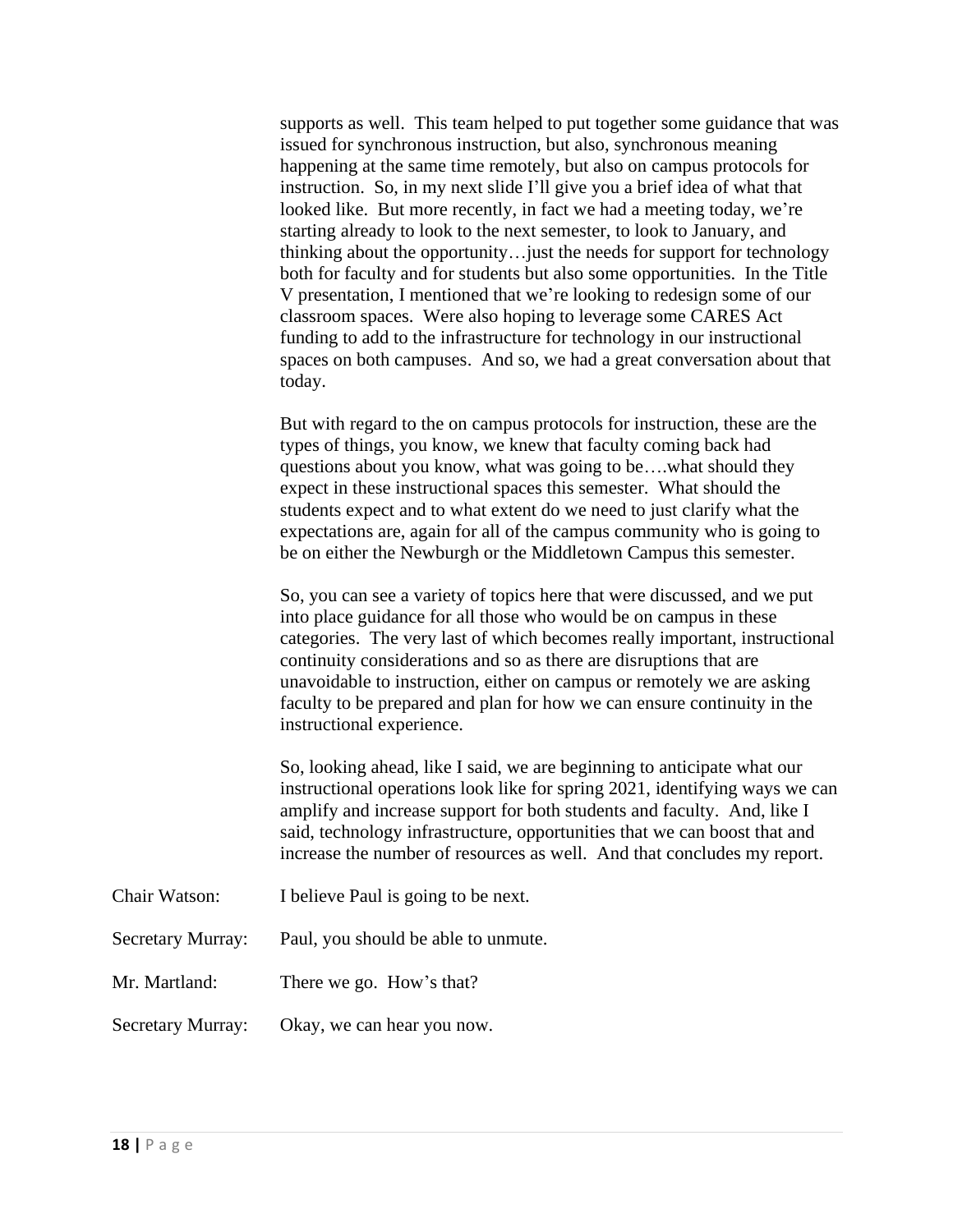#### **INFRASTRUCTURE: Paul Martland, VP for Administration and Finance**

Mr. Martland: Okay, sorry about that, wasn't in its normal place. I was involved with what we called the Infrastructure Work group. And this was the group that thought about what we need to do with the buildings and classrooms on the campus and what do we need to have in stock to properly restart the campus. We actually got a bit of a jump on the other groups. We formed formally back in June because of the long lead time involved for some of the items that we were dealing with. So, our group was little smaller because it was started that way. So members of the group originally were Vinnie Cazzetta, Leland Hach from IT, Iris Martinez-Davis from HR, myself, Likkia Moody from the Newburgh Campus, who joined us a little later as we moved our focus from Middletown to Newburgh, Joe O'Dea in Security, John Parsons from Custodial, and Mike Worden the Facilities Director. So again, it was a group focused more on infrastructure related activities. Our aim was to identify and schedule the infrastructure related activities required to ensure safety necessary for the startup of the fall semester at both campuses.

> And, from the beginning and throughout the process, these were the primary areas of our focus: personal protective equipment, particularly in the early days, there were a number of shortages. And, some of them lasted the whole summer, many of them eased up as time went on, setting up social distanced instructional spaces in common areas and the buildings scheduled for use, establishing cleaning and disinfecting protocols, preparing spaces for use, putting in signage and floor markings to facilitate social distancing and instruct folks on these items. We had some HVAC issues and we had IT issues that needed to be addressed.

The critical first step was identifying which buildings, classrooms, labs, and common areas would be used in the fall. And you know, it was a bit of a moving target because we weren't exactly sure which classes would run and so forth. But I have to thank John Parsons, from Facilities and Stacey Moegenburg from Academic Affairs. They really took this piece on and worked it out. So, once the areas were identified we could then initiate the cleaning protocols and set the rooms up for social distancing. So, Stacey would work with John to identify the rooms, then John would work with his group to get them set up. Stacey continued to update us. Anne Prial also was involved as time went on in helping with this set of issues. Classes were restricted to taking place in 4 buildings and the library and Shepard Center were going to have limited access as the process unfolded.

I left this…this was actually a slide I used at a meeting the week before school started, just to show what our status of PPE inventory was at the time. We had almost 19,000 masks, disposable masks in stock, we had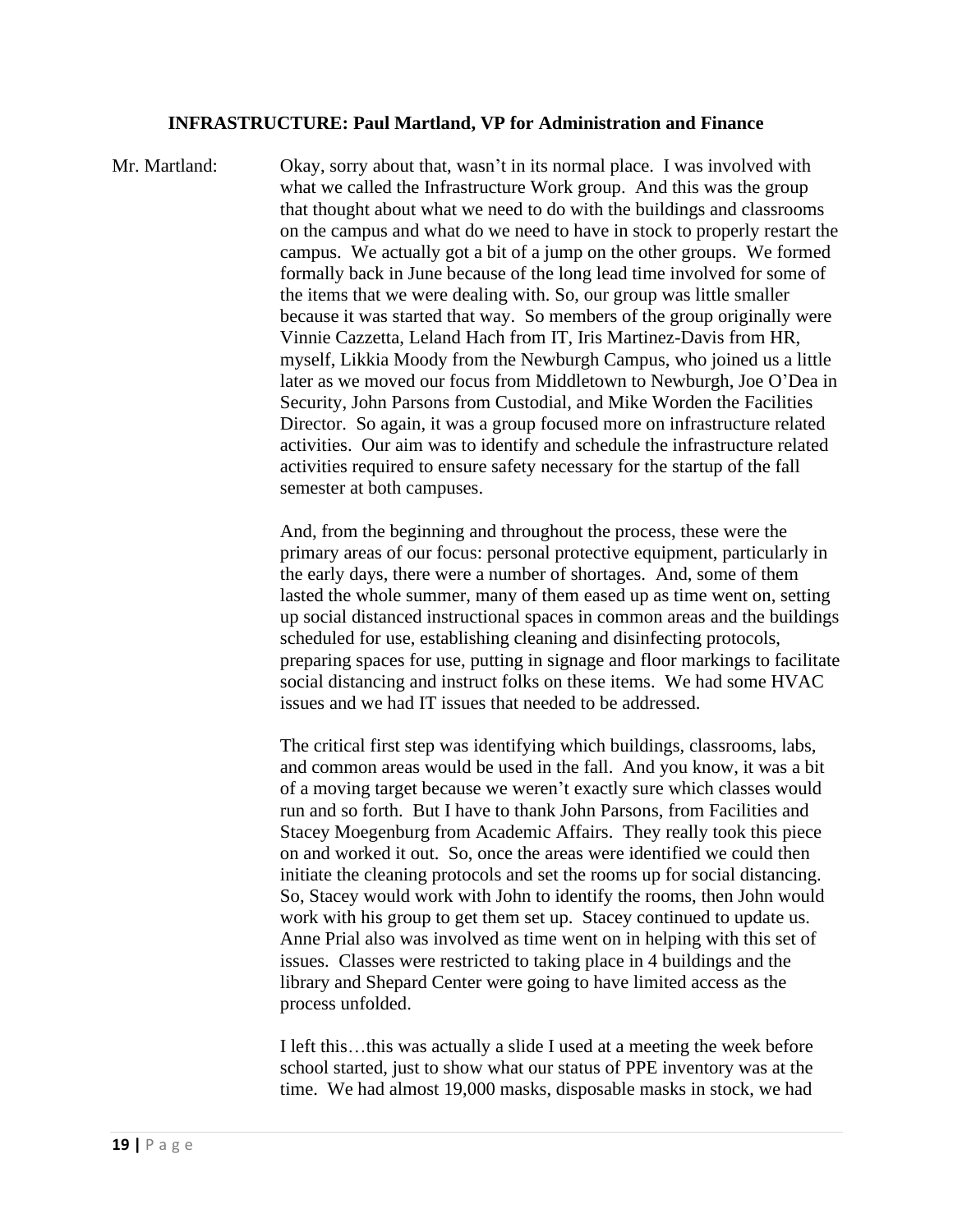4,000 reusable cloth masks that arrived that week, we had face shields in stock and on order, enough to get us through the start up period. Nitrile gloves, we had, numbers wise we looked okay, but we didn't have enough variety of sizes and that has continued to be a problem. Medium size Nitrile gloves are in great demand. Hand sanitizer issues and alcohol wipes. Of the PPE items, the ones that were the most concerning were as I said the size medium Nitrile gloves and the alcohol wipes. That has started to ease up finally but all summer those were very scarce and the lead times were very long. And plexiglass was in great demand and there was a national shortage of them and continues to be. So, those were our biggest areas of concern.

By the time we started up, all classrooms, labs and common areas scheduled for use had been properly set up for social distancing. All the classrooms and labs that were scheduled for use had been thoroughly cleaned and disinfected and the cleaning schedules and protocols had been developed for each instructional space. There was a bit of an issue, and it continues unfortunately through today with the cleaning of lab spaces that were on back to back schedules. We needed enough time to clean the lab before the next group came in. So, where we knew that was happening, faculty and Academic Affairs worked with us to come up with a way, that they could perhaps do a little bit of instruction in an adjacent room so that the custodial staff had time to clean the lab spaces.

Signage and floor markings: by the time we started, all of the signage had been posted in all buildings, discussing that masks were required and social distancing was required, instructions on how to use the masks and the same signs were also posted at each classroom and lab scheduled for use. The floor markings for social distancing and directional arrows at the time, there was little bit left to be done, but by the time classes started that was taken care of. We had some special signage advising students and visitors how to access areas, support areas, that normally would be done in person, such as the library and student services, advising what/how to contact the appropriate people for that kind of support. And, we had rules concerning social distancing and mask policy installed in the parking lots. And we also had signs limiting capacity in elevators to one person.

HVAC issues, this was a bit of a harder task, because where there was no guidance issued by either the CDC or the state DOH or higher education specifically. But standards had been established for shopping malls, which were used as a proxy since they are similar large buildings holding many people at one time. And the biggest recommendations were installing higher density filters on all of the rooftop units and HVAC equipment and this was done in both campuses to achieve the standard that was set for the shopping malls. We also increased the outside airflow through the HVAC system. That's a critical piece of compliance. And, even though we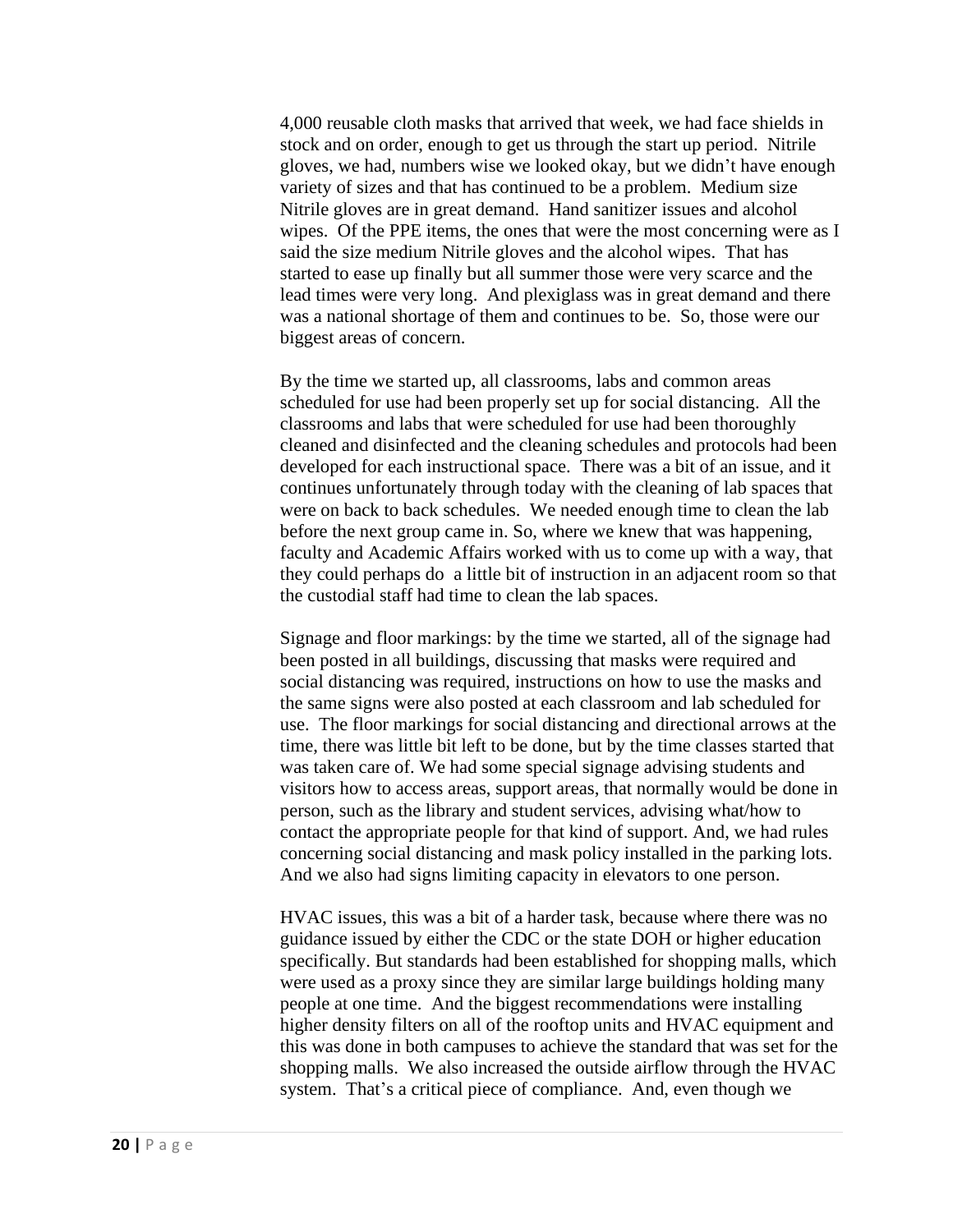weren't running the buildings…many of the buildings through the summer, we kept the HVAC equipment running to prevent conditions that could lead to legionnaires or COVID contamination in the cooling tower water and other elements of the HVAC system.

Plexiglass was last minute. We did get some in in August and then some in just as the school started. So, it probably took us a week into the semester maybe a couple days more to get the dividers in all the places that they were requested, but that has been accomplished. And we are continuing to order products so that we are ready for the spring semester if we indeed need to expand our rooms and what not.

And, we had to come up with the bus schedule for the start of the semester. It was put together in time for the classes to start.

IT had a whole bunch of issues that they were dealing with, both for students and staff, getting laptops available for faculty and staff to use remotely, changing over a bunch of all-in-one units that could be repurposed for faculty and staff to use remotely. SUNY came through with 600 chrome books for our students that we set up and distributed. The Foundation also generously provided another 50 chrome books and spaces where we had commuter classrooms and computer usage areas, the libraries needed to be set up for social distancing and all of that was accomplished.

So, again, I'm the one reported but really Facilities and Custodial staff did the work and they did a really amazing job and the Academic Affairs team, really Stacey, went above and beyond to make sure we had as much information as possible in regard to what the schedules would be so that Facilities could do their thing. And, IT, they had a lot of balls in the air, getting all of this stuff ready for the various constituents and they did a great job.

Start-up, went, by and large, went very well. As I said, there are a few areas, back to back classroom, lab situations took a little longer to get straightened out then perhaps it should have. But by and large it went well, and I think as we sit here today, we have addressed the vast majority of the issues that confronted us. With that, I would open it up to any questions.

Chair Watson: Thank you Paul. Next is Gerianne Brusati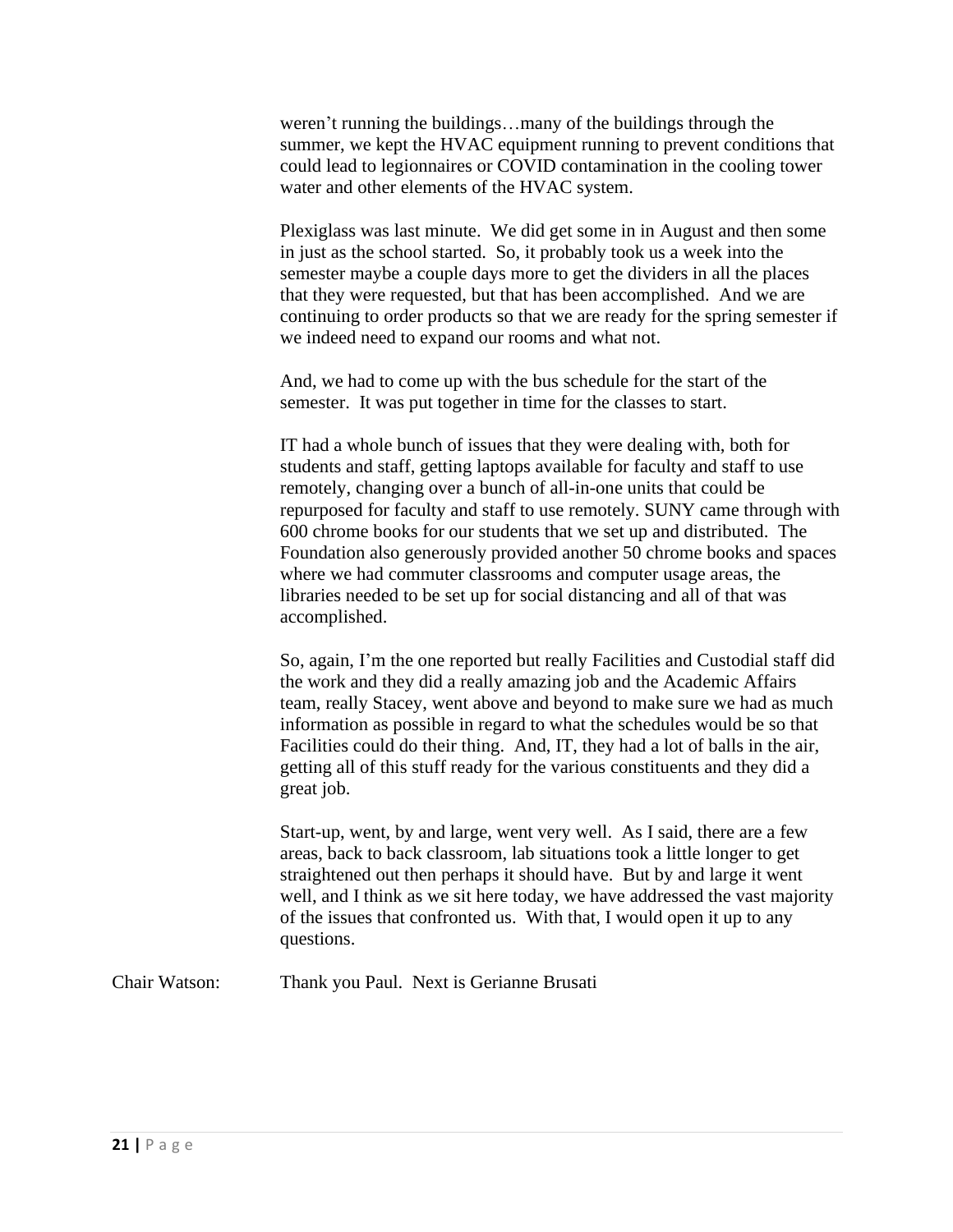# **HEALTH AND SAFETY: Gerianne Brusati, VP for Student Services**

| Ms. Brusati: | Thank you. So, I thought that when this all started, that Health and Safety<br>would be easy because we just have to link to the right public health<br>information on the CDC website. Little did I know then.                                                                                                                                                                                                                                                                                                                                                                                                                                                                                                                                                                                                                       |
|--------------|---------------------------------------------------------------------------------------------------------------------------------------------------------------------------------------------------------------------------------------------------------------------------------------------------------------------------------------------------------------------------------------------------------------------------------------------------------------------------------------------------------------------------------------------------------------------------------------------------------------------------------------------------------------------------------------------------------------------------------------------------------------------------------------------------------------------------------------|
|              | So, the members of the Health and Safety Workgroup are listed here. I<br>think you can see, we have Susan Corbett from our Wellness Center,<br>Debra Dorwitt, whose background, who has a medical degree and is one<br>of our adjunct assistant biology professors and a tech assistant at the<br>College, Leland Hach from IT, Iris Martinez-Davis, so we have a<br>connection to Human Resources, and Madeline Torres-Diaz who is<br>overseeing the Wellness Center.                                                                                                                                                                                                                                                                                                                                                                |
| Dr. Young:   | Gerianne, do you think we can see a PowerPoint.                                                                                                                                                                                                                                                                                                                                                                                                                                                                                                                                                                                                                                                                                                                                                                                       |
| Ms. Brusati: | Oh, you're not seeing it.                                                                                                                                                                                                                                                                                                                                                                                                                                                                                                                                                                                                                                                                                                                                                                                                             |
| Dr. Young:   | No.                                                                                                                                                                                                                                                                                                                                                                                                                                                                                                                                                                                                                                                                                                                                                                                                                                   |
| Ms. Brusati: | Okay, alright, stay with meyou didn't hear me say that.                                                                                                                                                                                                                                                                                                                                                                                                                                                                                                                                                                                                                                                                                                                                                                               |
| Dr. Young:   | No, well we understand you can't take the Brooklyn out of the upstate<br>administrator.                                                                                                                                                                                                                                                                                                                                                                                                                                                                                                                                                                                                                                                                                                                                               |
| Ms. Brusati: | It would've been even more boring without the slides. Sorry about that.<br>So, our EMT workgroup first and foremost had to start with providing a<br>self-screening app and maybe I should take a step back and say a lot of our<br>work is orchestrated because we are part of the SUNY systems, so some of<br>our direction from SUNY as one of the 64 campuses. But, we worked on<br>a good screening app that we needed to have in place so that students,<br>faculty and staff, anybody that was coming to campus would be able to<br>basically self-diagnose every morning and if they were symptom free, they<br>would be good to come to campus. If there were any indications that they<br>might have COVID-related symptoms, they were asked to stay off campus<br>and to work with us to connect to a healthcare provider. |
|              | A big piece of what happened over the summer and this was really our<br>Wellness Center team and HR, was collaborating with the Orange County<br>Department of Health because if, in the event, that cases started to happen<br>on campus, we needed a good system of referrals and contact tracing. So,<br>the relationship with the Department of Health was key.                                                                                                                                                                                                                                                                                                                                                                                                                                                                   |
|              | We also, as a group, wrote guidelines for the students who would be<br>returning to campus, mirroring the ones that Erika and her team put<br>together for faculty. And we also created what we called a shared                                                                                                                                                                                                                                                                                                                                                                                                                                                                                                                                                                                                                       |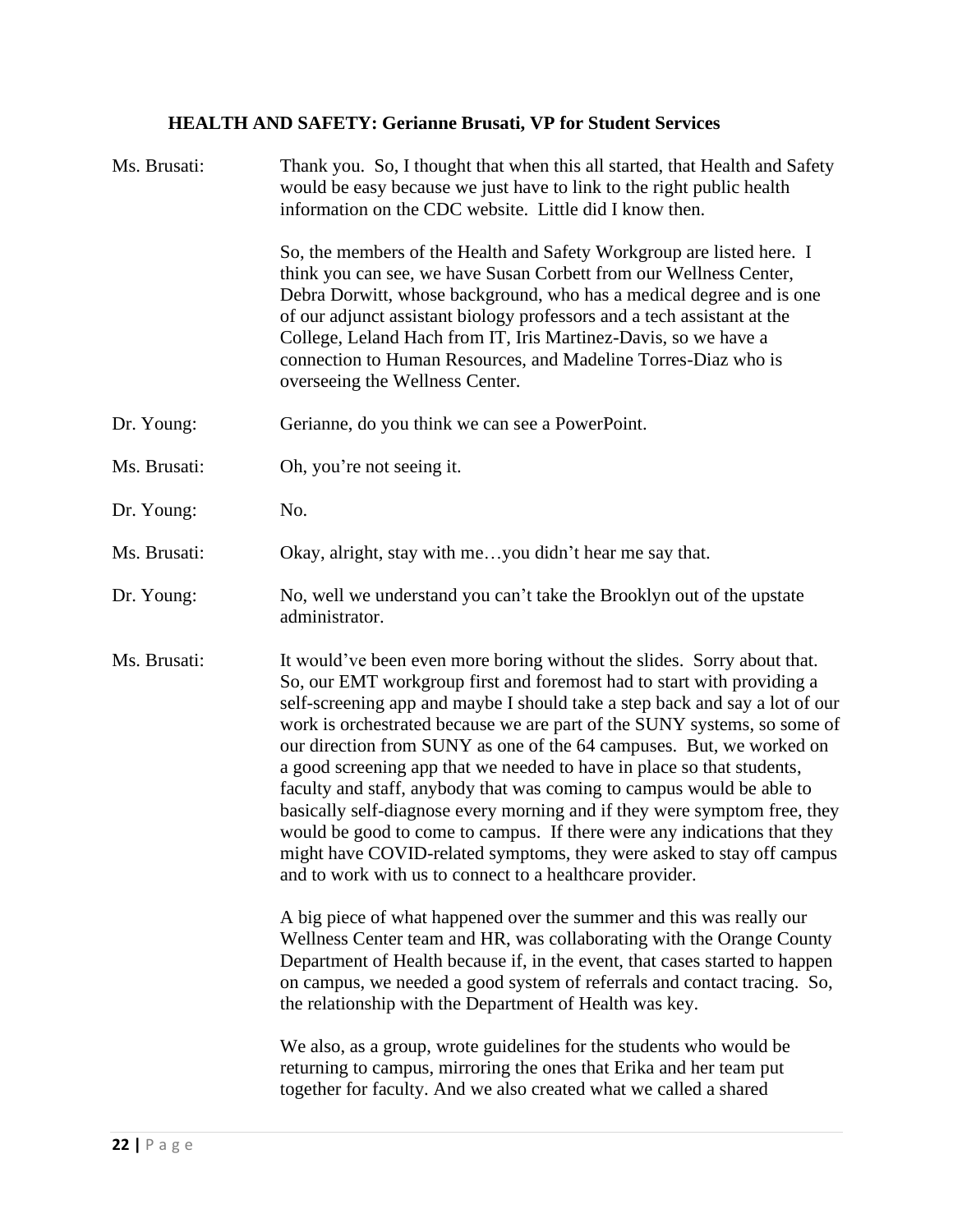community commitment, what were the expectations that we had for anybody who would come on campus to maintain the health and safety of our community.

And finally, we participated in a number of SUNY webinars because we're all unique institutions, but we have some common needs that run through. And, so hearing what other people at other campuses were doing and how they were managing the return of students, faculty and staff, I think helped to inform our decision-making as well.

And, when we weren't doing the other things, we, 5 of the members of the group, also became certified contact tracers. Again, not because we'd ever be asked to do this work but having a better sense of what the expectations were, what it means to do contact tracing, how we would talk with students, how we would talk with the Department of Health. I think it certainly gave me a comfort level, a better appreciation and understanding for this group.

So, the latest piece of this has to do with what we'll call, what's called "Pooled testing" Right now, SUNY is asking that every College within the system have some system in place, some plan in place, to actually test primarily students, but faculty and staff if they wanted to be tested, on a regular basis while classes are happening on campus. And I'm not a doctor, I don't play one on TV and I'm way out of my league here but I'm going to try to explain to you what I know about pooled testing. So, when you think about what it is, and I think we've all been watching the news and we've all heard of the complications testing, its hard to get tested, when you get tested the timeframe for hearing the results is too long because obviously if you're A-Symptomatic but you have COVID you're spreading that virus to everybody you come into contact with. So, pooled testing actually lets us test a number of people, who submit to saliva testing, so you don't get too creeped out, batch all of those individual samples together test the samples and then determine from that test and its actually pretty cool, whether anybody in that pool, in that batch, is symptomatic, has that COVID virus and that allows for a few different things including a pretty quick turn-around. So, you wouldn't use COVID testing in the middle of August when people were jamming up emergency rooms, because the prevalence of the virus was pretty obvious. Pooled testing is, works best where infection rates are low because what we're trying to do, its surveillance testing, so what we're trying to do is see if there are any pockets of COVID that are starting to emerge. And probably the easiest thing to do is just show you the next slide and look at the visual. So, if you think about a group of people being tested and their sample being tested together, if nobody in the group has COVID, then that whole batch comes back negative and we can move on. But, if we find within that batch, if we test that batch and that batch comes back positive,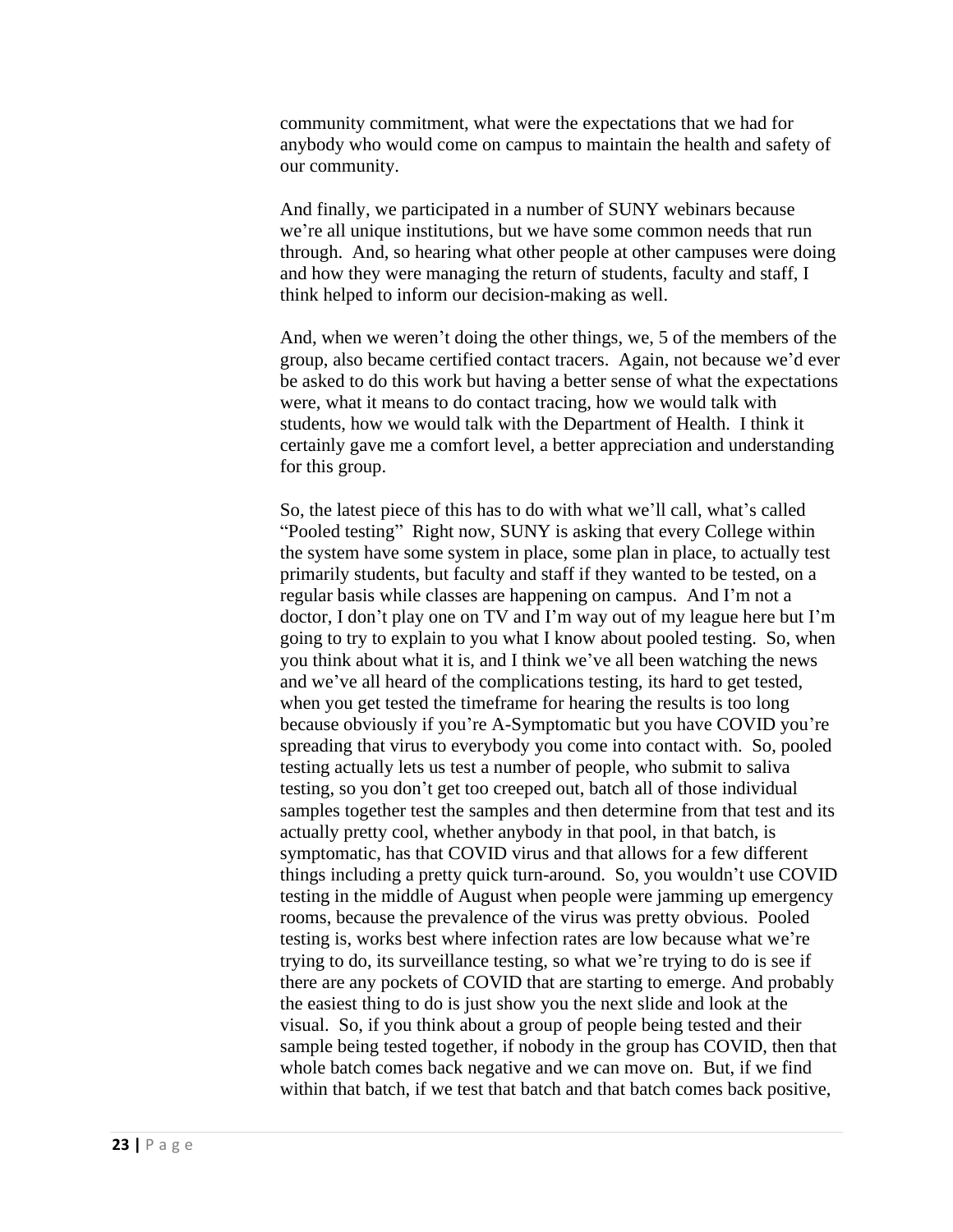then we know at least one of the individuals within that pool is carrying the COVID virus. And, what happens then is the testing lab will go back and do individual tests on all of these people to identify who the COVID positive person is. So, again, it helps us go a little bit more quickly in terms of pooling samples together, we run fewer tests, we use fewer testing supplies, we reduce the time it takes between collecting a specimen and having results. And the beauty of this that we still don't believe might be true, but this is what they tell us is that this whole process can be managed by non-medical personnel. And the cost of each of those individual tests in the pooled testing is much less expensive then going to your doctor and having the nasal swab and all of that. So, that's why we would do pooled testing at our College.

And then finally, our next steps in this process, and I did this slide before we got our approval, but our plan has been approved. So, now our next steps are to identify and train staff, prepare a testing schedule, and then get this process started. We've had some pretty good work with the staff at the Upstate Medical Center, which is part of SUNY, which would be doing the testing for us. So, kind of understanding how we would go forward here. This is the big piece right now and it's the big piece that the Chancellor certainly is mostly invested in, I guess I would say, but we as a group have an ongoing responsibility to help educate students, faculty and staff about why COVID is not going away. So, how do you keep people as attentive to social distancing, masking, all of those things as we move forward and as we bring more students back to campus. So, that is the end of my presentation, but I'm happy to take any questions, because this is such an exciting conversation.

Chair Watson: I have a question. The student that tested positive that was attending our College, did we discover that through this method.

Ms. Brusati: No, no, we are not, Fred, at this point, we are not doing testing so a student, anybody would either be tested perhaps in their workplace or because maybe they came into contact with somebody who was COVID positive and they were instructed to get a test. So, that student selfidentified to us, to their department and that precipitated the exercise that we did, that now we know will work with the Department of Health. We provide a list of all of the individuals that that student would have come into contact with and then we turn this process over to the Department of Health. They handle the contact tracing. We are sort of in the background supporting that and we will follow up with the student. We would certainly be available to answer questions that any student might have, what does this mean for me? What does a quarantine mean? Because that's what our Wellness Center team would do naturally. But, as far as the actual protocol, once we turn that information over to the Department of Health, we have done our due diligence so to say.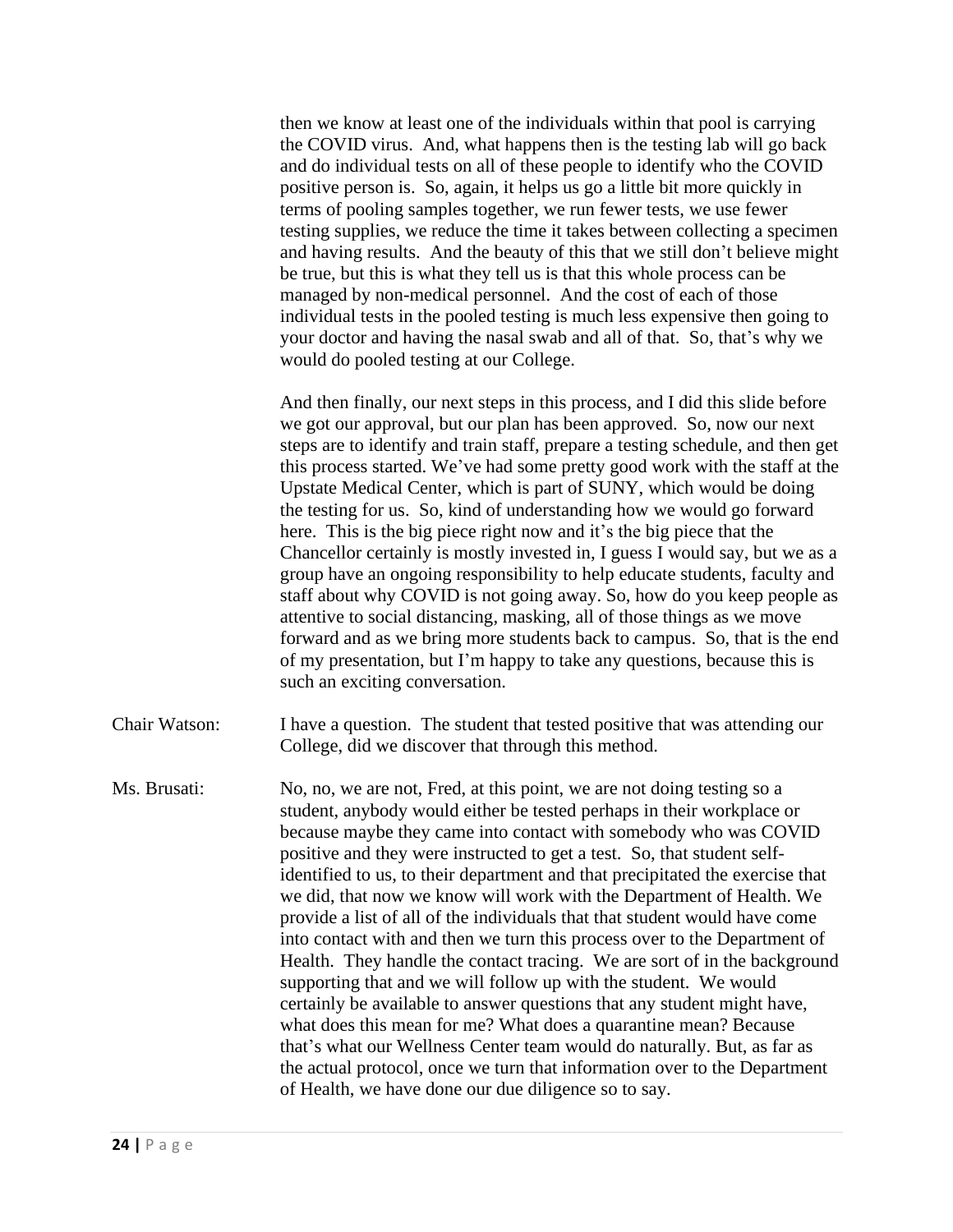Once we start doing the testing, obviously we would be more closely involved, but I think we have to rely on the Department of Health. The whole process of contact tracing is really, that's a state-wide operation so we don't want to get in the middle of that. But I will say, just because we were nervous about this from the beginning, would students actually do the self-screening every day? Would they behave appropriately in class? Would they let us know if they were ill or felt sick? And, in fact, they are and they're calling our Wellness Center. We are reaching out to them and we are advising them to be tested, we're advising them to stay off campus and they have been…I mean, we're not talking thousands of people, we have about 1200 students on campus at various times during the week. But I'm pretty impressed with our students, they're taking this seriously and we haven't had, knock wood, any complaints about people who are behaving stupidly or poorly at least not while they are on campus. So, if we can keep going this way, I think, we'll see how it goes. But this is going to be ongoing and I expect that we will be testing probably into the spring semester unless something else happens state-wide.

- Chair Watson: Is this plan currently working or in place somewhere that we know of.
- Ms. Brusati: It's not as many places as we might be led to believe. I think many more of the schools are in the planning stage, Fred. A lot of the schools that were inviting students back to dormitories had the expectation that those students would be tested, that they had to be tested before they went back to campus. So, everybody who came to campus was technically COVIDfree, right. So, it's only as some of these cases at Oneonta at other places, have kicked off, that I think that the push for the on-campus testing has really become more prominent as a responsibility that the College is being asked to take on. But, no, at this point, if people were testing, they would test in very small groups of students, usually people who were in the dorms or athletes, people who have been on campus you know, the end of August until now. So, this is going to be more widespread across, I would say, most of the SUNY campuses.
- Chair Watson: And last point. It looks expensive, is that the case?
- Ms. Brusati: It's much less expensive than if you went to your private physician but yeah, Fred it's not going to be inexpensive. The batch testing is \$15 a student each time they are tested and if somebody in that batch was positive and so the whole group has to be tested, those tests would be \$60 a test. So, not an insignificant amount, but significantly cheaper as I've been led to understand, then anything that might happen at Urgent Care or at your private physician's office.

Chair Watson: Thank you.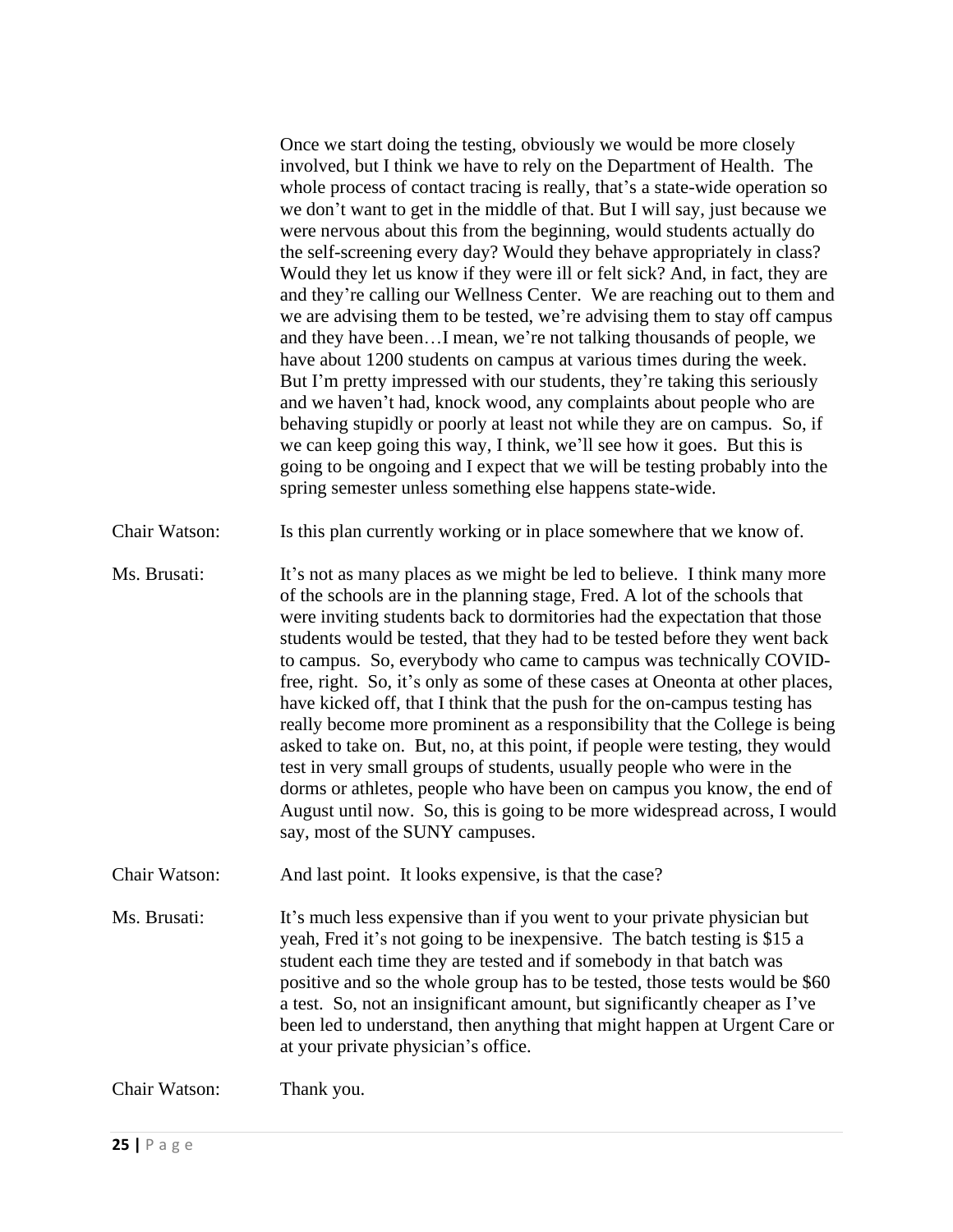| Ms. Brusati:            | Thank you.                                                                                                                                                                                                                                                                                                                                                                                                                                                                                                                                                                                                                                                                                                                                                                                                                                                                                                                                                                                                                                                                                                                                                                                                                                                                                                                                                                                                                                                                                                                                                                                                                                                                                                                                                                                                                                                                                                                                                                                                                                                                                                                                                                                                                                                                                                                                                                                                                                                                                                                                                                                                                                                                                               |
|-------------------------|----------------------------------------------------------------------------------------------------------------------------------------------------------------------------------------------------------------------------------------------------------------------------------------------------------------------------------------------------------------------------------------------------------------------------------------------------------------------------------------------------------------------------------------------------------------------------------------------------------------------------------------------------------------------------------------------------------------------------------------------------------------------------------------------------------------------------------------------------------------------------------------------------------------------------------------------------------------------------------------------------------------------------------------------------------------------------------------------------------------------------------------------------------------------------------------------------------------------------------------------------------------------------------------------------------------------------------------------------------------------------------------------------------------------------------------------------------------------------------------------------------------------------------------------------------------------------------------------------------------------------------------------------------------------------------------------------------------------------------------------------------------------------------------------------------------------------------------------------------------------------------------------------------------------------------------------------------------------------------------------------------------------------------------------------------------------------------------------------------------------------------------------------------------------------------------------------------------------------------------------------------------------------------------------------------------------------------------------------------------------------------------------------------------------------------------------------------------------------------------------------------------------------------------------------------------------------------------------------------------------------------------------------------------------------------------------------------|
| <b>Trustee Stanley:</b> | Great job, as a fellow Brooklynite, MsDr. Brusati, I didn't hear any<br>foul language at all.                                                                                                                                                                                                                                                                                                                                                                                                                                                                                                                                                                                                                                                                                                                                                                                                                                                                                                                                                                                                                                                                                                                                                                                                                                                                                                                                                                                                                                                                                                                                                                                                                                                                                                                                                                                                                                                                                                                                                                                                                                                                                                                                                                                                                                                                                                                                                                                                                                                                                                                                                                                                            |
| Ms. Brusati:            | Alright let's mute you now.                                                                                                                                                                                                                                                                                                                                                                                                                                                                                                                                                                                                                                                                                                                                                                                                                                                                                                                                                                                                                                                                                                                                                                                                                                                                                                                                                                                                                                                                                                                                                                                                                                                                                                                                                                                                                                                                                                                                                                                                                                                                                                                                                                                                                                                                                                                                                                                                                                                                                                                                                                                                                                                                              |
| Chair Watson:           | Alright, does that conclude this report?                                                                                                                                                                                                                                                                                                                                                                                                                                                                                                                                                                                                                                                                                                                                                                                                                                                                                                                                                                                                                                                                                                                                                                                                                                                                                                                                                                                                                                                                                                                                                                                                                                                                                                                                                                                                                                                                                                                                                                                                                                                                                                                                                                                                                                                                                                                                                                                                                                                                                                                                                                                                                                                                 |
| Dr. Young:              | Thank you and I would just observe that you know, we're on the cusp, as<br>you heard Gerianne say, like this is right on the breaking news. That slide<br>I think you couldn't have prepared it last night, and here we are today<br>learning our plan got approved. So, when people start saying, when is this<br>going to start and who is going to be selected, we can't answer the<br>question yet. Like, we can't answer the question yet. You know, an<br>observation I would make is we are a community college and as Gerianne<br>said more delicately then I'm about to say, we're not a medical school.<br>So, we're to the point where you know the questions we have about doing<br>this right, having the tests administered with efficacy, and knowing what<br>to do with the results, we have to ask some questions. So, we need to see<br>what SUNY Upstate, you know, now that we're to the point of approval,<br>when they send us, you know we assume they're not just going to send us<br>test tubes and say good luck. We assume they're going to send us a lot<br>more information. I know, Carol was working hard on connecting me<br>with Dr. Irina Gelman, Commissioner of Orange County Health today as a<br>resource. This was, all of this, happened, has this been even a week? You<br>know a week andI don't even know if this has beenwhat's today,<br>Wednesday? This has been like a week and a day that we've known that<br>we've even had to wrestle with this or something crazy. So, we want to<br>do this in a way that has meaning for our students, has meaning for<br>employees who want to take advantage and does what it's supposed to do<br>for our community which is to give us an indication if there's something<br>we need to pay attention to on our campus beyond the resources that we<br>already have available to us which are many including data that SUNY<br>Upstate already has available to us which the Health and Safety Team has<br>access to, a dash board of constantly updated public health data. So,<br>there's a lot going on, you got a taste of it. So, we're on it. This will be<br>evolving and certainly, I'll keep trustees up-to-date but I believe its<br>probably safe to say that before the next trustee's meeting in October, it is<br>likely that we will have done a round of surveillance pooled testing on<br>campus so long as we feel we can do that safely with the aid of SUNY<br>Upstate, Orange County Department of Health and anyone else that may<br>want to partner with us in a way that makes sure that we're doing the right<br>thing. So, those would be my concluding remarks on this topic. And, to |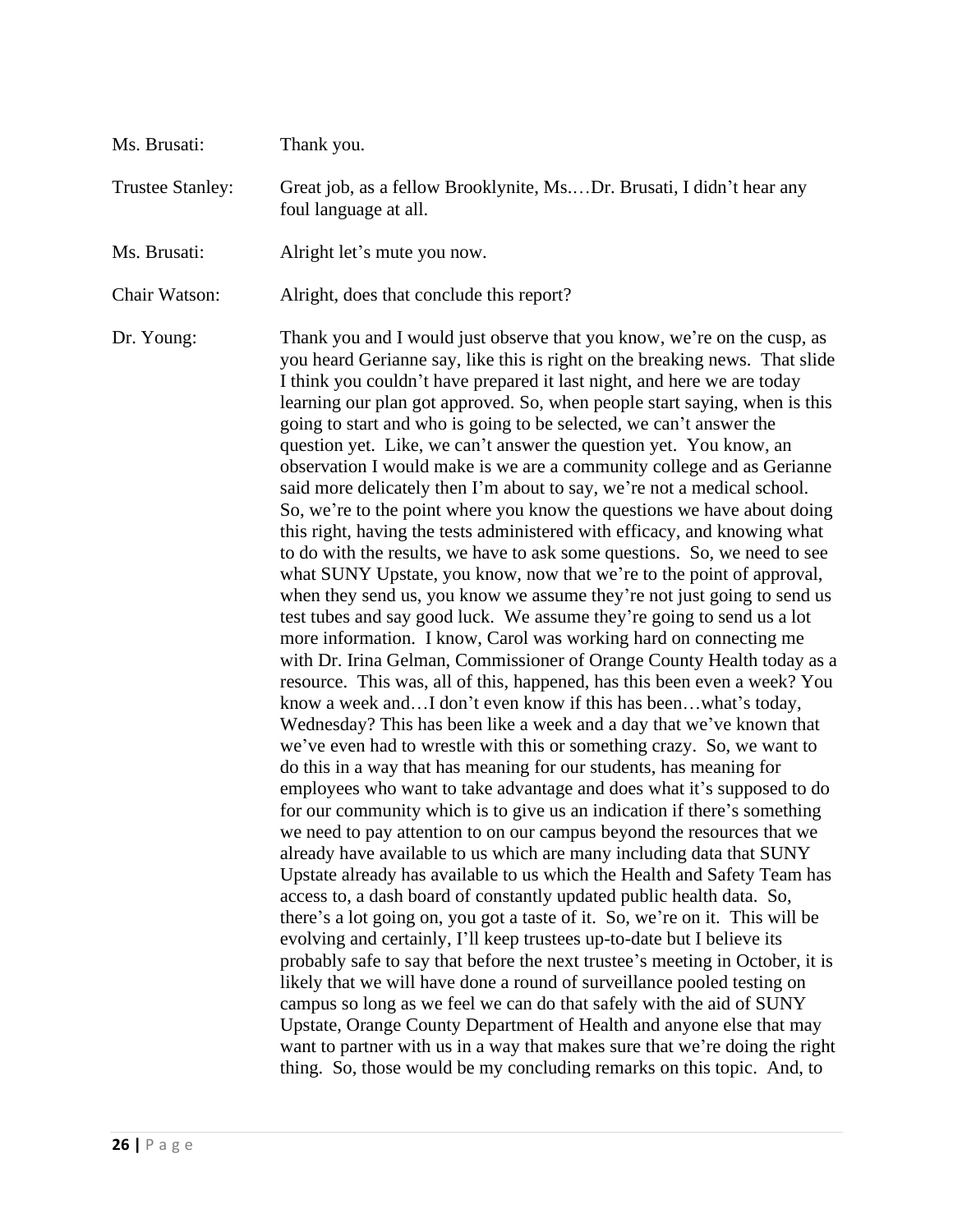|               | thank all of the workgroup members and, I'll advertise for anyone else that<br>wants to join a workgroup. These aren't going to go away. |
|---------------|------------------------------------------------------------------------------------------------------------------------------------------|
| Chair Watson: | Alright next on the agenda, a second special report. Dr. Young will tell us<br>about Strategic Planning implementation.                  |
| Dr. Young:    | Thank you. And would I be correct in saying that you can see a shared<br>screen about this time.                                         |
| Chair Watson: | Correct.                                                                                                                                 |

#### **G. SPECIAL REPORT: Strategic Planning Implementation (Kris Young, President)**

Dr. Young: So, on behalf of everyone, I thought I'd take the lead on this this evening, because as you can see, the colleagues I work with every day are doing a lot of other work. So, this is particularly on behalf of Cabinet and the College community, I'm presenting to you work that we've done thus far on implementing the Strategic Plan. So, board, the last time we actually formally met in a planned stance was in May when you approved a 2020- 2025 Strategic Plan and I know we complimented Likkia Moody and Damon Ely for delivering that plan under what was already duress as we were off campus. And, under normal circumstances, if we were not in a pandemic, you would have expected, as a Board of Trustees at this point, to say that was very nice, that's your Strategic Plan, let's see how you're going to implement it now. And you would expect at this board meeting, to say, let's see an implementation plan and let's see how you're going to measure the success of that implementation plan. And, tonight, I'm going to say something a little bit different, but that was the direction I heard over the summer with you. So, obviously, this is not the launch we imagined, and we will attribute that to just the situation we find ourselves in in 2020. And, what I believe I heard from you informally this summer, was the recognition that we have an outstanding 2020-2025 Strategic Plan but the recognition about where our energies as a College have been this summer and where they will be this academic year and permission to look at the Strategic Plan and for another year ahead, for Academic 2020-2021 to pick out a reasonable, manageable number of goals or objectives that are most relevant to the college's needs right now. This is not permission to ignore the plan entirely, but in order to be able to get going on this plan and to do it in a way that serves the College faithfully at this peculiar and uncommon time. To limit the scope of the implementation, how do I say, the bite out of the apple right now, but do a great job on it.

> So, the way that we started at this, is, used the group of Cabinet, which you'll recall is about 20 person group which is not only the vice presidents, but associate vice presidents, certain directors, leadership and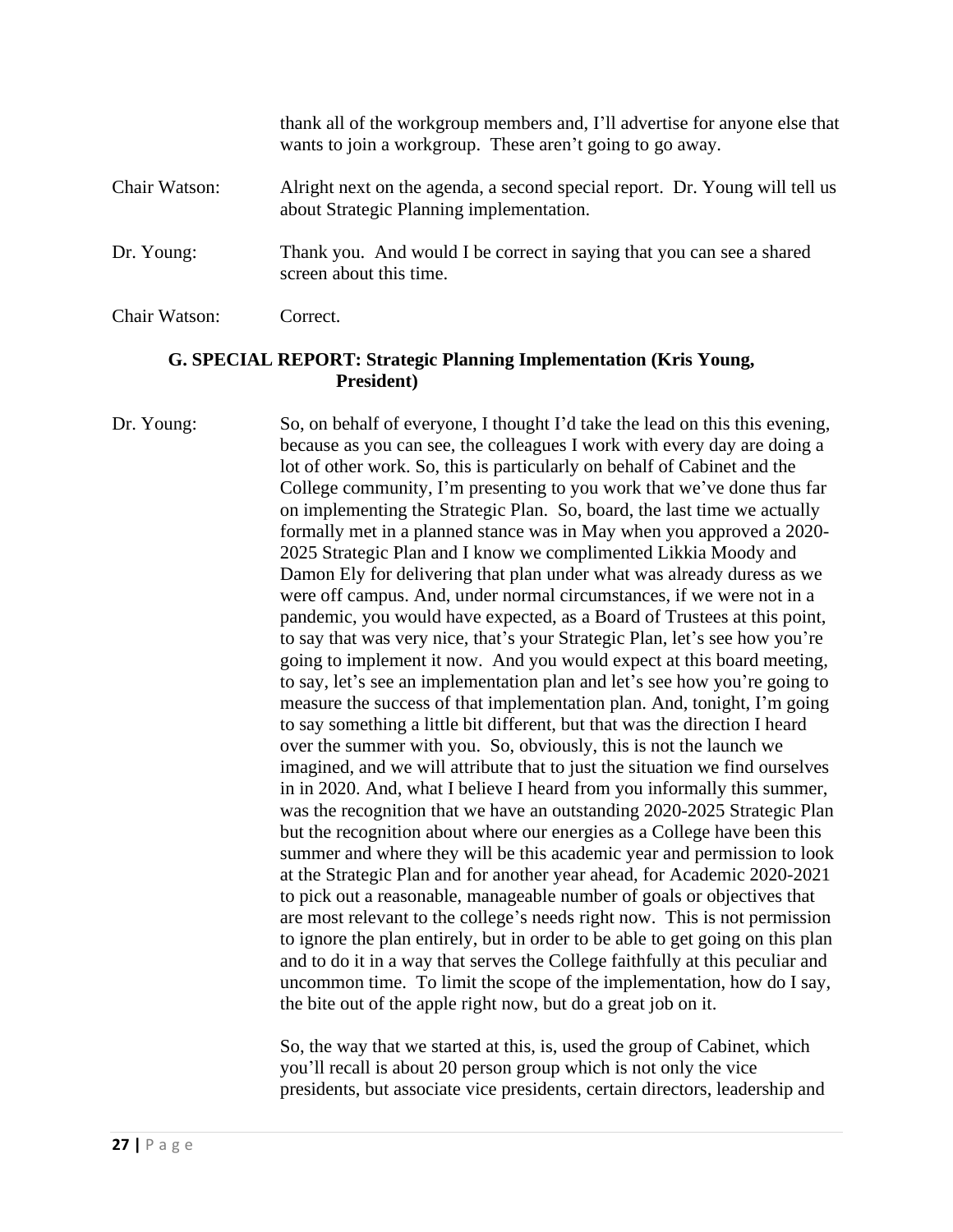also Paul Basinski from Shared Governance. We had a great workshop in August, studied the Strategic Plan, and asked ourselves these questions that you seem to be asking us given the situation, and, teased out what were the most important goals/objectives that we should take on this year. How would we? Who was needed to execute them and how we would measure if they were successful. We came back to Cabinet very recently and affirmed with Cabinet, is this what you guys said, is this how you would measure them? What I would tell you tonight, board, is just the way this particular calendar fell and also as you can see the crush of other things that are happening now, one shortcoming right now is that we haven't really had the opportunity to really work with Shared Governance and we have the first Assembly isn't until Monday and we haven't interacted with PBIE, the planning, budgeting for institutional effectiveness group. And, while, we're going to share with you our first shot at metrics tonight, this is the first time you're going to hear the metrics of the goals and objectives we want to take a shot at this year with you. So, as we share these ideas with you tonight, I'll put it in your head that we're ready to go with what we're sharing with you, but I would say maybe we should say, let's say, we're ready to go but let's maybe lock it down in October. We won't delay the implementation, but we should we as a College community, should be trusted to say, let's absolutely feel like this is what we should be doing in October just so that everyone is comfortable moving forward.

The way Cabinet went about this is we felt that we had this brilliant Strategic Plan. It ended up with three big themes and we should make sure that we pooled from each of the three big themes, at least one major idea out of each of the three themes. So, we started attacking the Strategic Plan and each of the three themes.

So, as a reminder, the first Strategic theme talked about "Empowering Student Success: Equitably Linking Students with their Aspirations" And, I don't mean to say that it's a coverall but this was, is closest to like the Guided Pathways, SOEx, Title V, sort of part…momentum of the College. You recall our Strategic Plan had these three themes, multiple goals and then many more objectives. In fact, there were 37 objectives, I believe, in the entire Strategic Plan. So, when we talk about being reasonable about pulling something out, that was a message I had for Cabinet. So, in this theme, overall college student success, the goal that Cabinet really locked onto was increasing flexibility for the students of today and tomorrow. You can start reading into the minds of Cabinet on this. They're considering what has happened in March and over the summer and thinking that the student of today and tomorrow has already flipped and changed since last fall and last spring. And that this…students are very different and the flexibility that they require is something that we weren't even talking about several months ago and the objective that was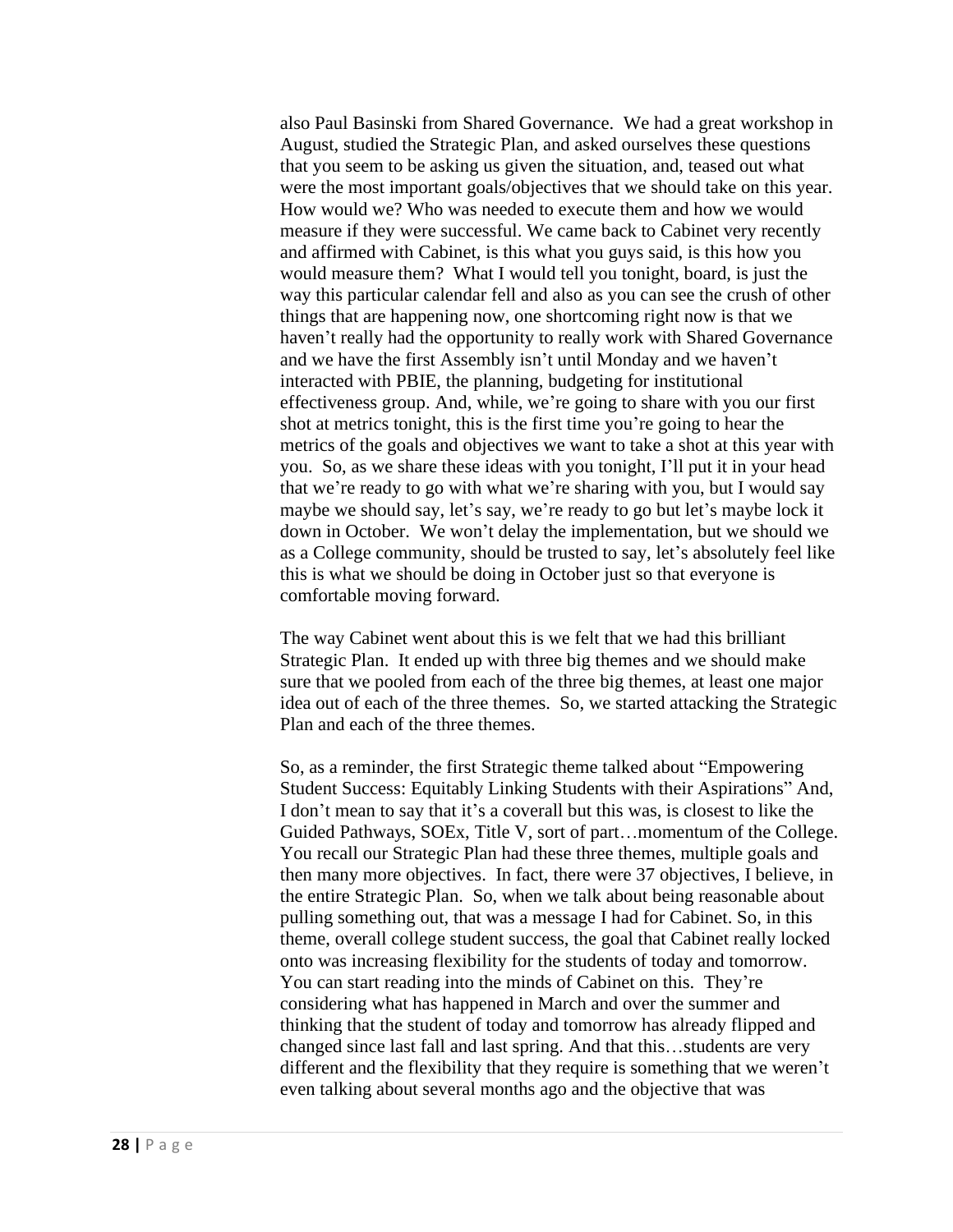universal, I mean got unanimous support out of Cabinet, this one, and this was an unequivocable recommendation to the board tonight is that we strengthen resources and technologies for online learning. And, I'll asterisk online learning and say don't ask what the definition of online learning here is. Remember that word was chosen months ago, before we said does it mean remote, does it mean hybrid, does it mean Hyflex? Don't even try to give it a specific, but just the concept of resources and technologies for something that isn't 5000 students coming to Middletown and Newburgh and sitting on our campuses in a classroom. And, I know I don't have to spell this out for you but if I may say, part of Cabinet's conversation is also the realization that we know we're not coming back in Spring 2021 in the way we were here a year ago and that we are probably never going to look like we looked like in Fall 2019 ever, ever again. This is a long-term, forever change to the way higher education is offered in community colleges, so we have to identify this objective as essential and ask ourselves how do we get ready for what's coming next in terms of our own professional development, in terms of the technology, both what a student sees in front of them and what's in the guts that we can't see in ITS division in order to be a relevant institution of higher education. And we got to get back to that in year 1. So, if you are talking about who do we activate as the implementers in the College community, multiple units will get engaged in this year. So, ITS is the information technology services division, CTL is the Teaching and Learning, Academic Technology is a component of CTL but that is a group that works a lot with faculty, how to use Blackboard, how to use other components to do instruction with students. AALT stands for Academic Affairs Leadership Team, SSLT that of course, stands for Student Services Leadership Team, and then Department Chairs are going to be key in being part of visionary but also working with faculty in collaboration to realize this. Our partnership is with Shared Governance. I had a preliminary conversation with Paul Basinski and Josh Lavorgna on this. I know Paul, I think Josh too. Things are blurring and this is part of why we need just a little more time to seal this up. But, part of our Shared Governance partnership on this, you'll see PB, the Planning, Budgeting, Institutional Effectiveness group in every one of these, but in this particular case of making sure we're resourced correctly, the Academic Technology committee exists that has to get engaged and then also that is the Faculty Staff Development committee of professional development group that obviously would have a lot of collaboration in executing this. We've got to get after this this year if we are going to continue to be a relevant community college.

That looks pretty small on my screen, I hope it's a little bit better. And, here comes the metrics and as I said, you're hearing these for the first time and I'll look for your reaction and feedback board to see if this is in sync with what you were thinking about the feedback, or I'm sorry in terms of what you were thinking about metrics, but also I need a chance to check in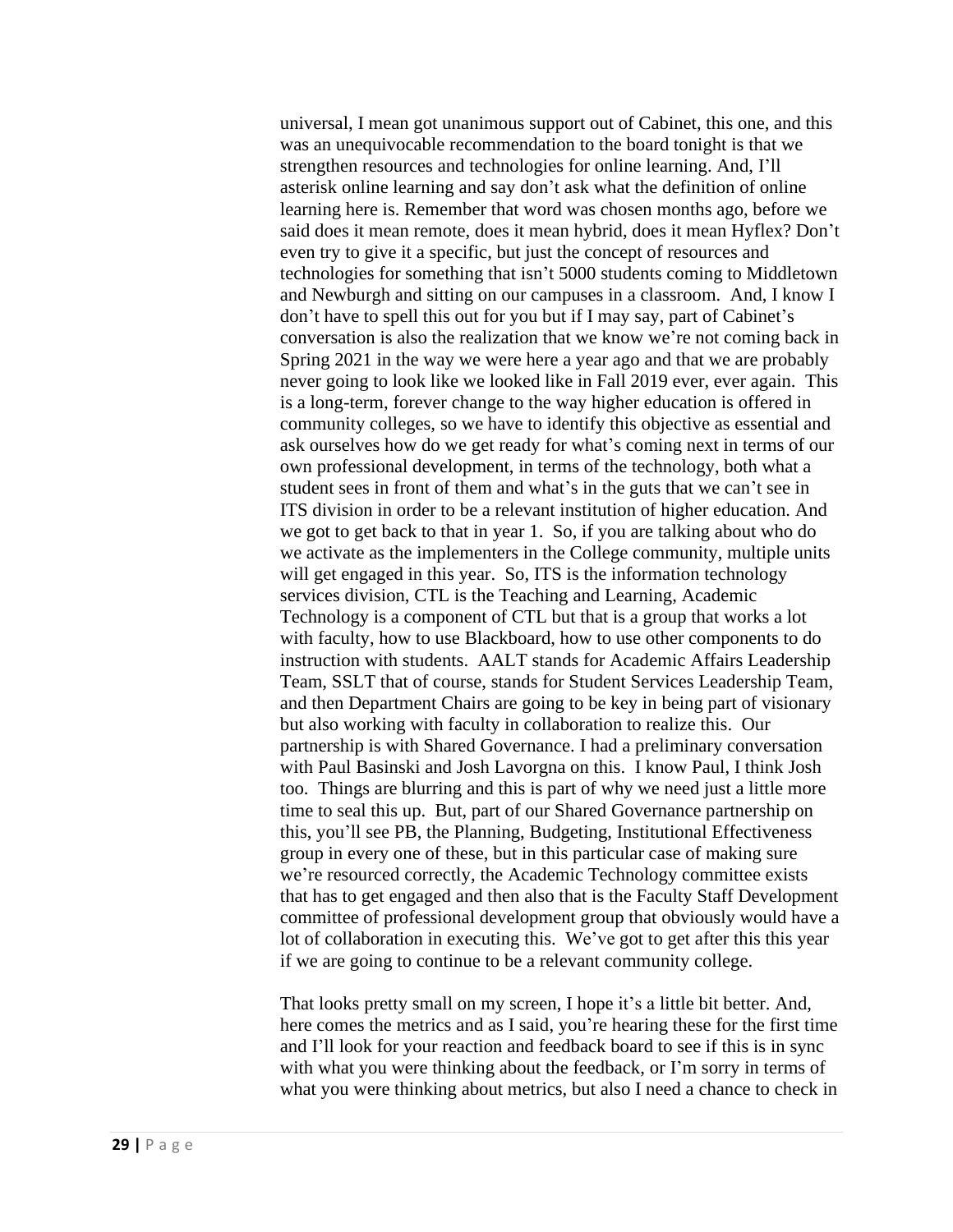with the college community about it too. But the first, 1, 2, 3, 4, 5 have to do with increasing the number…and you can see the raw numbers on the screen of both the number of individuals being…experiencing the offerings in the Center for Teaching and Learning, or the types of offerings being offered by the Center for Teaching and Learning or closely related entities so that more individuals are...have opportunities to be professionally developed to be some part of this…air-quoting…"online experience" again, whether that's blended or Hyflex or whatever it means in this flexible student instruction environment that we are going to be in indefinitely into the future. And, we'll share this PowerPoint presentation out so you can see the exact numbers if they're of interest but we definitely have goals in there of moving the number of participants up and the number of offerings up over this year, or over a two year measurement period.

The final two bullets have to do more with infrastructure and again recognizing we're going to be in this stance moving forward and needing to, if I could say, like in March, the word triage had been used; we quickly moved into a remote stance, we had Zoom licenses, we got comfortable with Zoom. We haven't taken a moment…as for example, is Zoom the best technology for conferencing moving forward? So, asking that question of ourselves, of the technologies we have, so testing all of these technologies we have, and saying is this the best for the future for us to conduct our business affairs within the College.

The last bullet, for example, we want to get back on campus, but you know what, we anticipate that maybe we'll have 8 students on campus and 12 students remote. We need classrooms to be able to do that. And, so that bullet, as for example, we better test it this year. We better find out what the right combination of technology is. What do faculty prefer to operate in and then figure out how do we fund it. How does, can ITS support it? So, these are all the metrics we would use to make sure that we are just not saying, "oh we're going to resource and professional develop so we can do this support, flexible learning and strengthen our resources into the future" but we're actually going to pull it off. So that was the first goal and objective we identified coming out of Cabinet.

Next, the second theme, you may recall, in our Strategic Plan was very much about workforce. Specifically, it was called "Strengthen our Regions Economic Future: Teach and Train for a Brighter Tomorrow" Cabinet landed on "Expand Workforce Development in Emerging and Innovative Fields" which sounds wishy-washy until you get why that goal...because the objective that was underneath that goal, that Cabinet really focused on, was identifying response to evolving business industry and cultural trends and community needs. And what Cabinet was locking onto was "Identifying, Respond to Evolving Business and Industry trends…hard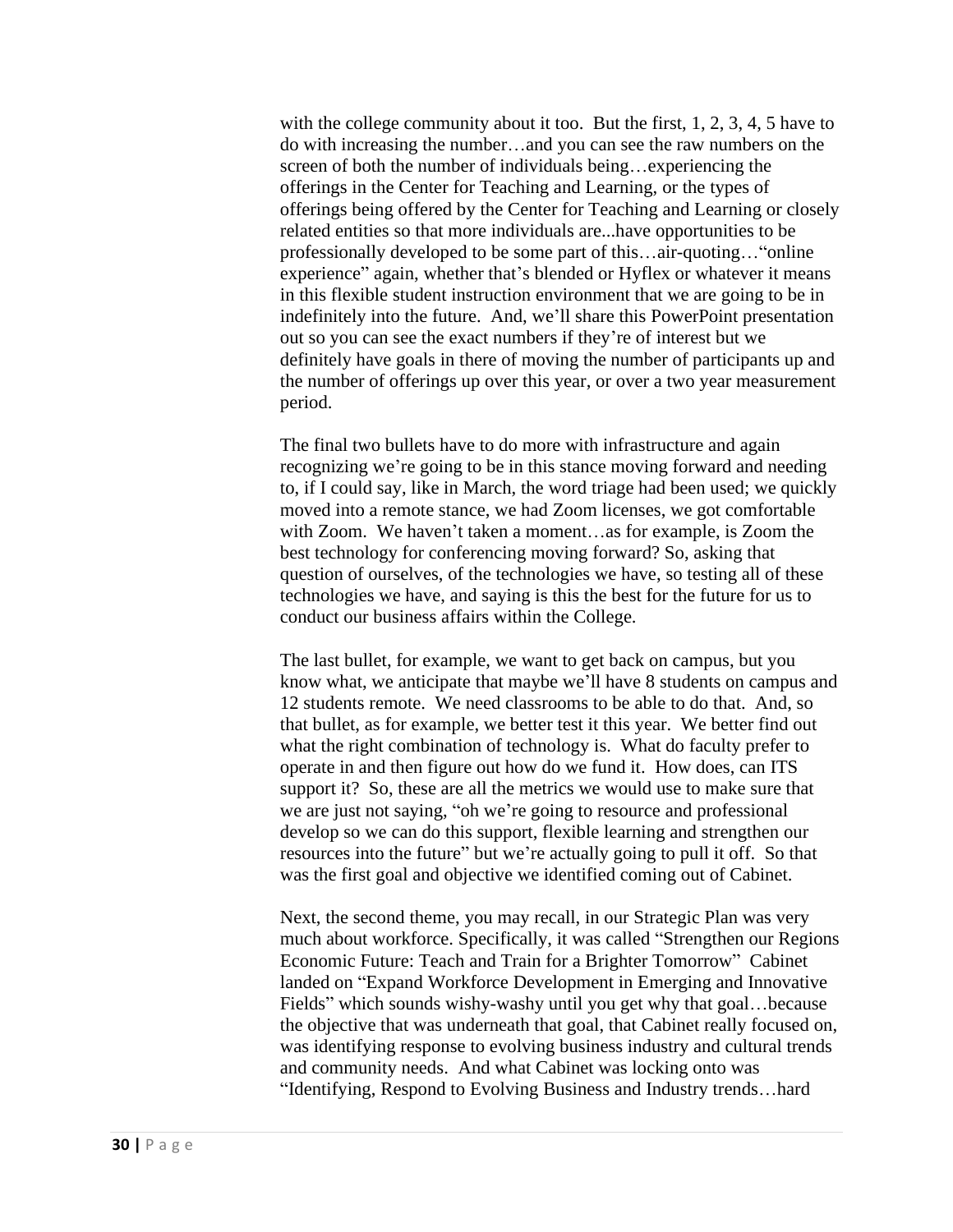stop" When this plan was being written, unemployment in the Hudson Valley was at 3%. When I made these PowerPoint slides, it was at 14%. That's what we need to respond to here. So, Cabinet really locked in on this objective and said, you know, there is an urgency to choose this objective and respond to this one because the employment situation has changed. Our brighter tomorrow has become responding to, I don't want to say simply putting people back to work, but we become part of the constellation of getting the Hudson Valley and Orange County back up on its feet. So, this would activate on our campus, some things that are already activated: WISO, you'll recall is that "Workforce Innovation SUNY Orange"; CAPE, our none credit unit; you've seen AALT before and specifically we're calling out our health professions academic division; our Business Department, that's the academic department of Business; Computer Science and Technologies, that's the academic department not ITS; the director of Educational Partnerships, that is the unit in Academic Affairs that you might most closely associate with overseeing CCHS and articulation agreements, but also develops relationships with BOCES; and other entities, where those pathways to workforce and collaborations can be made, CTEA, oh heavens to Murgatroyd, I can't remember what it stands for, but it's the Perkins grant, it's our workforce grant that we've historically used for buying equipment for our applied programs and funding sometimes like non-traditional students in applied programs. But the idea of that's another grant office, that's another Madeline Torres-Diaz oversight area that needs to be activated. You see the Center for Teaching and Learning again, and we were in Cabinet, and I know Dawn may still be on the line and Dawn said you better put the Foundation in there. I'm like Dawn, you have to do things, the Foundation is a collaborating…she's like put the Foundation in there. So, Foundation made the list Dawn, you're on the hook now, we made it to the board meeting, so, you're on the list. And, our Shared Governance collaborators as we said, you'll always see PB and APC stands for the Academic Policy Committee because we are choosing to accelerate and call out this objective, this may also call some questions about if we start putting students in a pipeline to get back to work on the non-credit side. This may call some questions fairly quickly about are there ways to capture that non-credit work and does it fit into any of our credit programs. Maybe not. But, if it does, we may have to look at our Academic Policy fairly quickly and make sure that if students can be attracted to stay in higher education and work toward an associate degree or a certificate that we don't put the burden on them to figure it out but we can ease their pathways….if they're earning the credit, why would we get in their way.

In terms of metrics, again for your consideration, the first two are tied to WISO. Our plans in Tower, in that commercial kitchen, got waylaid by COVID because they couldn't do the work that we contracted with them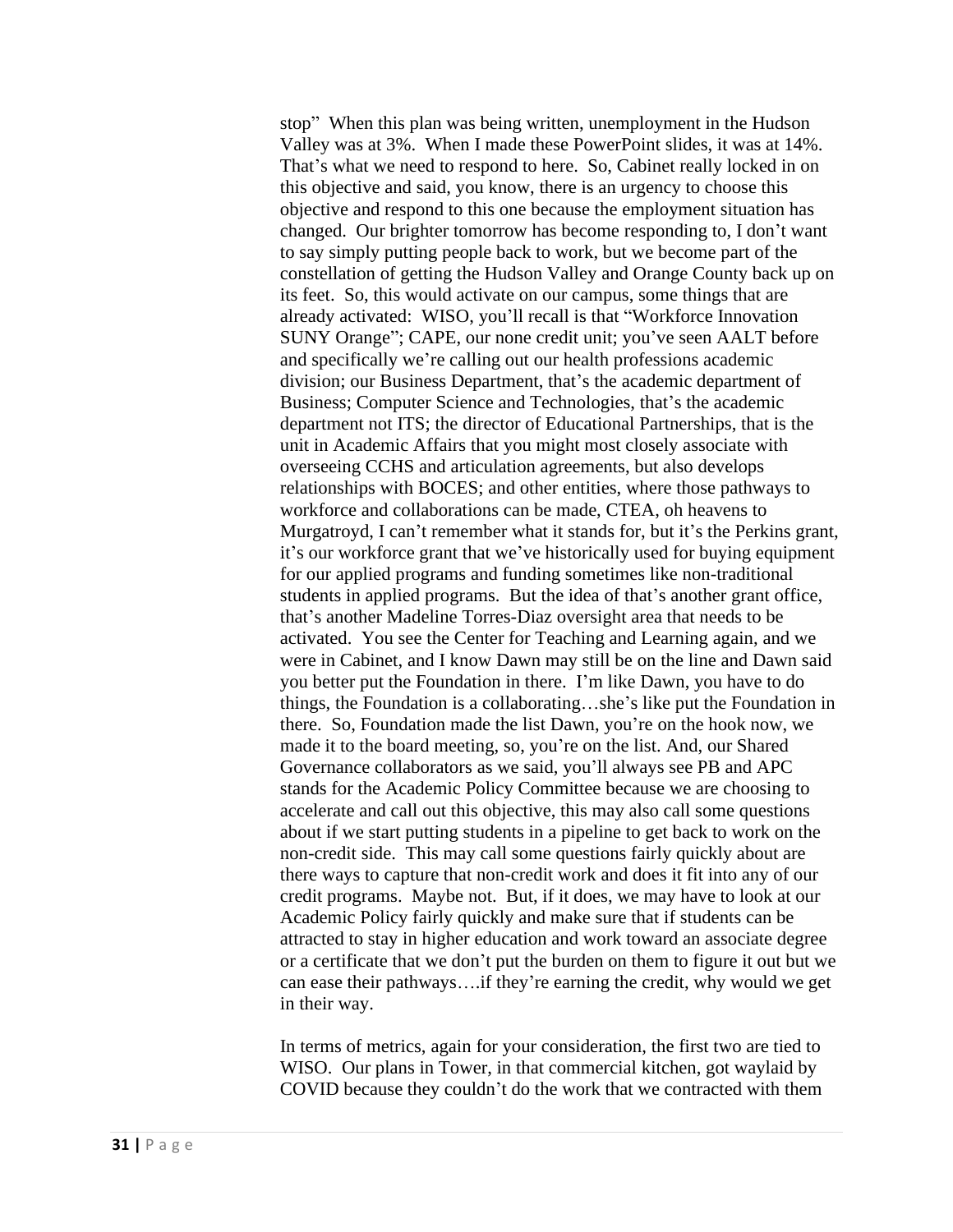to do. Everything got pushed about 5 or 6 months back so at this point we are on track to have their conceptual deliverables in December and with the hopes of them being able to act on their concepts, if we favor them as soon as May, we've got money queued up waiting to use on this. And, as I've mentioned before, some exciting ideas now that we're addressing 14% unemployment in hospitality, maybe even higher in hospitality, it is higher in hospitality and food and beverage….could be some first of its kind in the state sort of programs that are very exciting. So, putting them…actually getting them rolling by the end of spring.

The next bullet and actually I think the rest of the bullets…a tip of the cap to Dr. Hackman with her workforce development part of Academic Affairs hat on as she's put, I think, some very aggressive and ambitious numbers to the number of students and number of offerings that she would make sure that non-credit is putting out particularly for industry in response to this. So, that, those are the metrics that we would hold ourselves to, to make sure we're delivering on this identified objective and goals.

And, finally, the third strategic theme, you will probably recall, this is the one that "Sustain and Invigorate our Planned Future: Reimagine Human, Financial and Physical Resources" Cabinet identified the first goal that fell under that third theme which was improve the effectiveness of our human resources to achieve holistic student centered outcomes and enhance the student and employee experience." Excellent. But, specifically, what they lasered in on, the objective "Foster a Culture of Collaboration, Communication and Civility within and among departments as well as between campuses. Now, the board may be looking at the overall theme and saying "hey, you guys, shouldn't you be looking at the word fiscal, financial in that theme" and what I would want the trustees to know is, you know that communication is a recurring them internally on our campus, that communication is often brought up as one of our least…the things that we should be least proud of internally, one of the things that we have to work on the most internally. And, Cabinet conversation, I think was very in tuned with….and now it's just gotten that much harder….because we don't have our campus community in Middletown and in Newburgh. We are disbursed, not only across Orange County, but in our homes across many counties across the region, and even in Lafia if you want to count where all of our employees are right now. And, if we are to be successful, if we are to be successful, in our 2020-2025 strategic plan, we better get our house in order on communications because it's going to be that much harder to deliver a Strategic Plan if we don't take care of communication, collaboration and civility up front. And that's why this was identified. So, I understand why this was selected and I support why it was selected. So, we would ask everybody, everybody, in our College community to get involved on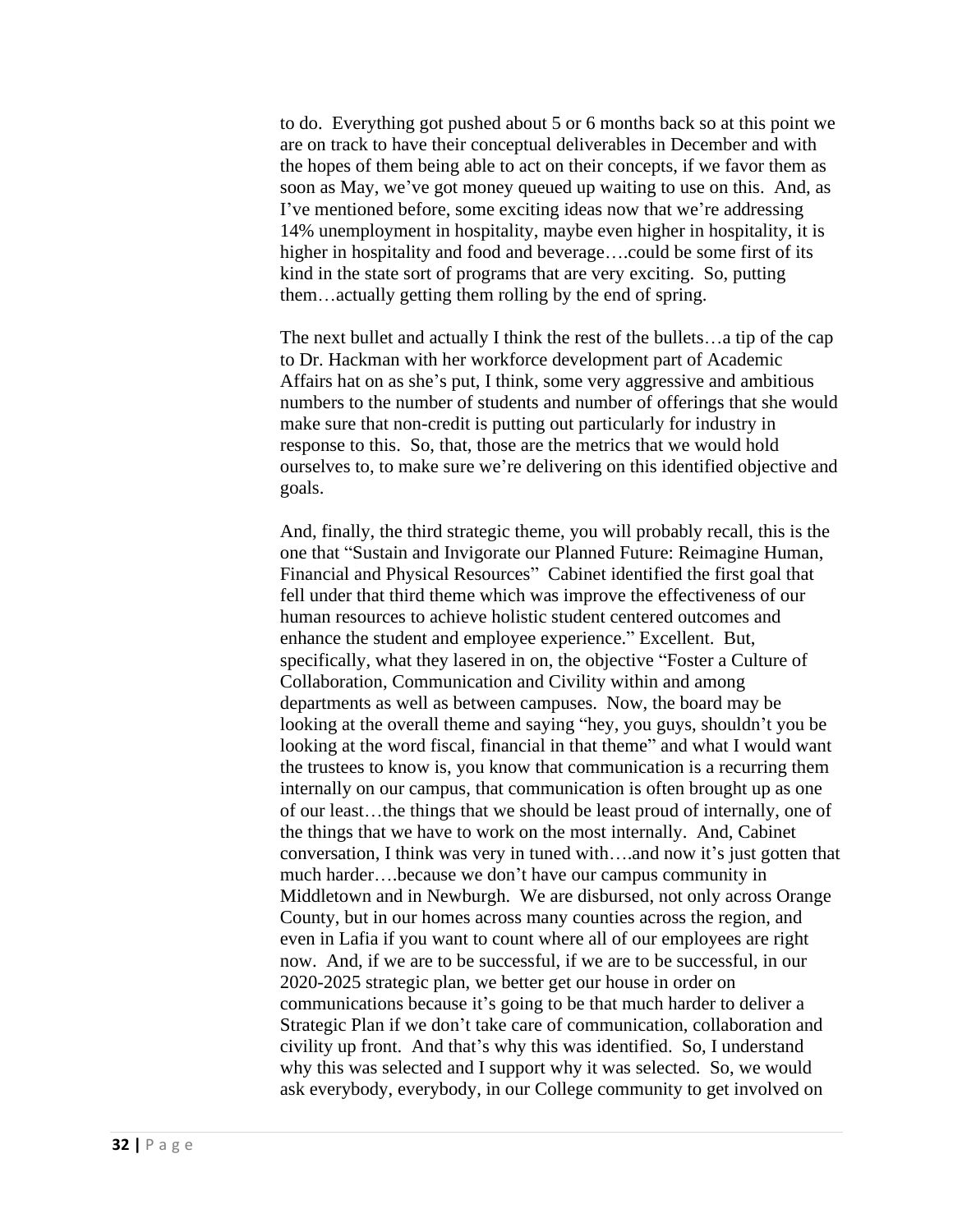this one. But specifically, put the ownness of delivery on Cabinet's help; on our chief diversity officer, there is a search going on right now for a replacement CDO, it would be a part-time individual; our communication officer, that's Mike Albright; once again the Center for Teaching and Learning hits the tri-vector there; Human Resources; we need our Department Chairs; all leadership, anyone who carries the director title, assistant director title; and on the student side, look to the Center for Student Engagement…Student involvement, that's what the I is, to help us with communication and Shared Governance, PB as always, Executive Committee as the leadership group of Shared Governance has a role to play, but we will also look to the Committee on Institutional Diversity and Equity and also, the Social committee probably has a role to play here as we improve on communication.

How do you measure that? So, this is very survey driven and we have a number of surveys that we have taken over time, so I don't have numbers here. If this, you know, if you give us until October here, we might be able tease out some questions that we've asked in the past. But, SUNY system has in the past issued Student and Staff opinion surveys and Campus Climate surveys so we have that history of many years of those two surveys that we can look back and look at trend data to help us understand where we are in communications. The Cleary report, you probably know, is a required federal crime report so we can look at our trends on that as an indication of civility. CCSSE, usually called Cessey, that one we are definitely giving this year, I know, giving it in spring. That is a community college survey on the student engagement so that is very student focused and that definitely has call-out questions on how engaged are students with what's going on on campus and gets at some of these communication issues and how well they know about what's going on on campus. And then any place where we find that they're holes with these surveys, we can certainly create a survey with Christine Work or anyone else suitable to the task and get after some of these communications.

So, that is the work we did at Cabinet. So, once again, those are the three objectives that we pulled out, that we believe are most important this year and lead to a strong institution into the future. And, what I would recommend to the board is that the College can get after this immediately but we can ice this with you in October to give you the opportunity to respond to the metrics if you want to take a few weeks to look at them and give feedback. That also gives me time again that time to interact with Shared Governance and others. I would suggest that we do a check-in with the board in February that would be more, you know, more verbal, more qualitative about our progress. In the summer…we don't want to lose track of that entire plan, we've got a 5 year plan and we do owe you, trustees…we do owe you a full implementation plan, we do owe you a full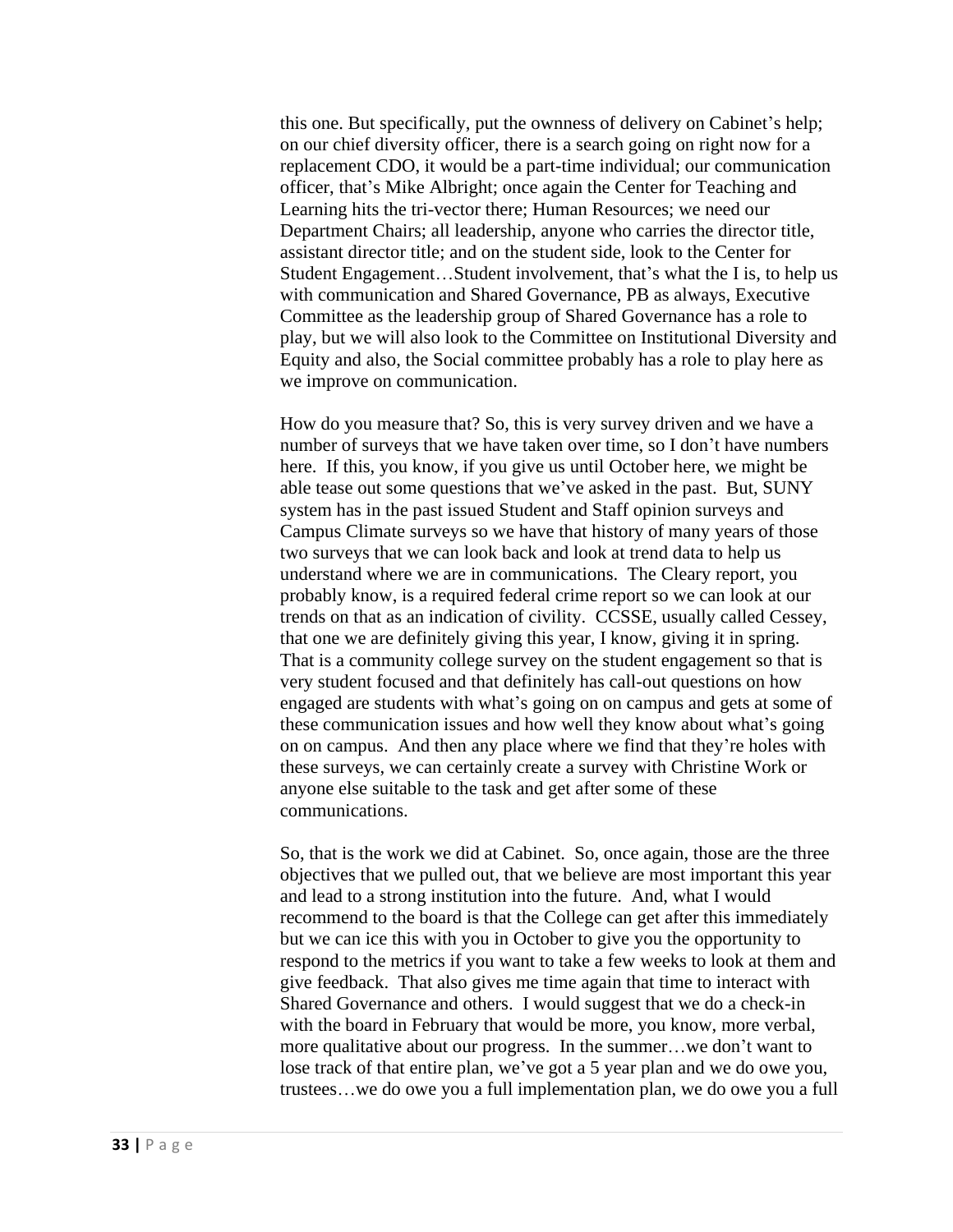|                         | set of metrices. And I'm just saying Summer because I don't see any let<br>up on a lot of the matters before us in firefighting right now. So, just<br>saying, summer, if it pleases the board to do a full workup of our full 5-<br>year plan, because we'd still have 4 years to run it out. And, at this<br>meeting next year, September 2021, we would show you how we did it<br>with our first year. And that's the proposal to you at this time and I am<br>pleased that in the middle of everything else, we got this going to. It's a<br>healthy institution that charges forward, has its eyes on something else,<br>other than saliva in a tube. So, I welcome questions and feedback at this<br>time. |
|-------------------------|------------------------------------------------------------------------------------------------------------------------------------------------------------------------------------------------------------------------------------------------------------------------------------------------------------------------------------------------------------------------------------------------------------------------------------------------------------------------------------------------------------------------------------------------------------------------------------------------------------------------------------------------------------------------------------------------------------------|
| Chair Watson:           | Dr. Young, my only comment is heavy on the documentation side. I know<br>I've said it to you before, but we want to document everything we're<br>doing in pursuit of achieving our objectives. Let's just make sure our<br>documentation is tight.                                                                                                                                                                                                                                                                                                                                                                                                                                                               |
| Dr. Young:              | Yes.                                                                                                                                                                                                                                                                                                                                                                                                                                                                                                                                                                                                                                                                                                             |
| <b>Trustee Hannes:</b>  | I think this is an outstanding adaptation, given the Strategic Plan, zeroing<br>in, really drilling in to what is crucial at this point to keep the College<br>going, to keep students coming, to meet the needs of the community. You<br>have adapted this beautifullyyour team has adapted this beautifully.                                                                                                                                                                                                                                                                                                                                                                                                   |
| Dr. Young:              | You've really got to credit Cabinet.                                                                                                                                                                                                                                                                                                                                                                                                                                                                                                                                                                                                                                                                             |
| Trustee Weddell:        | I'm very glad to see the time that you've spent to get this pulled together<br>and what you have already thought about. Very good. Very good. I mean,<br>I know it's very time-consuming and it takes a lot of work to figure this<br>out but you're getting there, and it really is very encouraging, very<br>encouraging.                                                                                                                                                                                                                                                                                                                                                                                      |
| Dr. Young:              | Thank you.                                                                                                                                                                                                                                                                                                                                                                                                                                                                                                                                                                                                                                                                                                       |
| Chair Watson:           | Any other questions or comments? If there are none, we'll continue on<br>with our agenda. Next order of business is there anyone? Did I miss<br>someone? Okay, next order of business is old business and Trustee<br>Weddell, I know we haven't had any meetings for the Enrollment Task<br>force but did not know if you wanted to comment.                                                                                                                                                                                                                                                                                                                                                                     |
| <b>IV: OLD BUSINESS</b> |                                                                                                                                                                                                                                                                                                                                                                                                                                                                                                                                                                                                                                                                                                                  |

Trustee Weddell: Yeah, I don't know if it's old business or new business at this point, cuz we never really got kicked off and really go going. But I would really like to put together a meeting before our next board meeting, specifically with Dr. Young, with Trustee Watson, with Gerianne Brusati and with Paul Basinski, to kind of set up what we want to do with this enrollment task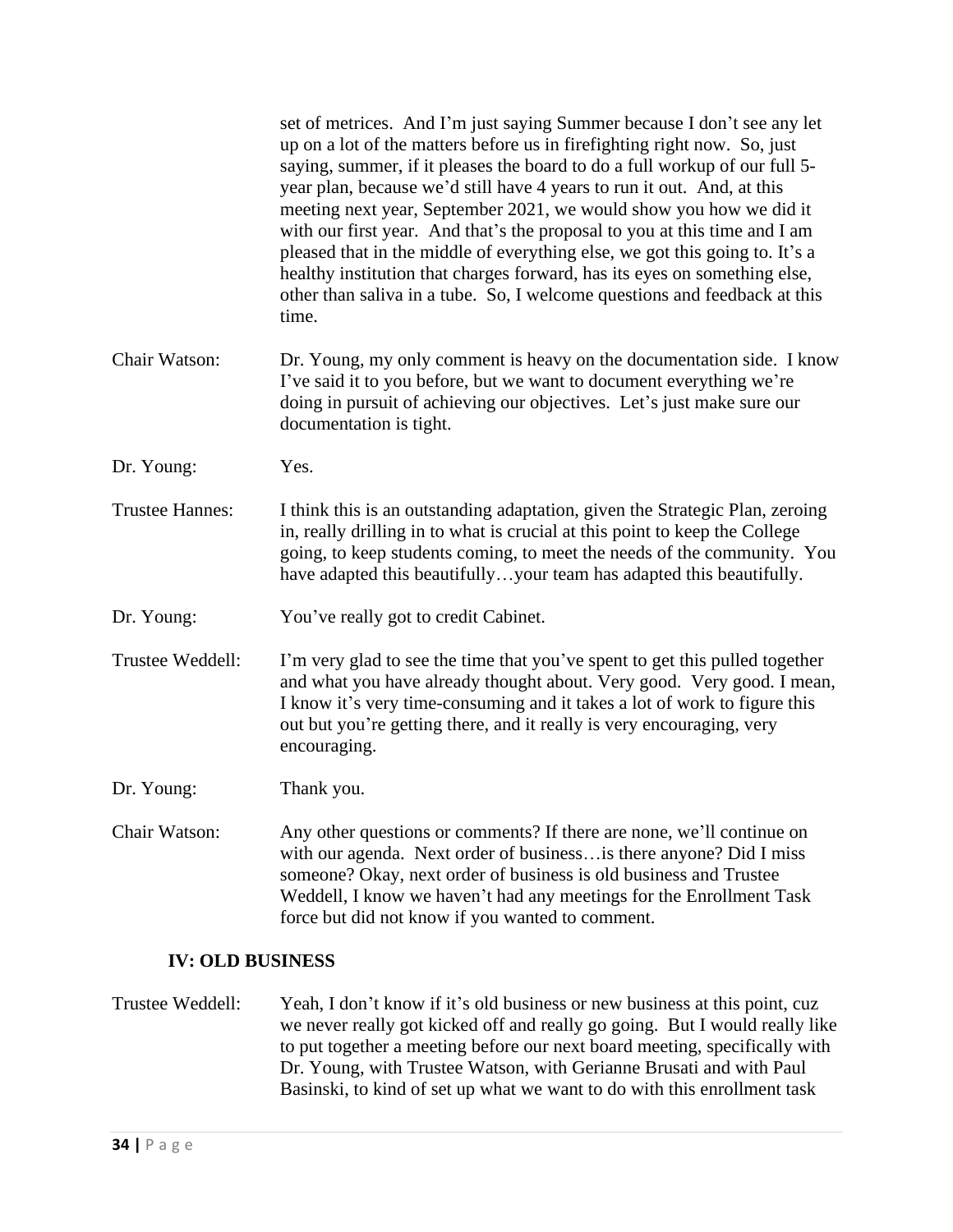force. Now, I see it as this is a golden opportunity with the COVID and all the things with the technology and with this, the new business plan. I see this as a golden opportunity to really lock in and find new students and new ways to attract students and I want to really, want to, brainstorm on it as an initial committee. And, you know, actually Jacques, I'd like you to be on this committee as well, because you're a student and I would like to get some of your feedback on this to really grasp what we could do to potentially attract new students for the future and ongoing future. Again, I think this is, I mean, I'm beyond COVID, we've got to look forward and see how we can capitalize on COVID and make it happen for the community college. So, I'd like to get together. Gerianne, if you could set up a Zoom meeting with us so we can sort of set up what the ground rules and what we really want to accomplish here and who we need to include other than the names I mentioned. You know and I want Shared Governance in this so I'd really like Paul Basinski, if he would join us on that, at least to start to get some collective ideas, if that would be alright with everybody. Does that sound alright with everybody?

All responded yes.

And I know, Gerianne, you've been working diligently with the enrollment and I know you have some kind of update for us. Are you ready to give us the good news, the bad news, whatever news it is?

VP Brusati: Sure. I don't have…we're not going to do another PowerPoint. I have just a few bullets.

> So, our freeze data, which is the data that we capture 3 weeks after the term starts, our freeze was yesterday. Our headcount is down 7.8%, better than we expected…less than we anticipated. That reflects as 380 students. Interesting enough, our FTE is a little bit...it's down but less than almost 8%. It's 6.4%. And, we had…it's curious, every semester we look at how many credits students are taking. So, our full-time students are taking almost 14 credits a semester, which is…it's been creeping up, you know 13.8 or something like that. But it's been creeping up, even in this environment. And, when I looked at full-time versus part-time it's the same as last year, 54% of the students are full-time. So, what that says to me is the students who are invested in their education…their goal is to get to the finish line. So, that felt good. In terms of first-time students, we actually have 76 more students then we had last fall, so surprised…a little bit of a surprise too. It's likely that some of those students made last minute decisions to stay at…you know…once they found out that their 4 year school was going remote to stay…to start at the community college and I suspect that if their experience is a positive one we could certainly keep those students through this year and possibly even longer. So, that's the hope there. We saw fewer transfer students than we did last year and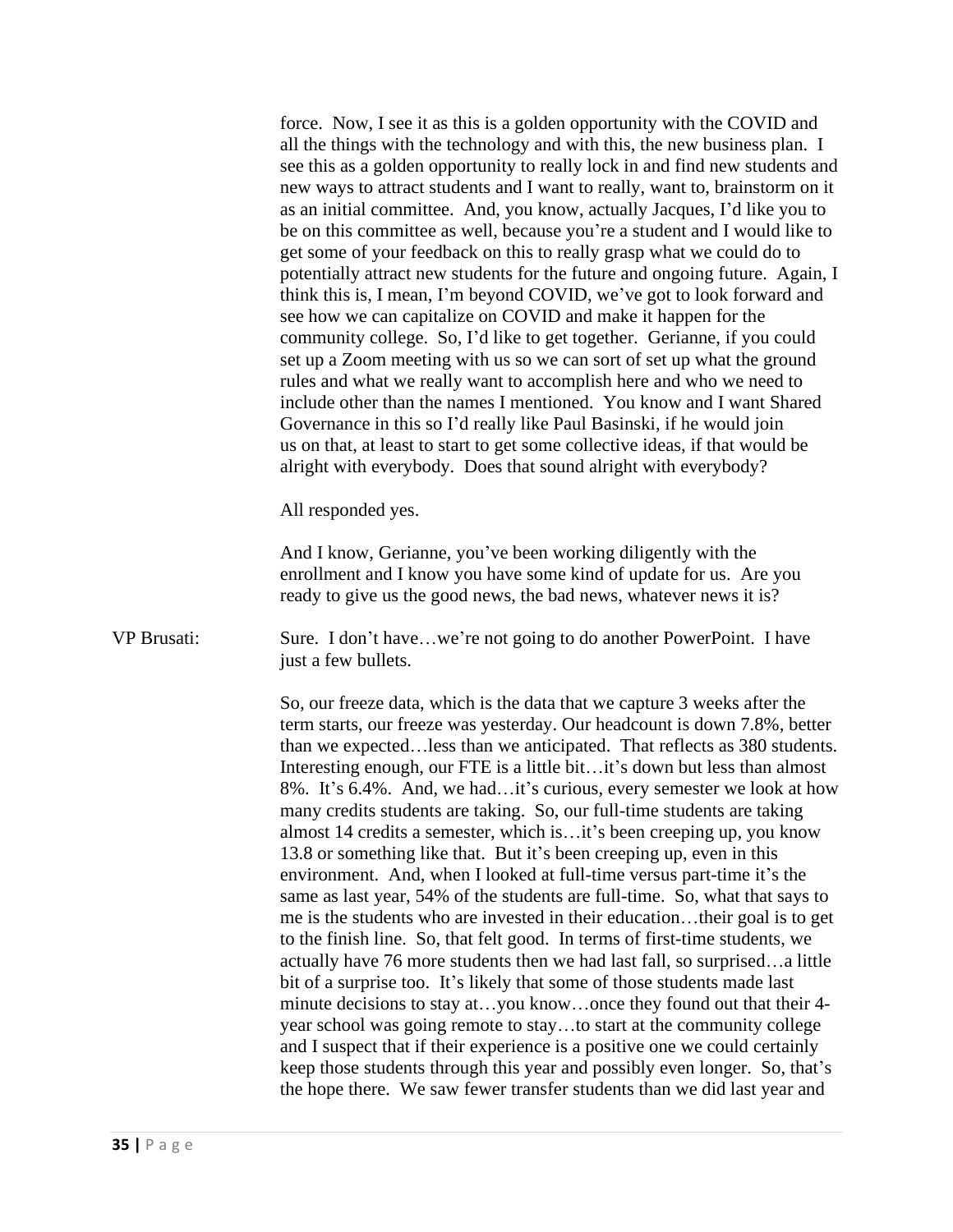|                    | that I equate to changes that happened because of COVID that allowed<br>students to not be penalized for withdrawing from classes or dropping<br>classes late in the semester and not being penalized in terms of their<br>financial aid for that. The other thing that is a reality is I'm sure, every<br>college was trying to hang onto every student they had in lots of different<br>ways. So, that's where we are.                                                                                                                                                                                                                                                                                                                                                     |
|--------------------|------------------------------------------------------------------------------------------------------------------------------------------------------------------------------------------------------------------------------------------------------------------------------------------------------------------------------------------------------------------------------------------------------------------------------------------------------------------------------------------------------------------------------------------------------------------------------------------------------------------------------------------------------------------------------------------------------------------------------------------------------------------------------|
|                    | I should say that we did a few things differently this year, that will<br>impactare worth considering when we think about the financial well-<br>being of the institution. For the first time, in a long time, we allowed<br>students who had balances to stay enrolled. And, our commitment now is<br>to help those students between financial aid and scholarships and<br>everything else that they have to make sure that they have handled their<br>financial responsibility to the College in anticipation of continuing into the<br>spring. So, that's what I have for you tonight.                                                                                                                                                                                    |
| Trustee Weddell:   | Gerianne, the 76 new students, what percentage of that, these students, of<br>an increase is that?                                                                                                                                                                                                                                                                                                                                                                                                                                                                                                                                                                                                                                                                           |
| <b>VP Brusati:</b> | It's 6.6%.                                                                                                                                                                                                                                                                                                                                                                                                                                                                                                                                                                                                                                                                                                                                                                   |
| Trustee Weddell:   | 6%. Okay. Very cool.                                                                                                                                                                                                                                                                                                                                                                                                                                                                                                                                                                                                                                                                                                                                                         |
| <b>VP Brusati:</b> | And, I have to throw in a pitch for a lot of the folks on my team,<br>particularly. All of this was done remotely. We registered 1,488 students<br>that all met with an advisor online in a way that we had never anticipated<br>it before. We also helped those students to register themselves and, in the<br>past, they would've had tokind ofJacques knowslike follow from<br>office to office to office to get it all done. And that speaks well of the<br>commitment on the part of the students but also some of the support they<br>got from Student Services, their advisors, etc.                                                                                                                                                                                  |
| Trustee Weddell:   | Let me ask you this question, Gerianne, was that a better system then we<br>had before? The remote system?                                                                                                                                                                                                                                                                                                                                                                                                                                                                                                                                                                                                                                                                   |
| <b>VP</b> Brusati: | I have to tell you Tom; I think we're going to see some good things come<br>out of a pretty bad situation. It's very labor intensive because its having a<br>zoom with 20 people who you've never met before and helping them try<br>to talk with each other and then breaking them out into smaller groups so<br>they can meet with an advisor. So, it takes a lot of people to make that<br>happen and make it look easy. But we now have virtual advising set up<br>and virtual admissions set up. So, what we're finding is that in the past<br>students had to juggle being on campus, when they were on campus, when<br>their classes were and now, they're logging on and advisers are seeing<br>students all day. So, that's a good thing. I think we've become more |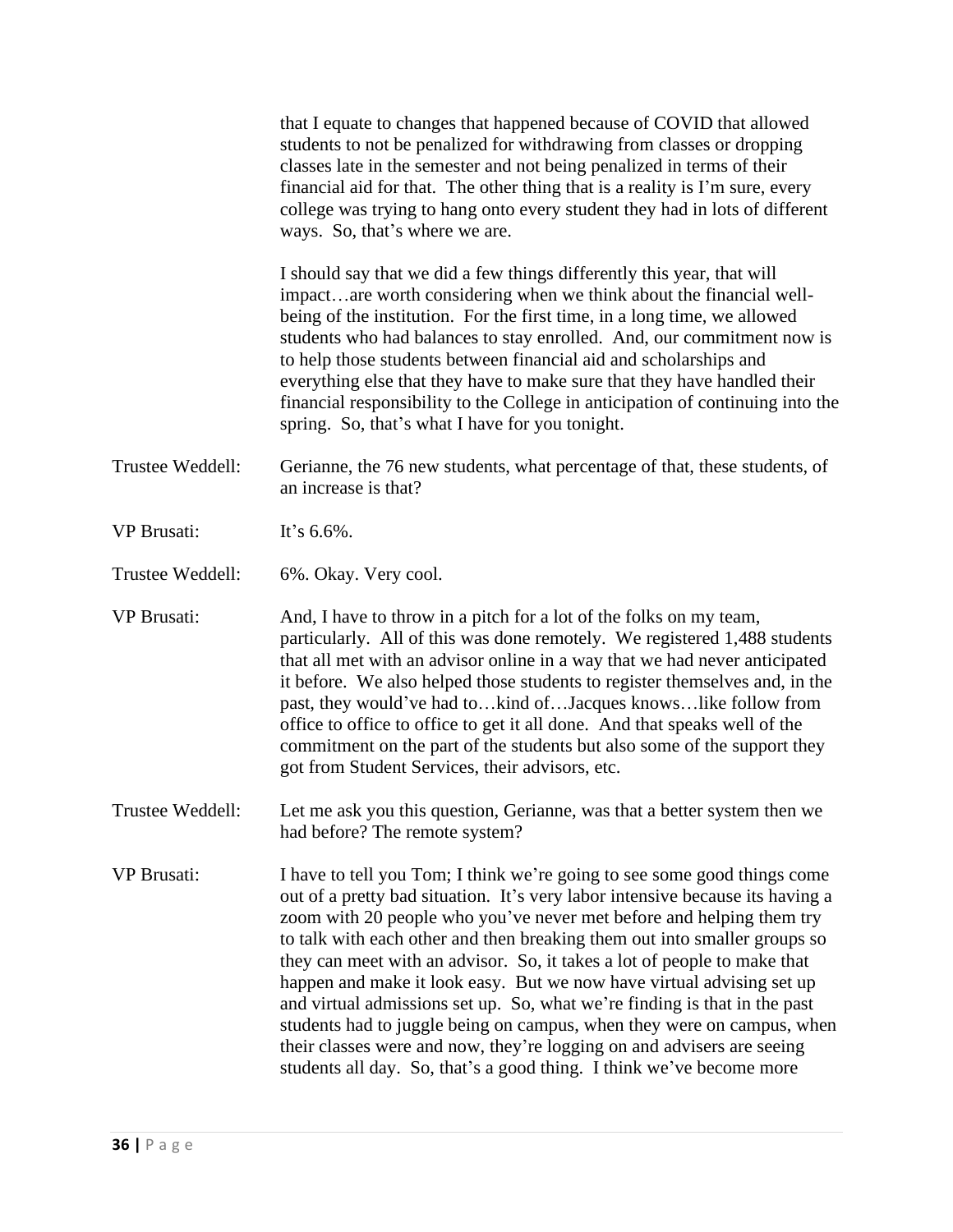available in a strange way to students then might have been the case before.

# Trustee Weddell: Sure, sure. No, I'm thinking it's going to be part of your future, for sure that's what's going to happen more and more.

Chair Watson: Gerianne, compliments to you and the entire team but you've moved the bar very high. Now, we're going to have expectations for our next meeting. Compliments.

- VP Brusati: Now, we have to…we've gotten them here, and you know, I have to be…like in total honesty here. We had some boggles…we were driving a lot of students to communicate with us via email only. Email is not the best way to communicate with people. It's slow and you don't always get the answer when you want when you need it. So, having more virtual…having chats, having some virtual opportunities to actually see a person and meet with them. I know there are students who are probably distressed that they can't stop by the Shepard Center or Kaplan Hall and ask a question when the spirit moves them.
- Trustee Stanley: I just want to piggy-back on Mrs. Brusati. It has been quite frustrating just registering but we have, like I said, we have, you have hired …the trustees, we have hired a very good staff member who has been able to help me and other students when they came down to registering. It was very frustrating. I didn't know what sort of courses that I needed to basically graduate, but to sit down one on one. And, sometimes even when a fellow, one of my students got really frustrated, I was able to redirect them to a certain counselor who is very tuned into what particular subject area and subject matter that they needed for gradation. So, like, you've done a tremendous, like our staff is amazing. And, another thing, too with IT, IT is amazing, the director of IT, whoever you are, and well Mike Albright, been doing a very good job over the summer. Sometimes things go down and we're very frustrated, but we get the updates and that's what we want as students, we want to be updated like "hey, is class going to be held today or not? What do we need for our next you know course study? Or, what…can we go over this on our own and then pick up on it whenever whatever issue it is has been resolved. Because we do have professors who do partake in Zoom and they're at home and sometimes their internet goes down and it's nothing to do with the College itself. And, so it's been very, very how should I say, very understanding, how well everything's been put together, it's been very comfortable…not comfortable but transition wise it's better than what I would expect. Because a lot of fellow classmates, former classmates, on Facebook, they condemn, they don't want any part of it, they don't want to be charged any extra fees that they're not going to be…or amenities that they're not going to be able to use. But, with the system that you have presented and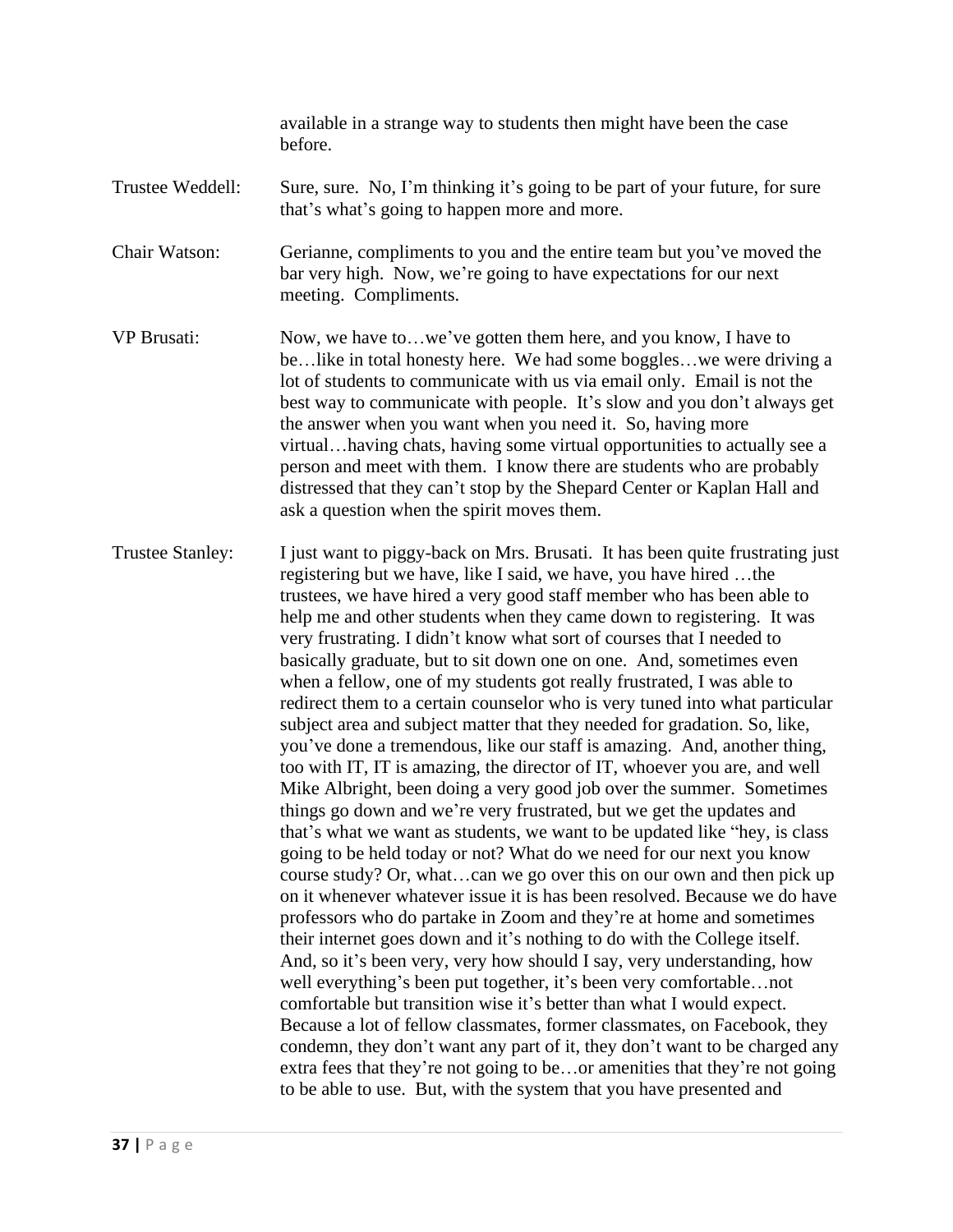everything that I've experienced so far, we have exceeded the bar and I expect us to continue……hmmm, to land on the moon! Yes, exactly. VP Brusati: We need all the positive….we can muster to keep going, absolutely. Trustee Stanley: Great job. Chair Watson: We thank Trustee Weddell for his leadership on the Enrollment Task Force. We'll see that that meeting is scheduled, and we all get together and get things moving again.

#### **V. NEW BUSINESS**

Chair Watson: Trustees, is there any new business? Hearing none, we'll move on next to the Chairman's comments.

# **VI. CHAIRMAN'S COMMENTS**

First, I would like to thank all the trustees for their commitment over the past 5-6 months. It's been amazing the amount of time that you've spent, your commitment and volunteering…a tremendous experience to have you so available where we were meeting each week. You were staying abreast of what was happening through the pandemic and I just want to thank each of you for that. I know that we are diminished as a board of trustees only in numbers and the talent of trustees that we have but we seem to always meet, get things done, everyone seems to be engaged, and I appreciate that.

Next comment I would like to say, when you voted for the Consent Agenda tonight, you agreed that I would be your Chair for another year and I just wanted to thank all the trustees for your confidence in me and belief in my leadership and also tell you that I don't take it lightly, I'm committed to this and I appreciate this third year in this current succession of years. And I know that we will have a leadership change next year; Trustee Martucci is tracking to move into the chair and I'm sure that he will do a tremendous job. But there's much work to do, it's a tremendous task ahead keeping our institution moving in a positive direction.

Compliments to whoever was involved with this Enrollment because it's really unbelievable. As we talked during the summer months, we were wondering how hurt this institution was going to be, but with the reports tonight on Strategic planning, all the reports that were given on the emergency management team. I become more and more confident all the time that this institution is moving in a positive direction so thank everyone for all of their efforts.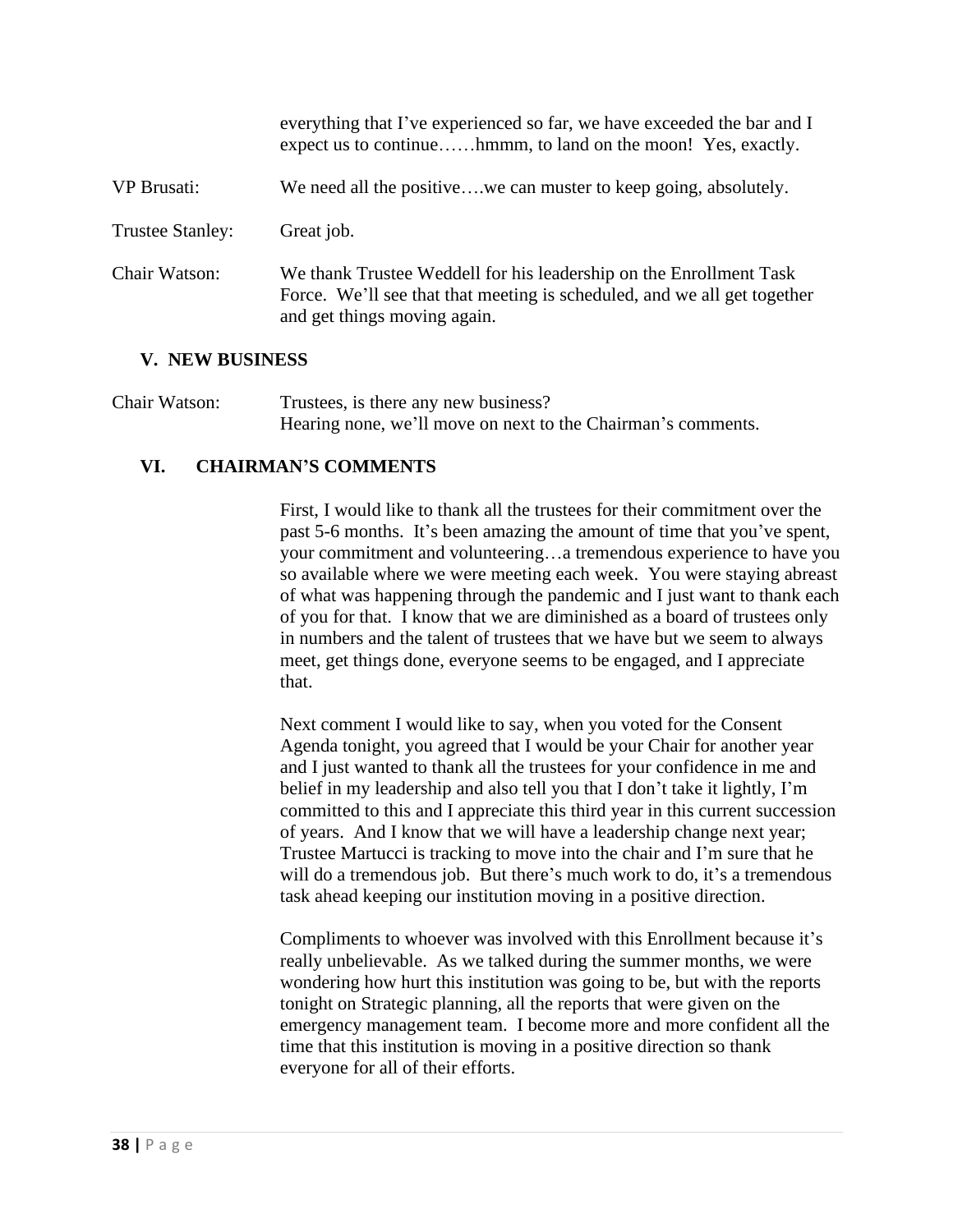Next, committees. Trustees, you received in your meeting and board packet the committee assignments. I just want to go over them briefly. There were a few changes. Academic Programs and Services committee, we've asked Trustee Vacca to chair and we thank Trustee Murphy for continuing on in a capacity to help with the transition of Academic programs. Next, Audit and Finance, basically there's no change to Audit and Finance. Governance and Nominating Committee will remain the same. Tom Hunter. We have Flo Hannes on that committee. Basically, it's staying the same as well. President's Performance Review and Compensation Committee, the committee is going to remain the same, Trustee Martucci and Trustee Hunter. And Policy Task Force is another area where we have some change. We've asked Trustee Hannes to head Policy Task Force. Trustee Hunter and myself, we will round out that committee and we'll also have representatives from the Administration. There is going to be a change with College Association representative, Trustee Hunter is going to fill that spot and of course, I will attend those meetings as well. And we've asked Trustee Martucci to revisit his experiences on the Foundation Board. We've asked him to be the trustee representative for the remainder of this year. So, with that, that rounds out our committees.

Next area that I would like to comment on is, I'm sure that each of you has received, from Secretary Murray, that ACCT Leadership Conference is going to take place October  $5 - 8$ . To my knowledge, no one has agreed to sit in on this virtual experience. I just wanted to remind you of that and ask that you give it some consideration if you're interested please let myself or Secretary Murray know that you would like to participate in ACCT's annual event.

Before I close, I would just like to say, I'm excited about the Title V grant. This institution continues to amaze me, how we can get those kinds of grades and be awarded that kind of grant in the midst of all of this taking place. But it's a proud moment for us. Not withstanding what's happening in our communities at large, that we can be successful in serving an under-served part of our population even better. I talked to Dr. Young at great length. All of you know that we have lost our CDO, Lorraine Janove has moved on. I think she's gone to Cortland, but I do have a commitment from Dr. Young that we would re-visit the position of Chief Diversity Officer and that we would be paying some attention to that in short order. And I'm grateful for her leadership in that area as well.

So, that concludes my comments for this evening. Getting back to our agenda, let's move quickly to our committee reports. I know we may or may not have committee reports from some of these. Academic and student Services no report tonight. Trustee Vacca, we'll look for a report from you in November and you're scheduled for a meeting in October.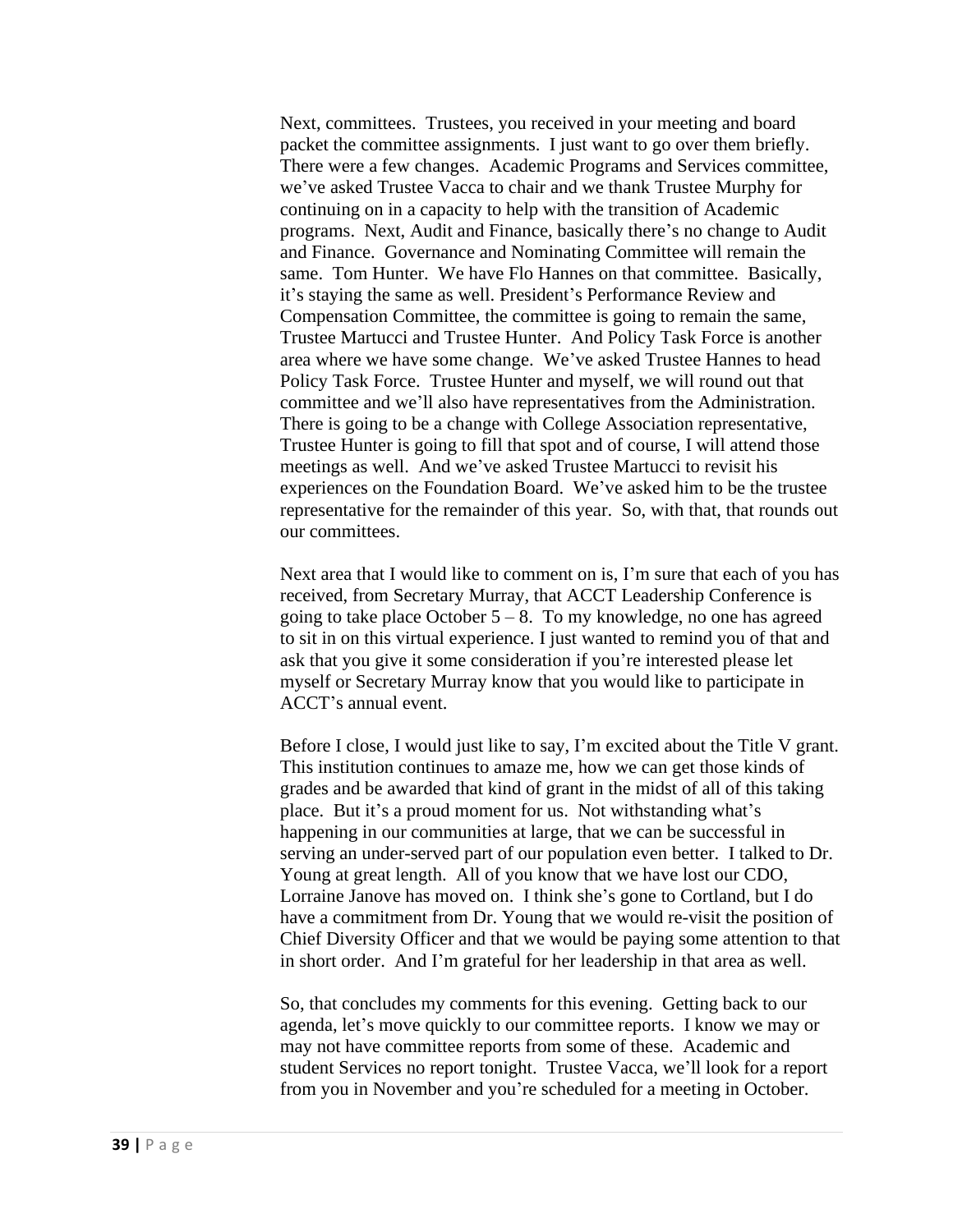Audit and Finance, Trustee Weddell, we did have a rather spirited meeting this evening, you're up.

# **VII. COMMITTEE REPORTS:**

#### **Audit and Finance Committee: Trustee Weddell**

- Trustee Weddell: Alright, so we did meet this evening and we're continuing to work with our year end numbers as well as the new budget that we have for the upcoming school year here. It's been tough with all of the, you know that lack of enrollment and the….by the state. However, I think we've come to a good place with our budget right at the moment. I think we've got it sort of sorted out what we're going to do and what we're going to need to do. Everything is well, in good order, I think. It took awhile to get there and I thank Paul Martland for his…and Agnes's help in getting all of those numbers together for us, almost on a weekly basis for the most part for us to review and see where we're going. But they did a good job and I think we got it in good order Chair.
- Chairman Watson: Okay, we thank you for that report. Trustees, any questions on Audit and Finance? If there are none, we're not up for Governance and Nominating committee. Policy Committee, Trustee Vacca attended our meeting tonight. Bill would you like to…

# **Policy Committee: Trustee Vacca**

Trustee Vacca: Fred, we had a meeting back in July. We had a meeting tonight as well. Back in July, though, we talked…Mike Albright…we had some, we had 2 policies: 3.5 and 6.13 that in some way shape or form both addressed the drug-free college program and he was going to take a look at those and meld those into one. He's done that. He'll be sending a draft of that new policy change out to all the trustees and hopefully we'll be able to vote on that in October after we've had a chance to look at it.

> Back in July, I had asked Iris Martinez-Davis to look into the law firm to see about looking at all of our policies, not just the new ones that we were merging together but to make sure that we were doing the right thing with what our policies were addressing. She got a firm out of Syracuse which was Estabrook or excuse me Hancock and Estabrook. We have a contract with them that started July 23. She touched base with them a couple weeks ago, but again with the COVID-19 and everything else, they've started some work, but they haven't really delved into it, to any great detail, but that will continue. So, that's all that I have to report this evening.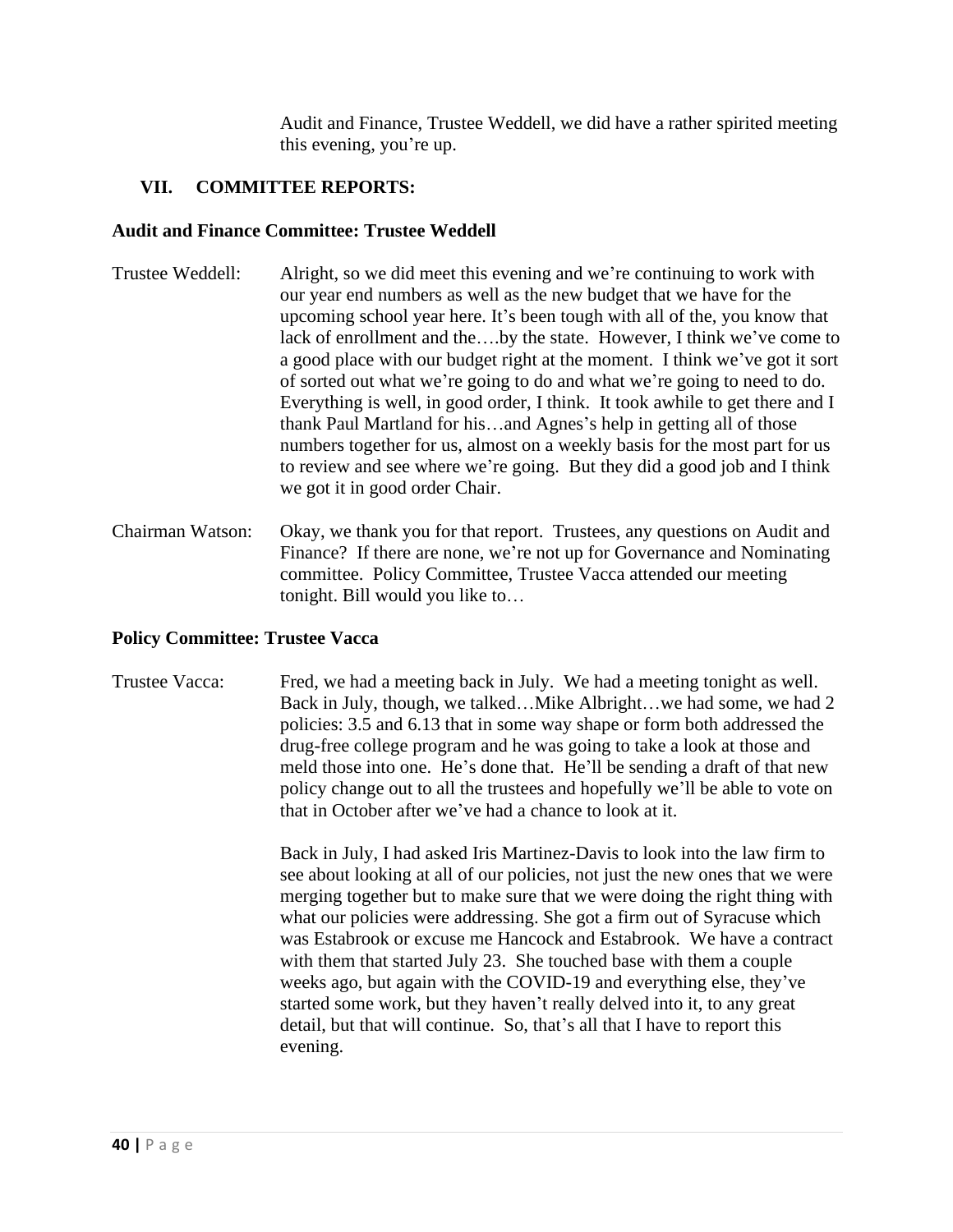Chair Watson: Thank you for that report. We'll look forward to further interactions with the law firm. I know the committee is excited about finally getting an outside legal entity to take a look at the policies that we are working with. That will be a good thing.

> Alright, no other committee will be reporting tonight. President's Performance…let me ask Trustee Martucci, do you have a report that you would like to give on the President's Performance.

# **PRESIDENT'S PERFORMANCE REVIEW AND COMPENSATION COMMITTEE:**

(Trustee Martucci)

| Trustee Martucci: | I'd like to just give a quick report regarding the President's Academic<br>Year 2019-2020. Her performance evaluation has been reviewed by the<br>committee and presented to her. And, again, due to the pandemic, there<br>were a lot of exciting and energetic goals that kind of got put on hold<br>because of you know what we've been dealing with at the College with<br>the Pandemic. And again, throughout the pandemic, Dr. Young's<br>performance has been exceptional. She's led her team and made decisions<br>with two goals in mind: preserving the health and safety of the college<br>community and offering academics with integrity. And, we are extremely,<br>extremely grateful and are truly inspired by her leadership and she did an<br>outstanding job. And, just again, one note to remind everybody, during<br>this academic year coming up, Dr. Young has volunteered to reduce her<br>salary by 10%. And, again, we're very happy with her performance and<br>she did an outstanding job, her and her team, bringing this pandemic<br>initiative and addressing all the issues and emergency situations,<br>extremely exceptional. |
|-------------------|----------------------------------------------------------------------------------------------------------------------------------------------------------------------------------------------------------------------------------------------------------------------------------------------------------------------------------------------------------------------------------------------------------------------------------------------------------------------------------------------------------------------------------------------------------------------------------------------------------------------------------------------------------------------------------------------------------------------------------------------------------------------------------------------------------------------------------------------------------------------------------------------------------------------------------------------------------------------------------------------------------------------------------------------------------------------------------------------------------------------------------------------------------------|
| Chair Watson:     | Thank you for that report. Dr. Young also represented us on the state level<br>in regard to the pandemic, on the local level. So, we appreciate all her<br>additional work outside of the work that she has to do for our community<br>college. She represents us well. We definitely appreciate her efforts as<br>well.                                                                                                                                                                                                                                                                                                                                                                                                                                                                                                                                                                                                                                                                                                                                                                                                                                       |
|                   | Next section on the agenda and I believe we have one reservation under<br>Comments from the Public and hopefully Michelle Tubbs continues to be<br>with us. We've gone a little long tonight, so Michelle are you there?                                                                                                                                                                                                                                                                                                                                                                                                                                                                                                                                                                                                                                                                                                                                                                                                                                                                                                                                       |
| Mr. Basinski:     | Chairman Watson she is not. Michelle had to leave but she requested that<br>I share her brief faculty council of community college's report, if I may?                                                                                                                                                                                                                                                                                                                                                                                                                                                                                                                                                                                                                                                                                                                                                                                                                                                                                                                                                                                                         |

Chairman Watson: You may sir, go right ahead.

Mr. Basinski: Very good.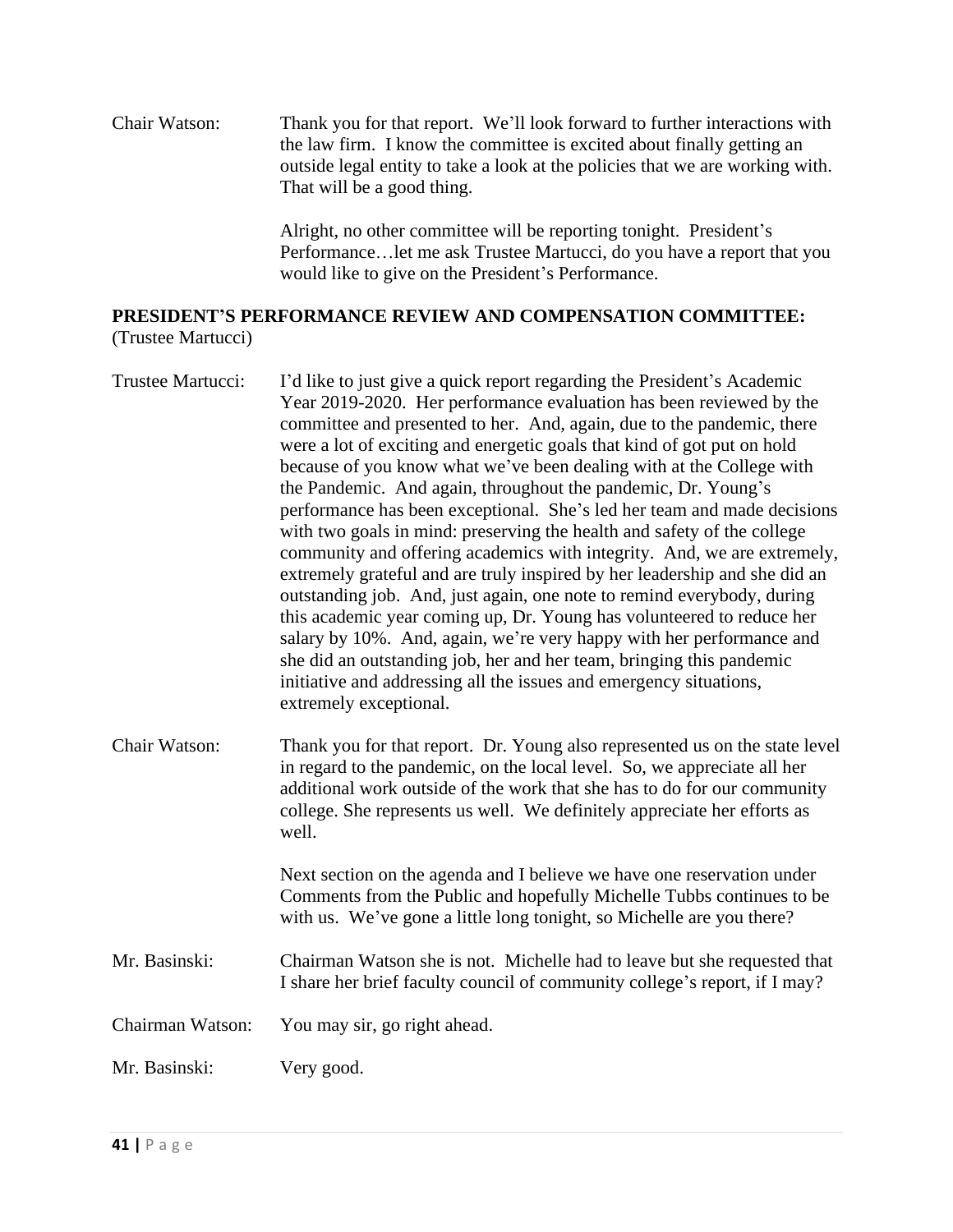#### **VIII. COMMENTS FROM THE PUBLIC:**

Michelle Tubbs will be serving as our campus delegate to the Faculty Council again this year and Katie Sinsabaugh, of the Ed Department will again be serving as alternate delegate. Michelle serves on the Faculty Council Governance committee. Dr. Sinsabaugh serves on the Academic and Student Affairs committee.

The main item I have to report via Michelle on the Faculty Council, involves the appointment of Chancellor Malatras. As many Faculty, Staff, Administrators and constituent groups within the SUNY system know, the Faculty Council is extremely disappointed in the SUNY board's decision to appoint its  $14<sup>th</sup>$  chancellor without conducting a national search. This decision ignores the success of past transparent and open searches that demonstrate shared governance and goes against many diversity, equity and inclusion initiatives the SUNY board has recently created and supported. The SUNY Faculty Council in conjunction with the SUNY University Faculty Senate and SUNY Student Assembly passed a resolution on August 21<sup>st</sup> that expresses a vote of no confidence in the politically appointed members of the SUNY board of trustees, 15 of 18 board members.

Michelle would like to clarify that our disappointment and frustration are with the process of appointment, not the individual appointed. Our feelings regarding him are still to be determined. And the Faculty Council has requested that each shared governance body at the 30 community colleges endorse the resolution. It will be presented to our assembly by Professor Tubbs next Monday for potential endorsement.

And, finally, Michelle references upcoming FC events which this Friday will be a campus governance leaders' workshop where I will participate with many other from around the state dealing with a number of SUNY Initiatives.

Thank you, trustees, for your consideration.

Chairman Watson: We thank you for giving us that report and we thank Michelle.

#### **IX. BOARD DISCUSSIONS:**

If there are no other comments from the public, we will move on to board discussion. Trustees, this is your opportunity to bring up topics that are concerning to you or make whatever comments for the good of the college you wish.